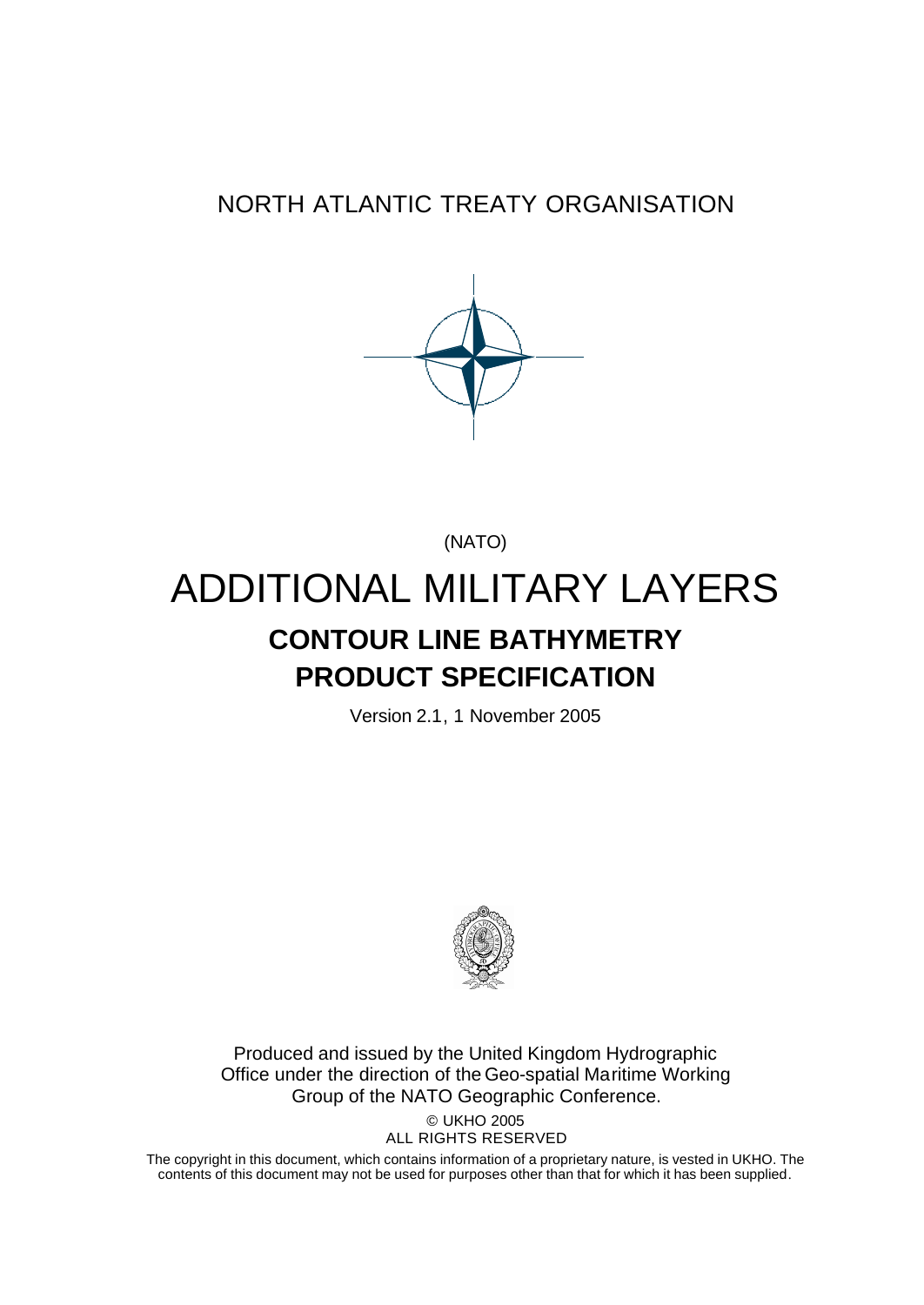# **Document Control**

## **ISSUE**

| <b>Date</b> | <b>Author</b>   | <b>Issue</b> | <b>Summary of Changes</b>                                                                             |
|-------------|-----------------|--------------|-------------------------------------------------------------------------------------------------------|
| 1/11/01     | AML             | 1.0          | No prior version                                                                                      |
| 31/07/04    | <b>B</b> Parish | 2.0          | Includes amendments to AML<br><b>CLB</b> Product Specification<br>approved by AHHWG-9 $&$<br>AHHWG-10 |
| 1/11/05     | <b>B</b> Parish | 2.1          | Amended in response to industry<br>review & GMWG-3 approval                                           |
|             |                 |              |                                                                                                       |

## **APPROVALS**

| <b>Approver and Title</b>                      | <b>Signature</b> | Date     |
|------------------------------------------------|------------------|----------|
| Chairman Geo-spatial Maritime Working<br>Group |                  | 21/10/05 |

## **VERSION CONTROL**

| <b>Version</b> | <b>Review Date Reviewed By</b> |
|----------------|--------------------------------|
|                |                                |
|                |                                |
|                |                                |

## **FILE DETAILS**

| <b>Component</b>                | <b>Name &amp; Location</b>                               | <b>Tool</b>    |
|---------------------------------|----------------------------------------------------------|----------------|
| Document text                   | J:\AML\Specification\Specifications\ CLB \ CLB PS<br>2.1 | <b>MS</b> Word |
| Correspondence<br>and hard copy | HA/351/002/012                                           | N/A            |
|                                 |                                                          |                |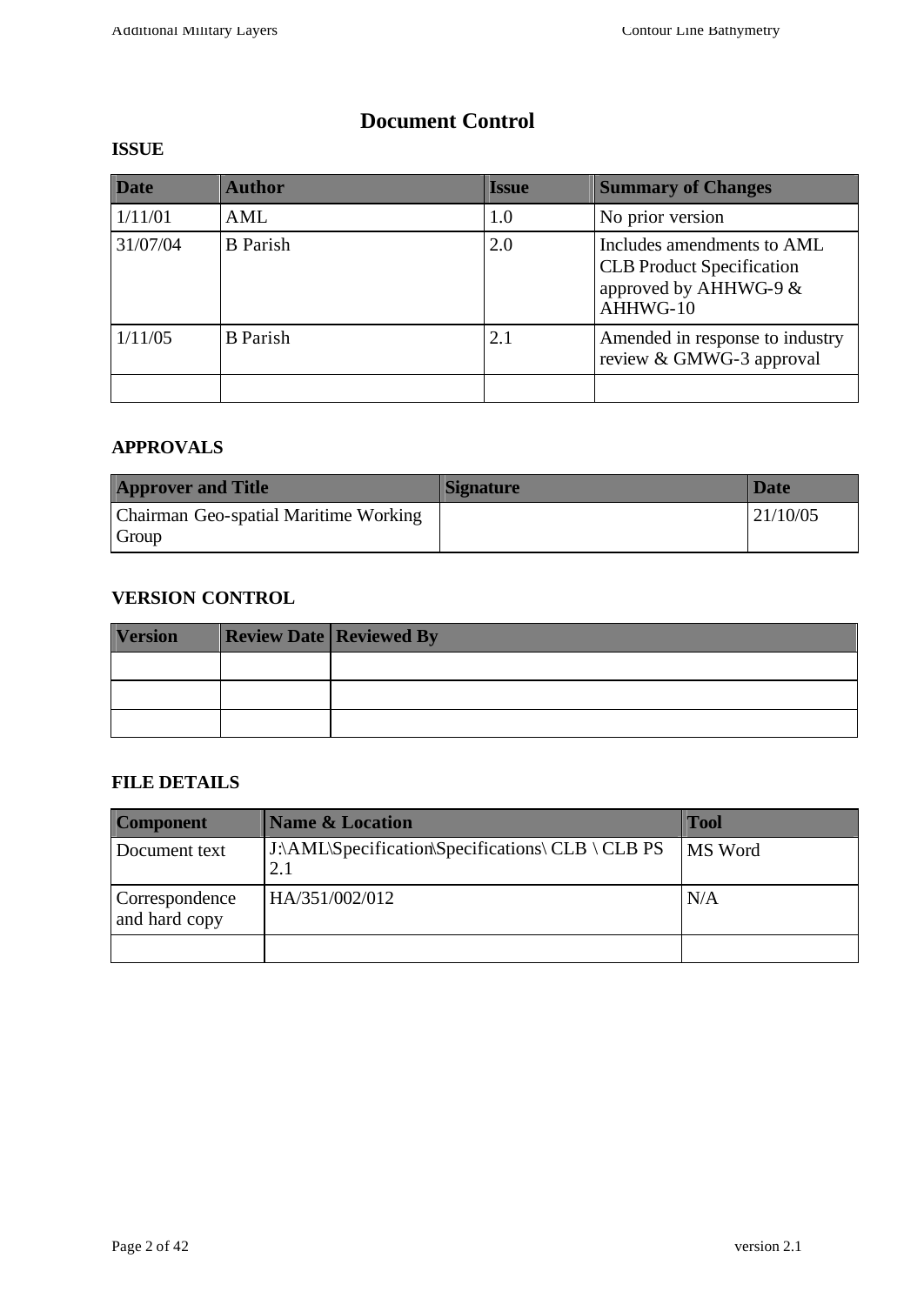# **CONTENTS**

|                | Contents      |                                                      | 3              |
|----------------|---------------|------------------------------------------------------|----------------|
| 1              | Introduction  |                                                      | $\frac{5}{5}$  |
|                | 1.1           | Scope                                                |                |
|                | 1.2           | General information on the Product Specification     | 5              |
|                | 1.2.1         | <b>Version Number</b>                                | $\frac{5}{5}$  |
|                |               | 1.2.2 Date of Issue                                  |                |
|                |               | 1.2.3 Custodian of the Product Specification         | $\frac{5}{5}$  |
|                |               | 1.2.4 Relevant STANAG Number                         |                |
|                | 1.3           | Status of the Product Specification                  | 6              |
|                | 1.4           | Security                                             | 6              |
|                | 1.4.1         | Security Classification of the Specification         | 6              |
|                | 1.4.2         | Security Classification of the Product               | 6              |
|                | 1.4.3         | <b>Copyright Statement</b>                           | 6              |
|                |               | 1.5 Contents of the Document                         | 6              |
|                | 1.6           | References                                           | $\overline{7}$ |
|                | 1.6.1         | <b>Standards</b>                                     | $\overline{7}$ |
|                |               | 1.6.2 Specifications                                 | 8              |
|                | 1.6.3         | <b>Other References</b>                              | 8              |
|                | 1.7           | Definitions                                          | 8              |
|                | 1.8 Key Words |                                                      | 8              |
|                | 1.9           | Maintenance and Support of the Product Specification | 9              |
|                | 1.9.1         | Frequency of Review                                  | 9              |
|                |               | 1.9.2 Method of Maintenance                          | 9              |
|                |               | 1.9.3 Method of Promulgation                         | 9              |
|                | 1.9.4         | Authority Responsible for Maintenance                | 9              |
|                | 1.9.5         | Error Reporting/Change Request Procedure             | 9              |
|                | 1.9.6         | <b>Available Support</b>                             | 9              |
| $\overline{2}$ |               | <b>General Product Description</b>                   | 10             |
|                | 2.1           | Maintenance of the Data Product                      | 10             |
|                | 2.2           | Support for Multiple Modes of OperatioN              | 10             |
|                | 2.3           | Geographic Organisation                              | 11             |
|                | 2.3.1         | <b>Regional Scheme</b>                               | 11             |
|                | 2.3.2         | Tiling Scheme                                        | 11             |
|                | 2.4           | Layer Organisation                                   | 11             |
|                | 2.5           | <b>Exchange Standard Implementation</b>              | 11             |
|                | 2.5.1         | Spatial Data Type                                    | 11             |
|                | 2.5.2         | Level of Topology                                    | 11             |
|                | 2.5.3         | Relationship with Layering                           | 11             |
|                | 2.5.4         | <b>Textual Information</b>                           | 11             |
|                | 2.5.5         | <b>Reference to External Files</b>                   | 11             |
|                | 2.6           | <b>Sizing Requirements</b>                           | 11             |
|                | 2.7           | <b>General Source Description</b>                    | 12             |
|                | 2.7.1         | Minimum Source Requirements                          | 12             |
|                | 2.7.2         | <b>Applicable Sources</b>                            | 12             |
| 3              |               | <b>General Data Description</b>                      | 13             |
|                | 3.1           | Datums                                               | 13             |
|                | 3.1.1         | Horizontal Datum                                     | 13             |
|                | 3.1.2         | <b>Vertical Datums</b>                               | 13             |
|                | 3.2           | Units                                                | 13             |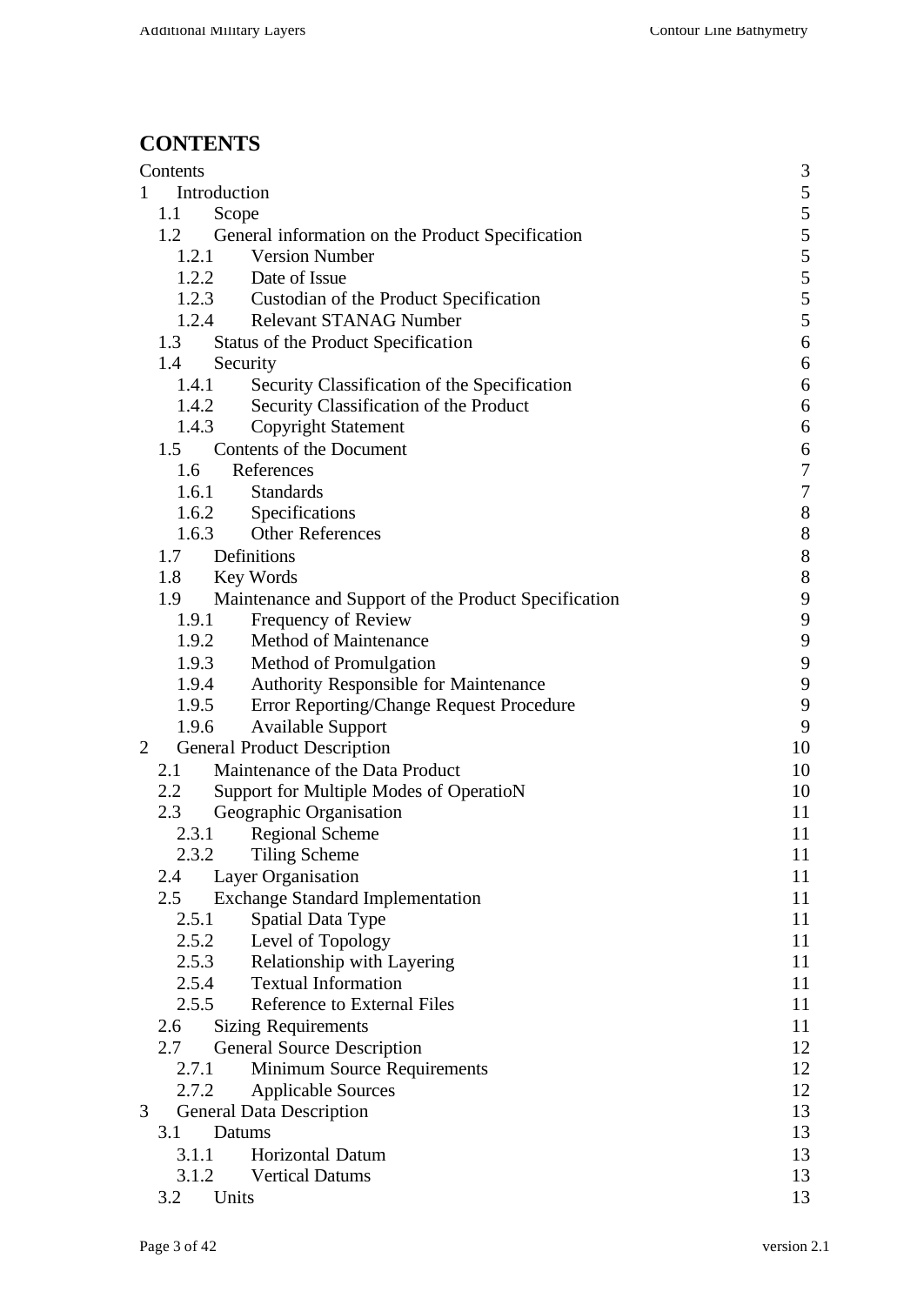|   | 3.2.1 | Time                                       | 13 |
|---|-------|--------------------------------------------|----|
|   | 3.3   | Co-ordinate System                         | 13 |
|   | 3.4   | Projection                                 | 14 |
|   | 3.5   | Language and Character Sets                | 14 |
|   | 3.5.1 | Language                                   | 14 |
|   |       | 3.5.2<br><b>Character Sets</b>             | 14 |
|   | 3.6   | Data Quality                               | 14 |
|   | 3.6.1 | Accuracy                                   | 14 |
|   |       | 3.6.2 Up-to-Dateness/Currency              | 14 |
|   |       | 3.6.3<br>Source $(s)$ of the data          | 15 |
|   | 3.6.4 | Completeness for the Product Specification | 15 |
|   | 3.6.5 | Geometric Validation                       | 15 |
| 4 |       | Data Structure                             | 16 |
| 5 |       | Data Dictionary                            | 17 |
|   | 5.1   | <b>General Guidelines</b>                  | 17 |
|   |       | 5.2 Unknown/Missing Attribute Values       | 17 |
|   | 5.3   | Use of Meta information                    | 17 |
|   |       | 5.4 External Referencing                   | 20 |
|   | 5.5   | Schema                                     | 21 |
|   |       | 5.5.1 Features                             | 21 |
|   |       | 5.5.2 Attributes                           | 23 |
|   |       | 5.5.3 Relationships Between Features       | 38 |
| 6 |       | Data Capture Guidelines                    | 39 |
|   | 6.1   | Continuity                                 | 39 |
|   | 6.2   | Guidance on Feature Coding                 | 39 |
| 7 |       | Data Presentation                          | 40 |
|   | 7.1   | Scope                                      | 40 |
| 8 |       | Provision of Data                          | 41 |
|   | 8.1   | General                                    | 41 |
|   | 8.1.1 | File Format (Encapsulation)                | 41 |
|   | 8.1.2 | <b>Auxiliary Information</b>               | 41 |
|   | 8.2   | Distribution Media                         | 41 |
|   | 8.3   | <b>Volume Naming</b>                       | 41 |
|   | 8.4   | <b>File Naming</b>                         | 41 |
|   | 8.5   | <b>Directory Structure</b>                 | 41 |
|   | 8.6   | <b>Error Detection</b>                     | 41 |
|   | 8.7   | Compression                                | 41 |
|   | 8.8   | Encryption                                 | 41 |
|   | 8.9   | Hardware and Software Requirements         | 41 |
| 9 |       | <b>Testing Method</b>                      | 42 |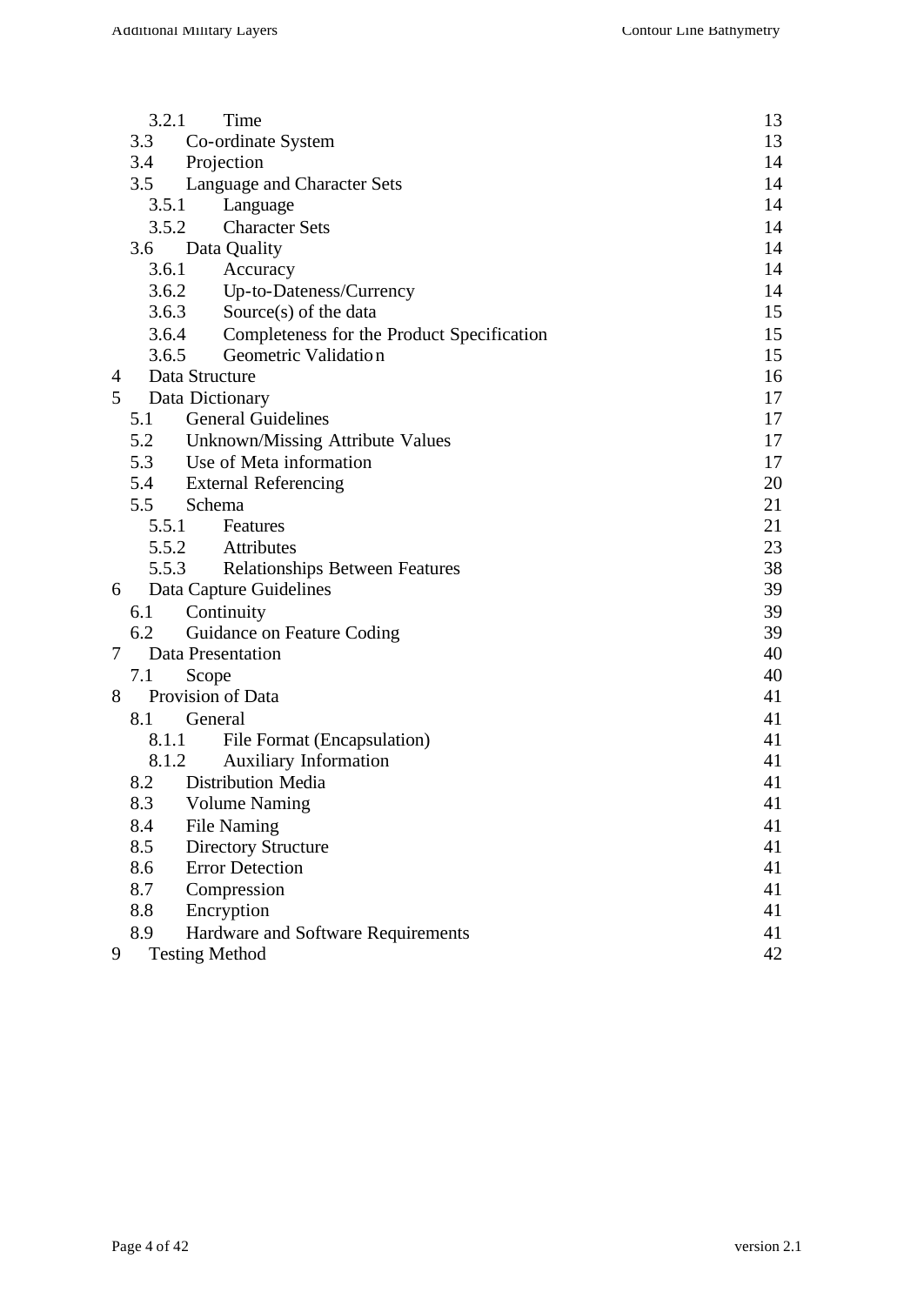# **1 INTRODUCTION**

## **1.1 SCOPE**

The main body of this Product Specification describes the content and defines the data dictionary of the AML Contour Line Bathymetry (CLB) product, independent of any exchange standard data format. The schema and data format imposed by the chosen exchange standard implementation are defined in separate annexes (where provided).

It has been prepared in accordance withNATO STANAG 7170, Additional Military Layers and the draft NATO STANAG 4564, Performance Standards for Warship Electronic Chart Display and Information System (WECDIS) Data Products. It is based on the proposed Common Product Specification Framework (CPSF) which is contained as Annex B to the draft STANAG 4564.

The Contour Line Bathymetry product provides simple depth information as points, lines and areas. It is likely to be produced for the purposes of:

- Tactical planning and ocean operations.
- MCM/Amphibious a larger scale product for mine counter measures and amphibious operations.
- On-shelf ASW operations.

#### **AML CONTOUR LINE BATHYMETRY MUST NOT BE USED IN ISOLATION FOR NAVIGATIONAL PURPOSES**

## **1.2 GENERAL INFORMATION ON THE PRODUCT SPECIFICATION**

## **1.2.1 Version Number**

2.1

## **1.2.2 Date of Issue**

1 November 2005

#### **1.2.3 Custodian of the Product Specification**

The Custodian of this specification is the United Kingdom Hydrographic Office:

United Kingdom Hydrographic Office

Admiralty Way Taunton Somerset TA1 2DN

Telephone: +44(0) 1823 337900 Fax:  $+44(0)$  1823 284077

E-mail:aml@ukho.gov.uk

## **1.2.4 Relevant STANAG Number**

NATO STANAG No.7170 Additional Military Layers (AML).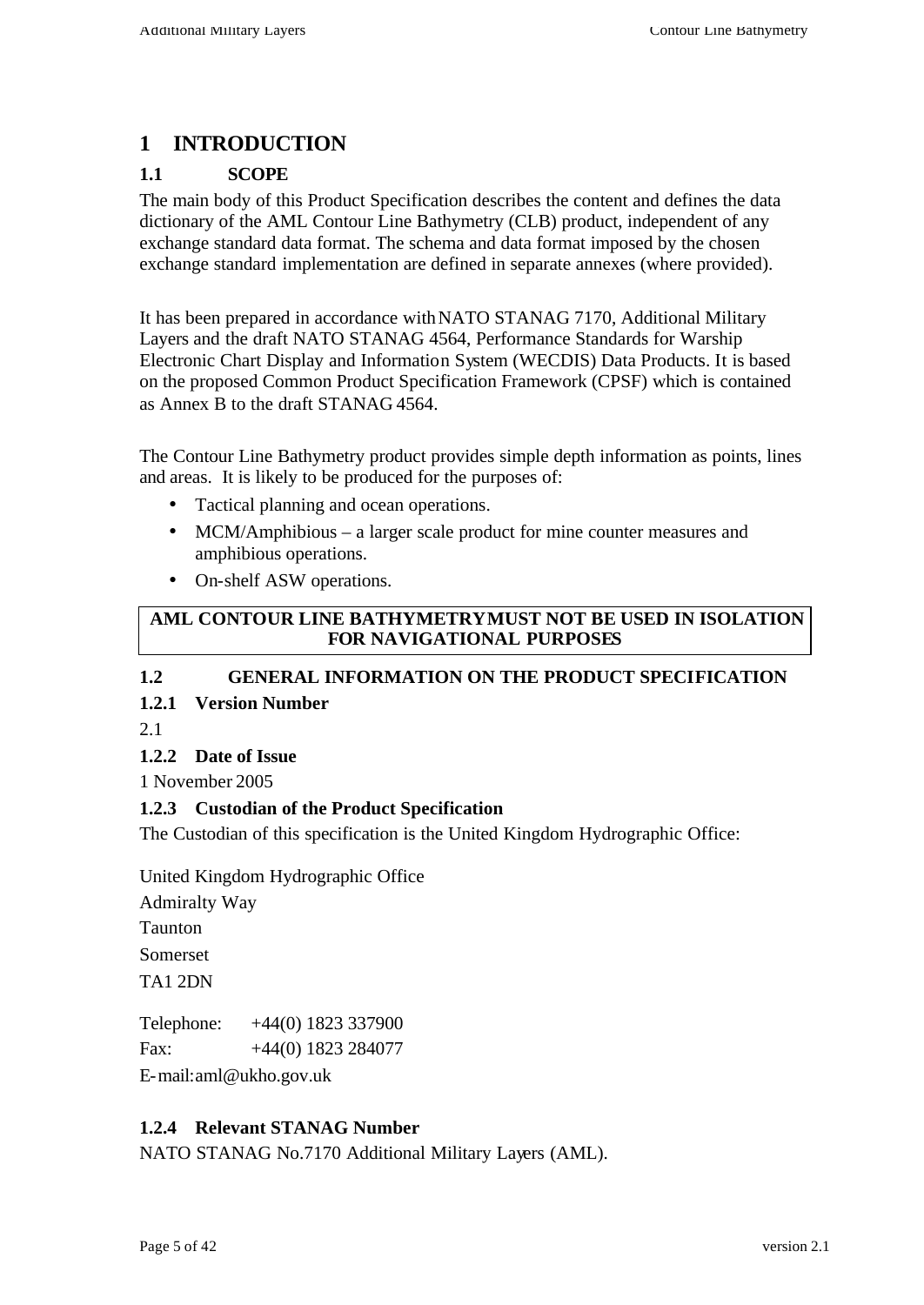## **1.3 STATUS OF THE PRODUCT SPECIFICATION**

This product specification has been endorsed by the Geo-spatial Maritime Working Group of the NATO Geographic Conference and is subject to the change control procedures implemented by that group.

## **1.4 SECURITY**

#### **1.4.1 Security Classification of the Specification**

The Product Specification is UNCLASSIFIED.

#### **1.4.2 Security Classification of the Product**

AML CLB can be issued at various security classification levels according to content. AML CLB products of differing security levels (specified at the dataset level by the 'Protective Marking' and 'Caveat' details) are physically partitioned.

The table at section 5.3 contains details of how AML CLB security classification information must be described in this produc t.

#### **1.4.3 Copyright Statement**

Producers of AML datasets must ensure that:

• the Intellectual Property Rights of those owning the information that has been used for production of the AML product is not compromised.

• sufficient mechanisms are put in place to ensure that material is not copied either in whole or part, except as specifically required within the host system, without prior agreement of the data producer and any other copyright holders

Copyright statements should be shown at the following locations:

- on the product label
- on the product packaging
- within the product

#### **1.5 CONTENTS OF THE DOCUMENT**

The AML CLB Product Specification defines the real-world features, attributes and metadata required for the production and use of the product. It is laid out as described in the table of contents.

Also included, as annexes to the product specification, are details of the implementation using the relevant exchange standard(s).

Each annex (if included) is identified as follows:

- AML CLB S-57 Implementation (ANNEX A)
- AML CLB DIGEST-C Implementation (ANNEX B)

A cross-reference in the text will be included for instances when there are relevant details in one or more of the implementation annexes.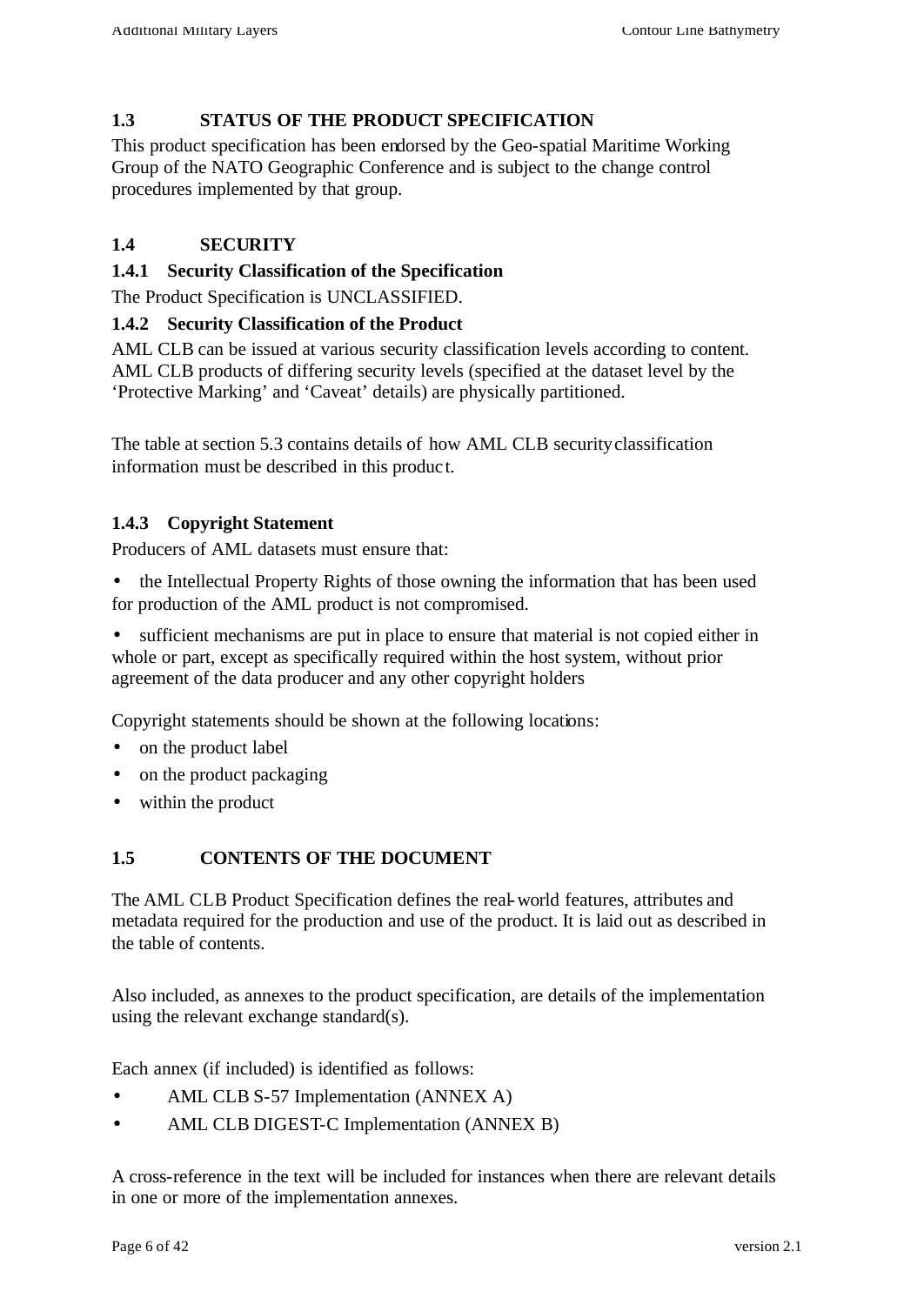#### **1.6 References**

The following standards and specifications affect the content of this Product Specification.

| 1.6.1 Standards  |                                                                                                                                                                         |
|------------------|-------------------------------------------------------------------------------------------------------------------------------------------------------------------------|
| NATO STANAG 1059 |                                                                                                                                                                         |
| (Edition 6)      | Distinguishing Letters for Geographical Entities for<br>use in NATO.                                                                                                    |
| NATO STANAG 2211 | Geodetic Datums, Ellipsoids, Grids & Grid<br>References                                                                                                                 |
| NATO STANAG 7170 | Additional Military Layers.                                                                                                                                             |
| NATO STANAG 4564 | Standard for Warship Electronic Chart Display and<br>Information System (WECDIS), Edition 1, Annex<br>B, Data Products.                                                 |
| NATO STANAG 7074 | Digital Geographic Information Exchange Standard<br>(DIGEST), Edition 2.1, September 2000.                                                                              |
|                  | Part 1: General Description                                                                                                                                             |
|                  | Part 2: Theoretical Model, Exchange Structure and<br>Encapsulation Specifications, Annex $C -$ Vector<br><b>Relational Format (VRF) Encapsulation</b><br>Specification. |
|                  | Part 3: Codes, Parameters and Tags                                                                                                                                      |
|                  | Part 4: Feature and Attribute Coding Catalogue<br>(FACC)                                                                                                                |
| $S-57$           | <b>IHO Transfer Standard for Digital Hydrographic</b><br>Data, Edition 3.1, November 2000                                                                               |
|                  | Annex A - IHO Codes for Producing Agencies<br>Annex B - Attributes/Object Classes Cross<br>Reference                                                                    |
|                  | Appendix A:                                                                                                                                                             |
|                  | Chapter 1, Object Classes                                                                                                                                               |
|                  | Chapter 2, Attributes                                                                                                                                                   |
| $S-52$           | Specifications for Chart Content and Display<br>Aspects of ECDIS                                                                                                        |
|                  | 5th Edition, dated December 1996 (amended March<br>1999)                                                                                                                |
|                  | Appendix 1                                                                                                                                                              |
|                  | Guidance on Updating the Electronic Navigational<br>Chart                                                                                                               |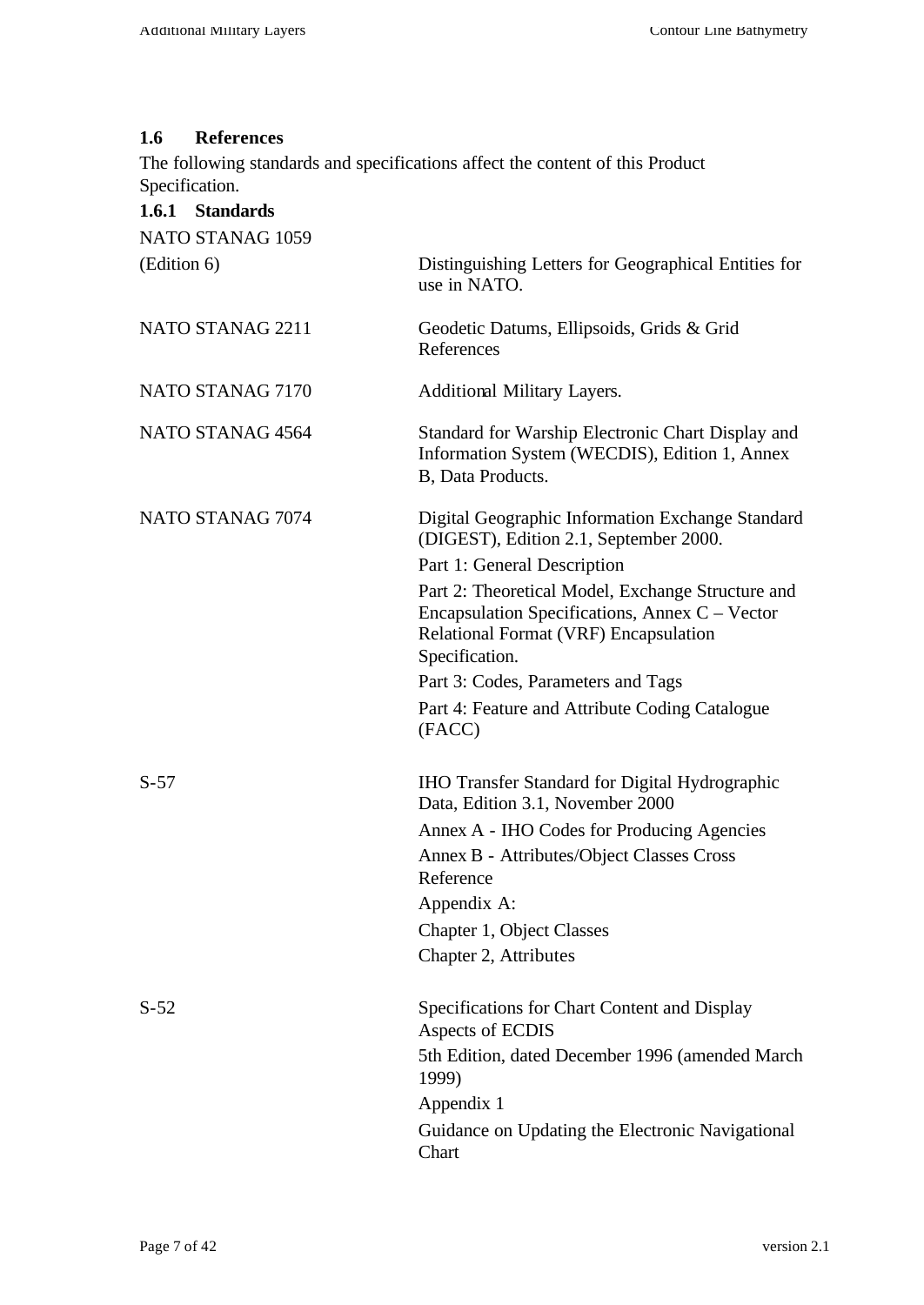| <b>ISO 8859</b>                        | Information processing - 8-bit single-byte coded<br>graphic character sets                                                                                              |
|----------------------------------------|-------------------------------------------------------------------------------------------------------------------------------------------------------------------------|
|                                        | Part 1: Latin alphabet No.1                                                                                                                                             |
| <b>ISO 9660</b>                        | Information Processing - Volume and File Structure<br>of CD-ROM for Information Interchange.                                                                            |
| <b>ANSI/IEEE 802.3</b>                 | <b>IEEE Standards for Local Area Networks, Carrier</b><br>Sense Multiple Access with Collision Detection<br>(CSMA/CD)Access Method and Physical Layer<br>Specifications |
| ISO/IEC 8211,                          | Information processing - Specification for a data<br>descriptive file for information interchange                                                                       |
| <b>ISO/IEC 10646</b>                   | Information technology - Universal Multiple-Octet<br>Coded Character Set (UCS)                                                                                          |
|                                        | Part 1: Architecture and Basic Multilingual Plane                                                                                                                       |
| <b>Specifications</b><br>1.6.2         |                                                                                                                                                                         |
| MIL-PRF-0089049                        | General Performance Specification, Vector Product<br>Format (VPF) Products, dated 24 November 1998                                                                      |
| <b>MIL-STD-2407</b>                    | Interface Standard for Vector Product Format, dated<br>28 June 1996                                                                                                     |
| The Open GIS Abstract<br>Specification | Open GIS Consortium. Topic 9: Quality Version 4<br>1999                                                                                                                 |
| $S-57$                                 | Edition 3.1 Appendix B.1: ENC Product<br>Specification                                                                                                                  |
| 1.6.3<br><b>Other References</b>       |                                                                                                                                                                         |
| <b>AML</b>                             | Feature and Attribute Catalogue                                                                                                                                         |
| 1.7<br><b>DEFINITIONS</b>              |                                                                                                                                                                         |
| <b>AML</b>                             | AML is a unified range of digital geospatial data products<br>designed to satisfy the totality of NATO non-navigational<br>maritime defence requirements.               |

**1.8 KEY WORDS** AML CLB PRODUCT SPECIFICATION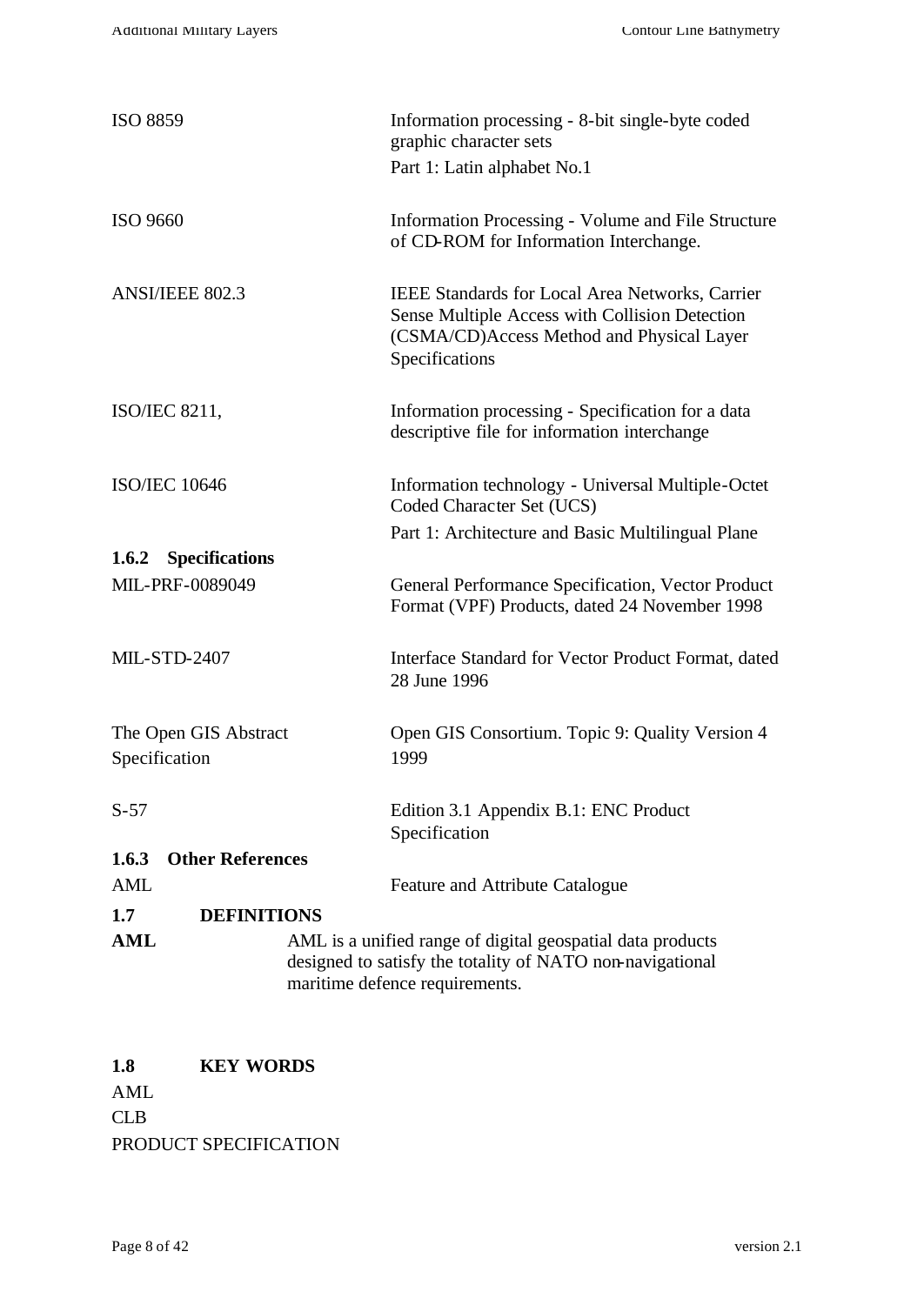#### **1.9 MAINTENANCE AND SUPPORT OF THE PRODUCT SPECIFICATION**

Specific processes and mechanisms that are established for the maintenance of AML Product Specifications are described in the sections 1.9.1 to 1.9.6 below.

## **1.9.1 Frequency of Review**

The AML CLB Product specification (version 2.0) will be frozen for a period of 2 years following endorsement.

## **1.9.2 Method of Maintenance**

Corrections, clarifications and requests for change will be administered by the custodian. Discussion regarding proposed changes will be carried out by correspondence with national Points of Contact. Consolidated maintenance documents will be issued periodically containing published corrections and clarifications together with details of agreed extensions to the object catalogue (these will be formally incorporated into the Product Specification and become live at its next revision).

Changes to the Product Specification beyond extensions to the object catalogue will be reviewed by committee<sup>1</sup> during preparatory work for production of the next edition of the specification.

#### **1.9.3 Method of Promulgation**

Maintenance documents, new editions of specifications, and related documentation will be sent to nations through their appointed AML point of contact.

#### **1.9.4 Authority Responsible for Maintenance**

AML Product Specifications will be maintained by the Custodian specified in section 1.2.3.

## **1.9.5 Error Reporting/Change Request Procedure**

Comments concerning the content of the AML Product Specifications and requests for change should be addressed to the Custodian.

#### **1.9.6 Available Support**

Contact the Custodian for guidance and advice relating to this product specification.

l

 $1$  Will be a specific group reporting to the AHHWG or its successor.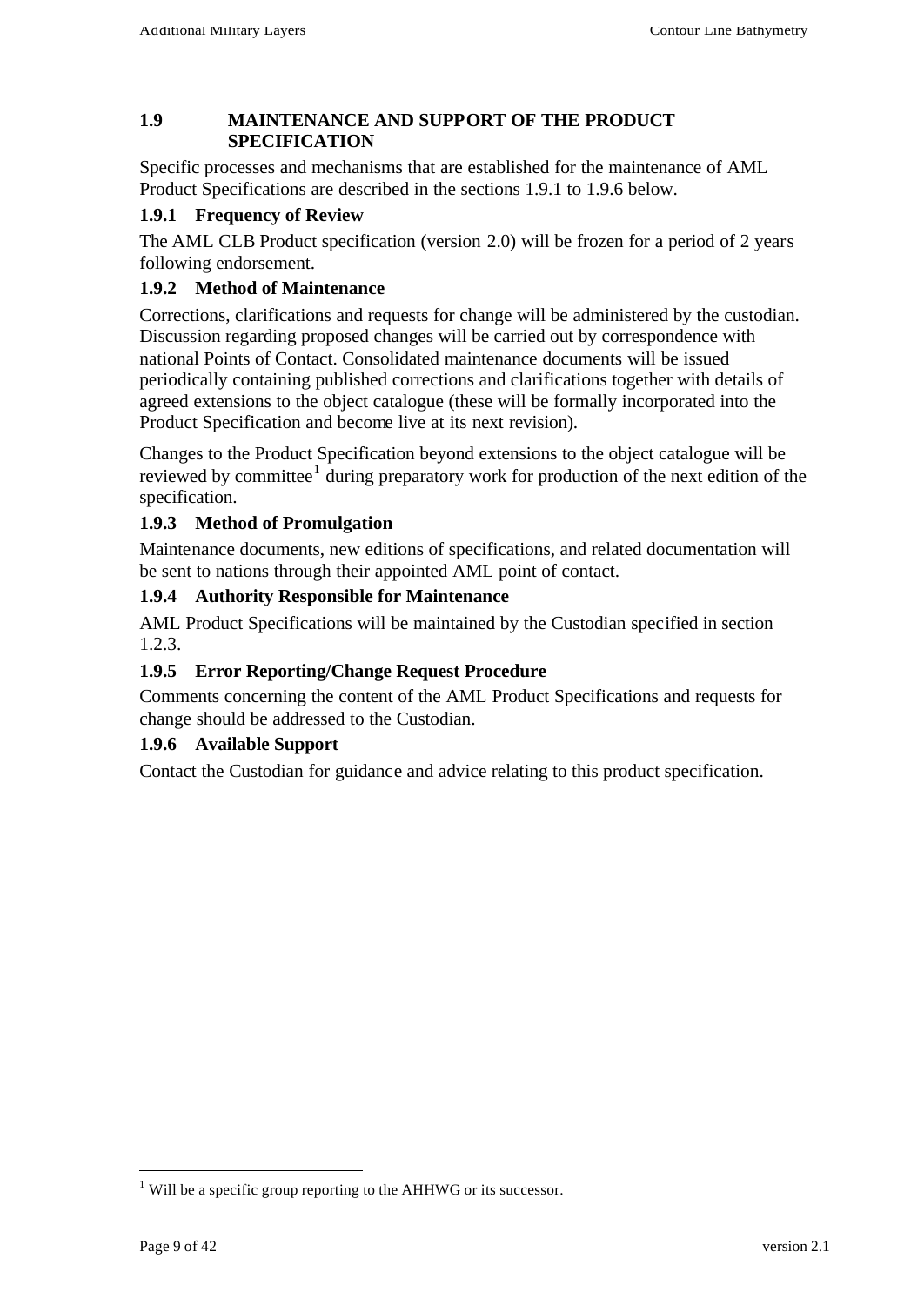# **2 GENERAL PRODUCT DESCRIPTION**

## **Product Title**

Additional Military Layers – Contour Line Bathymetry.

#### **Short Title**

CLB

#### **Reference**

NATO STANAG No.7170 (Additional Military Layers).

NATO STANAG No. 4564 (Performance Standards for Warship Electronic Chart Display and Information System (WECDIS), Edition 1, Annex B, Data Products.

#### **2.1 MAINTENANCE OF THE DATA PRODUCT**

The frequency and method of provision of update or replacement data will be defined by each AML producing agency.

#### **2.2 SUPPORT FOR MULTIPLE MODES OF OPERATION**

AML CLB data is compiled for a variety of purposes, tactical planning, ocean operations, mine counter measures and amphibious operations, and may therefore be compiled and made available at the scale bands shown in the following table.

| <b>SCALE BAND</b> | <b>DATA COMPILATION SCALE</b> |
|-------------------|-------------------------------|
|                   | < 1:100,000,000               |
| 2                 | 1: 25,000,000                 |
| $\mathcal{R}$     | 1: 5,000,000                  |
| 4                 | 1:1,000,000                   |
| 5                 | 1:250,000                     |
| 6                 | 1:50,000                      |
|                   | 1:10,000                      |
| 8                 | 1:2,500                       |
|                   | >1:1,600                      |

Data may be used or displayed in information systems at a range of scales as shown in the following table.

| <b>SCALE BAND</b> | <b>DISPLAY SCALE RANGE</b>     |
|-------------------|--------------------------------|
|                   | $<$ 1:40,000,000               |
| $\overline{2}$    | $1: 10,000,000 - 1:62,500,000$ |
| 3                 | $1: 2,000,000 - 1:12,500,000$  |
| 4                 | $1:400,000 - 1:2,500,000$      |
| 5                 | $1:100,000 - 1:625,000$        |
| 6                 | $1:20,000 - 1:125,000$         |
|                   | $1:4,000 - 1:25,000$           |
| 8                 | $1:1,000 - 1:6,250$            |
| q                 | >1:1,500                       |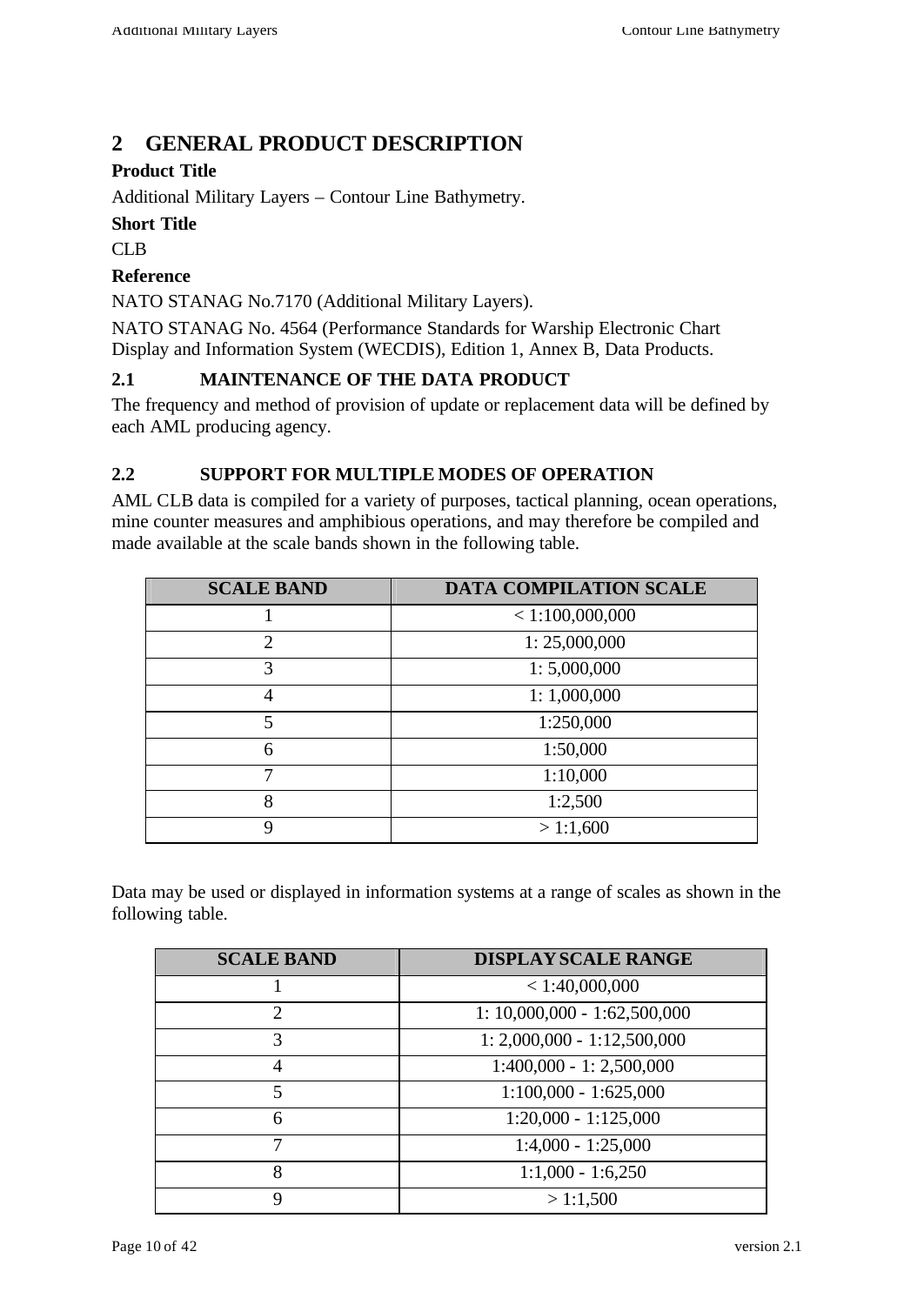## **2.3 GEOGRAPHIC ORGANISATION**

## **2.3.1 Regional Scheme**

AML products will be partitioned by geographic region. This will vary widely depending upon the scale band of the product and the density of the data.

## **2.3.2 Tiling Scheme**

See appropriate annex.

## **2.4 LAYER ORGANISATION**

The content of the product is not layered. However, specific exchange standards may impose their own internal layering requirements.

#### **2.5 EXCHANGE STANDARD IMPLEMENTATION**

This product specification has been written to be independent of the exchange standard used. Details of exchange standard implementations are given in the relevant annex.

#### **2.5.1 Spatial Data Type**

AML CLB contains spatial objects as vector data.

#### **2.5.2 Level of Topology**

See appropriate annex.

#### **2.5.3 Relationship with Layering**

See appropriate annex.

#### **2.5.4 Textual Information**

Attributes that contain free text must not be used when it is possible to encode the information by means of any other attribute.

#### **2.5.5 Reference to External Files**

Text and picture files may also be included in the AML product to provide additional information.

Below are examples of potential formats.

- · ASCII
- · TIFF
- · PDF
- · HTML
- · JPEG
- · AVI
- · MPEG

#### **2.6 SIZING REQUIREMENTS**

Data producers should partition datasets such that the screen refresh time in the receiving display system is acceptable to users. This will vary between data types and receiving systems. At present 5Mb is a recommended file size maximum for vector data in WECDIS type display systems.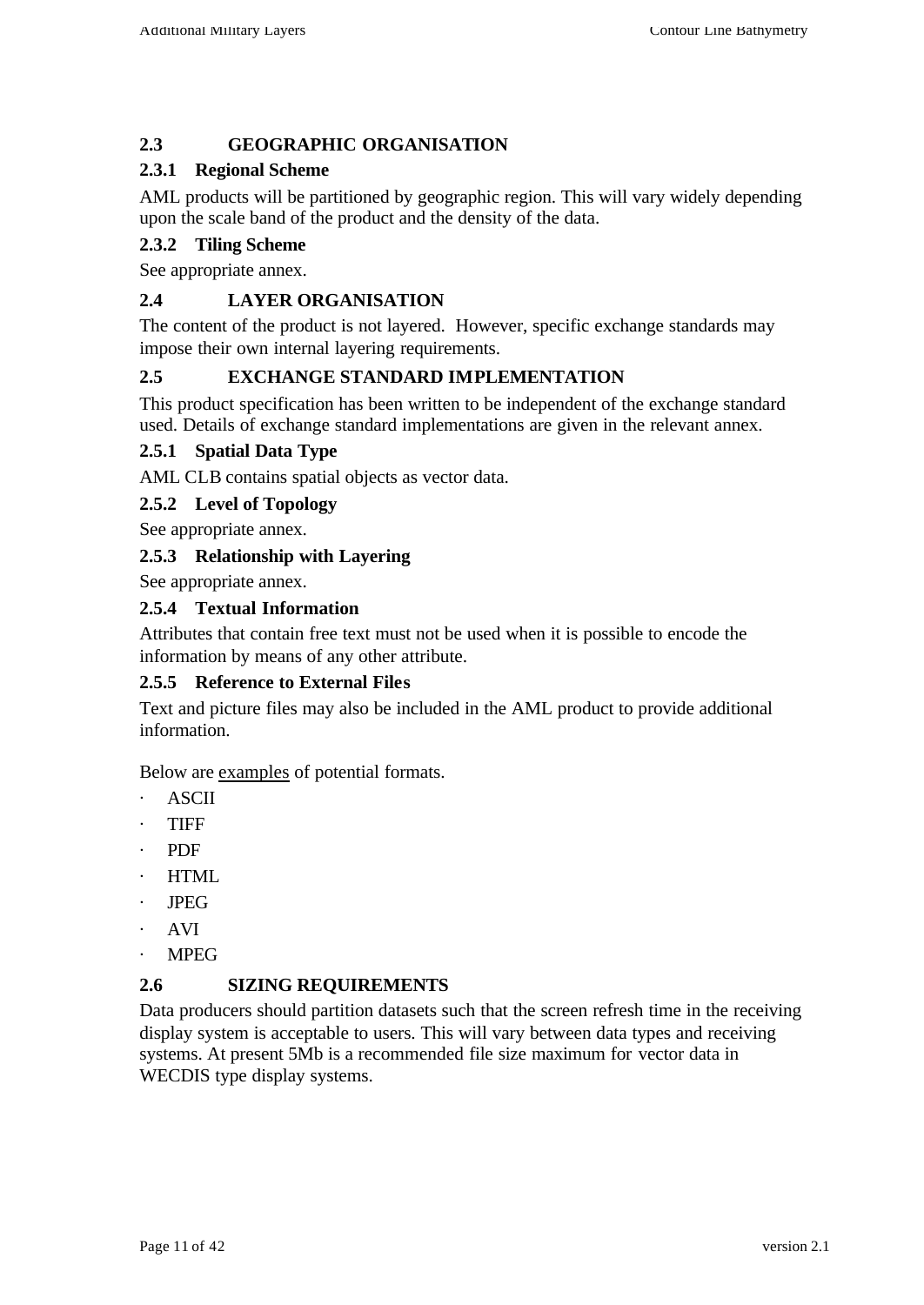#### **2.7 GENERAL SOURCE DESCRIPTION**

#### **2.7.1 Minimum Source Requirements**

Sources for any real-world feature detailed in section 5.5.1 meet the following requirements

- the data capture point-density fulfils the data capture requirements appropriate to the scale bands specified in section 2.2
- mandatory features specified in section 5.5.1.1 are included
- the mandatory attribution levels for each object, specified in section 5.5.1, are met

#### **2.7.2 Applicable Sources**

All sources used must meet the minimum requirements. Wherever available, sources which provide exact definitions of features eg geographical co-ordinates should be used in preference to digitising from graphical representations.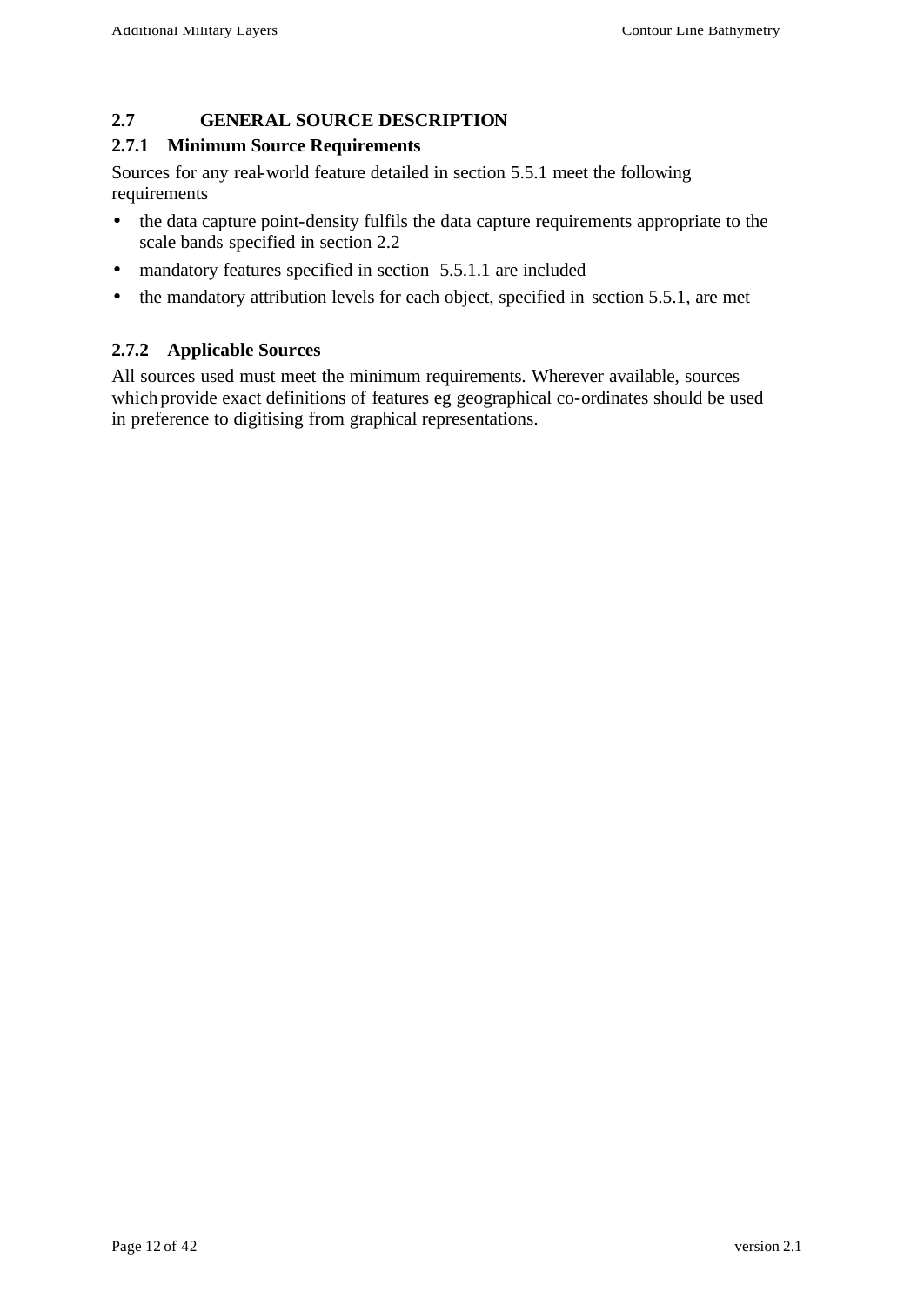# **3 GENERAL DATA DESCRIPTION**

## **3.1 DATUMS**

Please refer to NATO STANAG 2211 - Geodetic Datums, Ellipsoids, Grids & Grid References, which establishes the NATO guidelines to the use of horizontal and vertical datums.

## **3.1.1 Horizontal Datum**

The horizontal datum for the AML CLB is the World Geodetic System 1984 (WGS 84).

## **3.1.2 Vertical Datums**

## *3.1.2.1 Height Datum*

AML CLB does not use a height datum. All depth contours and soundings are related to the sounding datum.

## *3.1.2.2 Sounding Datum*

The default sounding datum for AML CLB is specified in the metadata of the dataset. The default sounding datum can be varied by the use of lower level metadata or feature level attribution.

## **3.2 UNITS**

The default units to be used in AML CLB are:

- · Position: latitude and longitude in decimal degrees
- Depth: metres
- · Height: metres
- Length/width: metres
- · Positional accuracy: metres
- Distance: nautical miles or metres

The default units can be varied by the use of lower level metadata or feature level attribution.

#### **3.2.1 Time**

AML may contain attributes used to encode time e.g. the beginning and end of an active period for an object. When using these attributes all times should be encoded as Coordinated Universal Time (UTC). ISO 8601 states that the format for UTC time should be CCYYMMDDThhmmssZ (where 'T' is a separator). However, AML attributes that encode time using the ISO 8601 format DO NOT include the 'Z' and they should all be interpreted as UTC.

## **3.3 CO-ORDINATE SYSTEM**

The co-ordinate system used by AML CLB is Latitude and Longitude. These will be recorded as:

**Positive values:** Used for latitudes **north** of the equator and longitudes **east** of the Greenwich Meridian.

**Negative values:** are used for latitudes **south** of the equator and longitudes **west** of the Greenwich Meridian.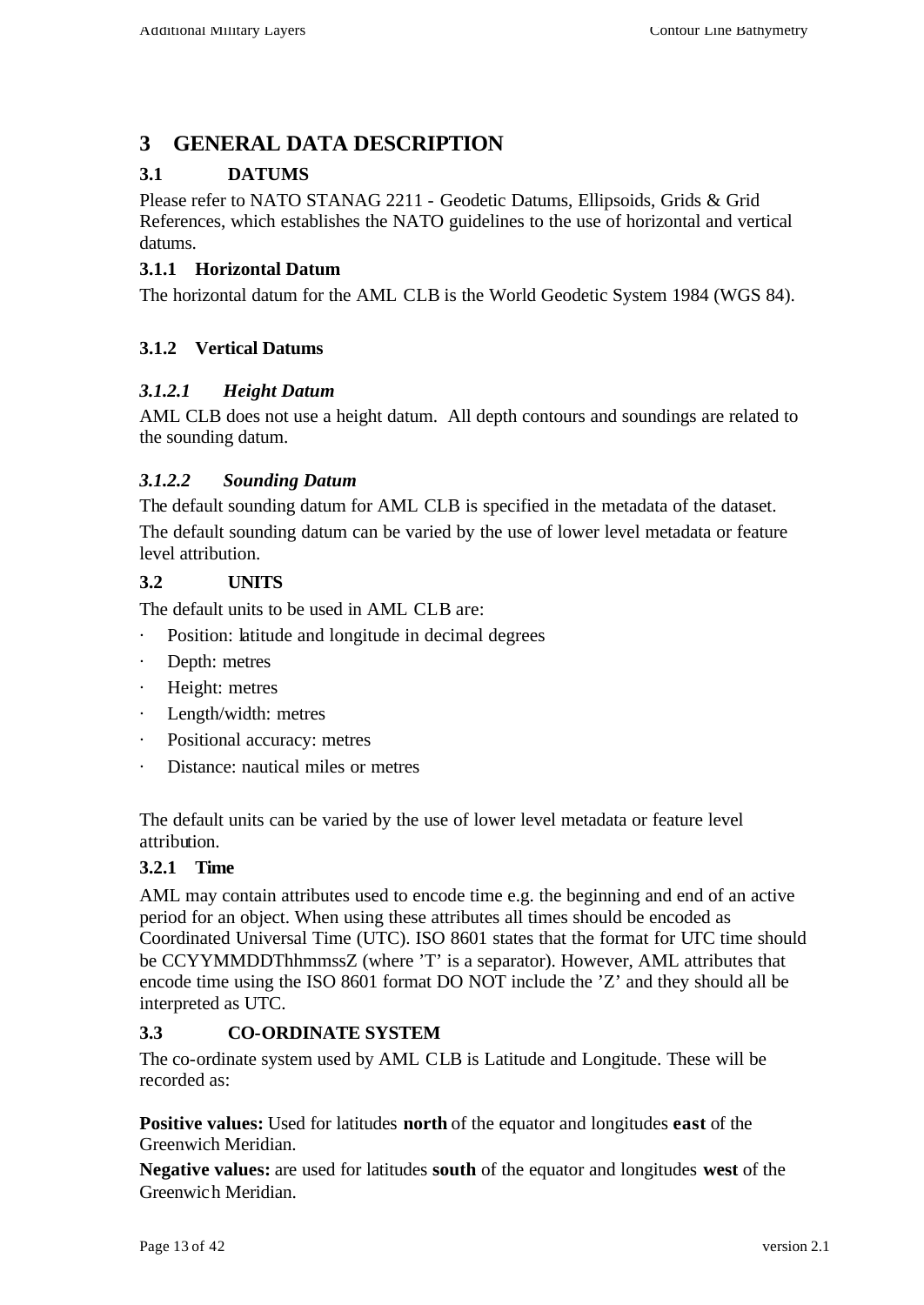## **3.4 PROJECTION**

AML CLB is based upon geographical co-ordinates and is not projected.

#### **3.5 LANGUAGE AND CHARACTER SETS**

#### **3.5.1 Language**

The exchange language used by AML CLB is English.

#### **3.5.2 Character Sets**

ISO 8859-1 supports English and most European languages. For those languages that it does not support ISO/IEC 10646 shall be used.

#### **3.6 DATA QUALITY**

AML CLB data quality information should be encoded at an appropriate level, as specified by the exchange standard implementation.

AML data quality information encompasses the following categories:

- **Accuracy**
- Up-to-dateness/currency
- Source(s) of the data
- Completeness for the Product Specification

Data quality information defined for AML CLB can be encoded in the dataset as:

- dataset metadata
- meta information features<sup>2</sup>
- feature attributes

See section 5.3

#### **3.6.1 Accuracy**

Where applicable, the maximum two-dimensional error of AML data should be stated. All positional accuracy figures are cumulative and allow for:

- the accuracy of the original data
- additional errors introduced by the AML production process

If applicable, the cumulative error should be stated for the following:

- **·** Horizontal Accuracy
- Sounding Accuracy
- Vertical (Height) Accuracy

#### **3.6.2 Up-to-Dateness/Currency**

Where applicable, currency information should specify the up-to-dateness of the AML dataset(s). This information should include:

issue date

l

 $\cdot$  update<sup>3</sup> date

 $2$  Only applicable if supported by the exchange standard implementation.

 $3$  Only applicable if updating is supported by the exchange standard implementation.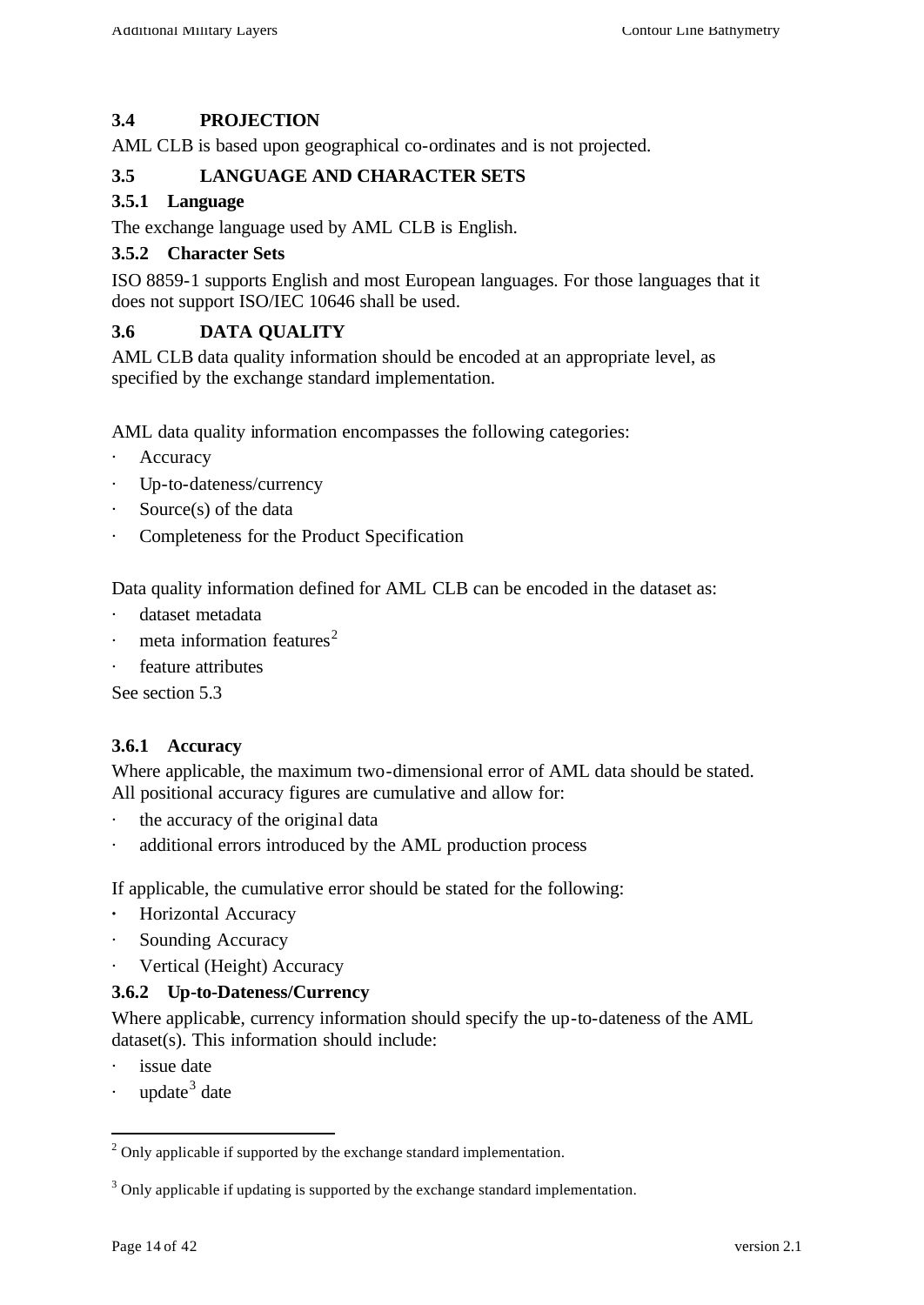#### **3.6.3 Source(s) of the data**

Where available, AML source information should include the following details:

- · authority (e.g. data provider)
- · source type (e.g. graphic or report)
- · source ID
- · source date

#### **3.6.4 Completeness for the Product Specification**

AML products may be produced to fulfil operational requirements, and therefore, may not contain all the meta data, features or attributes included in this Product Specification.

All AML datasets must specify instances when:

- · all available data/information has been encoded. Missing data means that the information is not available
- only specified/required data/information is encoded

#### **3.6.5 Geometric Validation**

All data produced for AML CLB must be validated for geometric anomalies.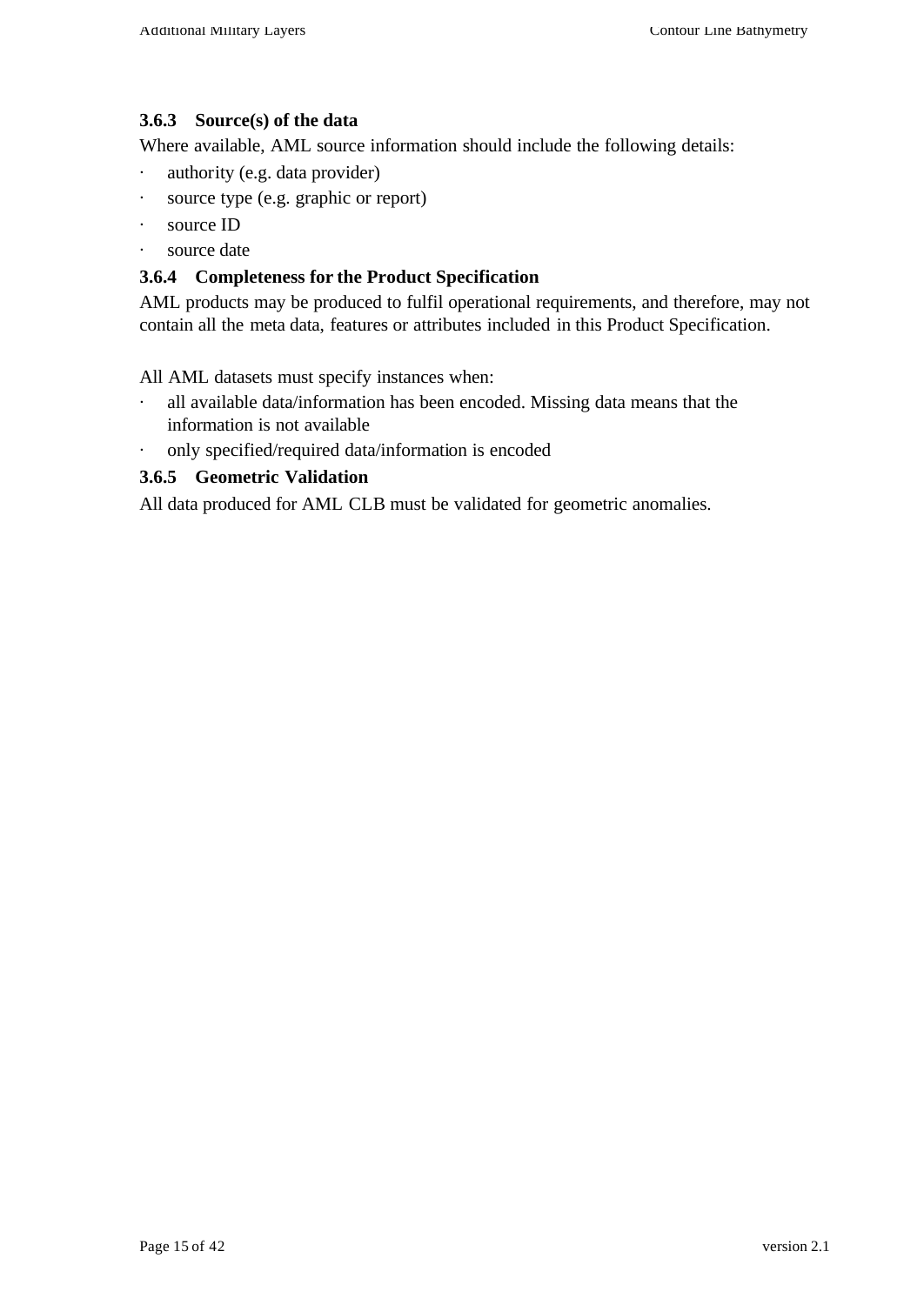# **4 DATA STRUCTURE**

Refer to the appropriate implementation annex for details of specific implementation, format, and structure.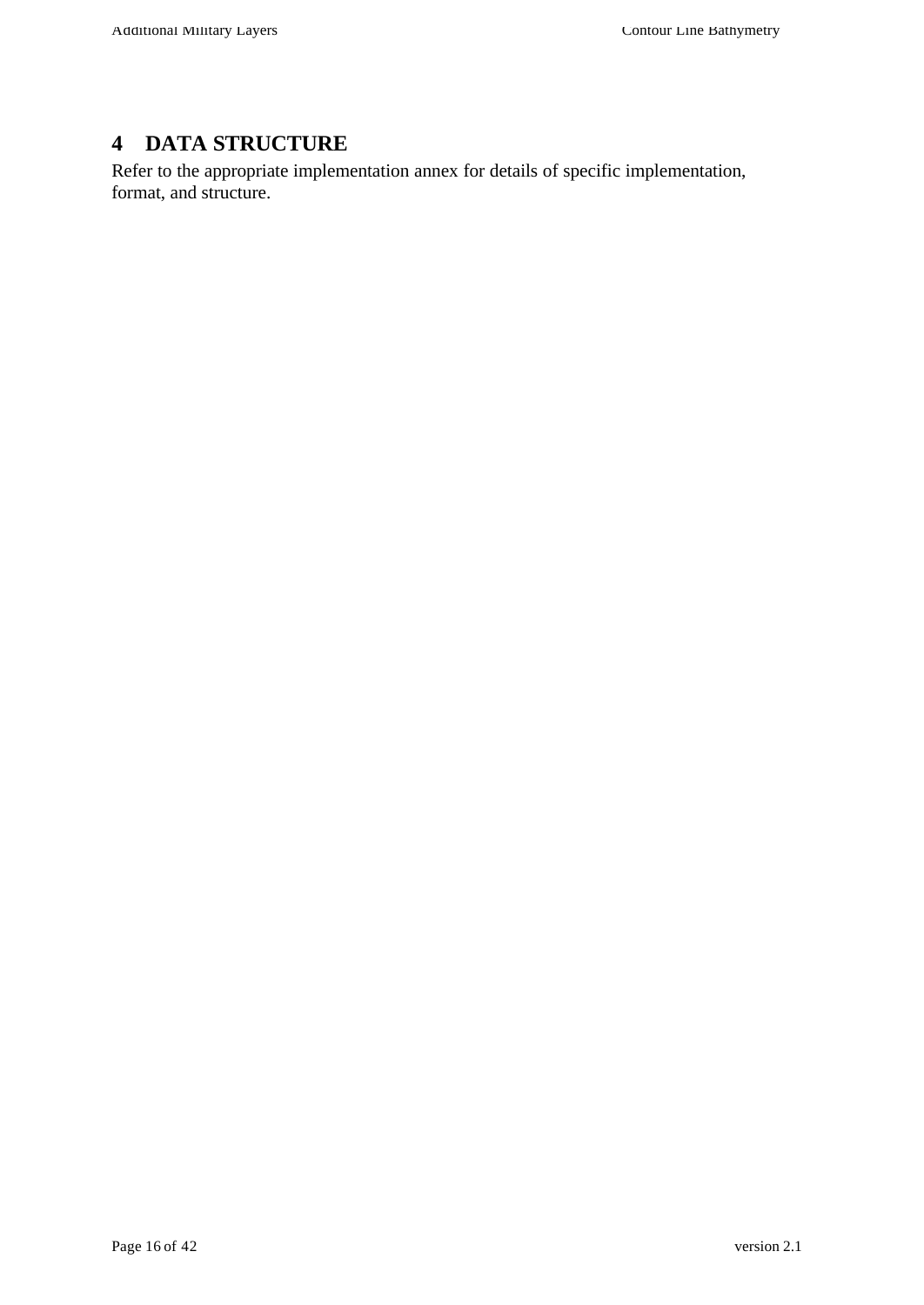# **5 DATA DICTIONARY**

## **5.1 GENERAL GUIDELINES**

This section provides real-world descriptions for the metadata and features contained within the AML CLB dataset. Details of how this information is to be encoded (e.g. using the chosen Exchange Standard) can be found in the tables contained in the implementation annexes.

#### **5.2 UNKNOWN/MISSING ATTRIBUTE VALUES**

The way in which an unknown or missing attribute value is handled is dependent upon the exchange standard implemented, see appropriate annex.

## **5.3 USE OF META INFORMATION**

AML datasets contain the following meta-information, the information may be encoded at the levels in the dataset indicated in the following table depending upon the capability of the exchange standard used. Column four indicates the requirement for a feature whose sole purpose is the encoding of meta information. Column five indicates the nature of the meta attribute, where they exist. Meta attributes are either Generic or Specific as indicated.

For details of how to represent the metadata described, refer to the appropriate exchange standard implementation annex.

| <b>Meta</b> info                              | <b>Description</b>                                                                                        | <b>Dataset</b> | <b>Meta</b><br>feature | <b>Attribute</b><br>type |
|-----------------------------------------------|-----------------------------------------------------------------------------------------------------------|----------------|------------------------|--------------------------|
| Production<br>Agency                          | The agency responsible for the<br>production of the AML data                                              | Yes            | Yes                    | Generic                  |
|                                               | (IHO Codes for Producing Agencies)                                                                        |                |                        |                          |
| <b>Dataset Name</b>                           | The name of the dataset                                                                                   | Yes            | No                     | No                       |
| <b>Edition Number</b>                         | The edition number of the dataset                                                                         | Yes            | N <sub>0</sub>         | No                       |
| Date of Release                               | The date of the dataset was made<br>available by the AML data producer<br>(e.g. edition or revision date) | Yes            | No                     | No                       |
| Product<br>Specification<br>Description       | The name of the AML Product<br>Specification to which the dataset<br>conforms (see section 2)             | Yes            | No                     | No                       |
| Product<br>Specification<br>Version<br>Number | The version number of the AML<br>Product Specification to which the<br>dataset conforms (section 1.2.1)   | Yes            | N <sub>o</sub>         | No                       |
| <b>Product Scale</b><br><b>Band</b>           | The usage application scale-band of<br>the AML dataset (see section 2.2)                                  | Yes            | N <sub>0</sub>         | No                       |
| Compilation<br>Scale                          | The scale at which the AML data was<br>compiled (see compilation scale band<br>table in section 2.2)      | Yes            | Yes                    | Generic                  |
| International<br>Defence                      | The International Defence<br>Organisation (IDO) status (if                                                | Yes            | Yes                    | Generic                  |

All meta information encoded at **Dataset** and or **Meta feature** levels in the following table are mandatory.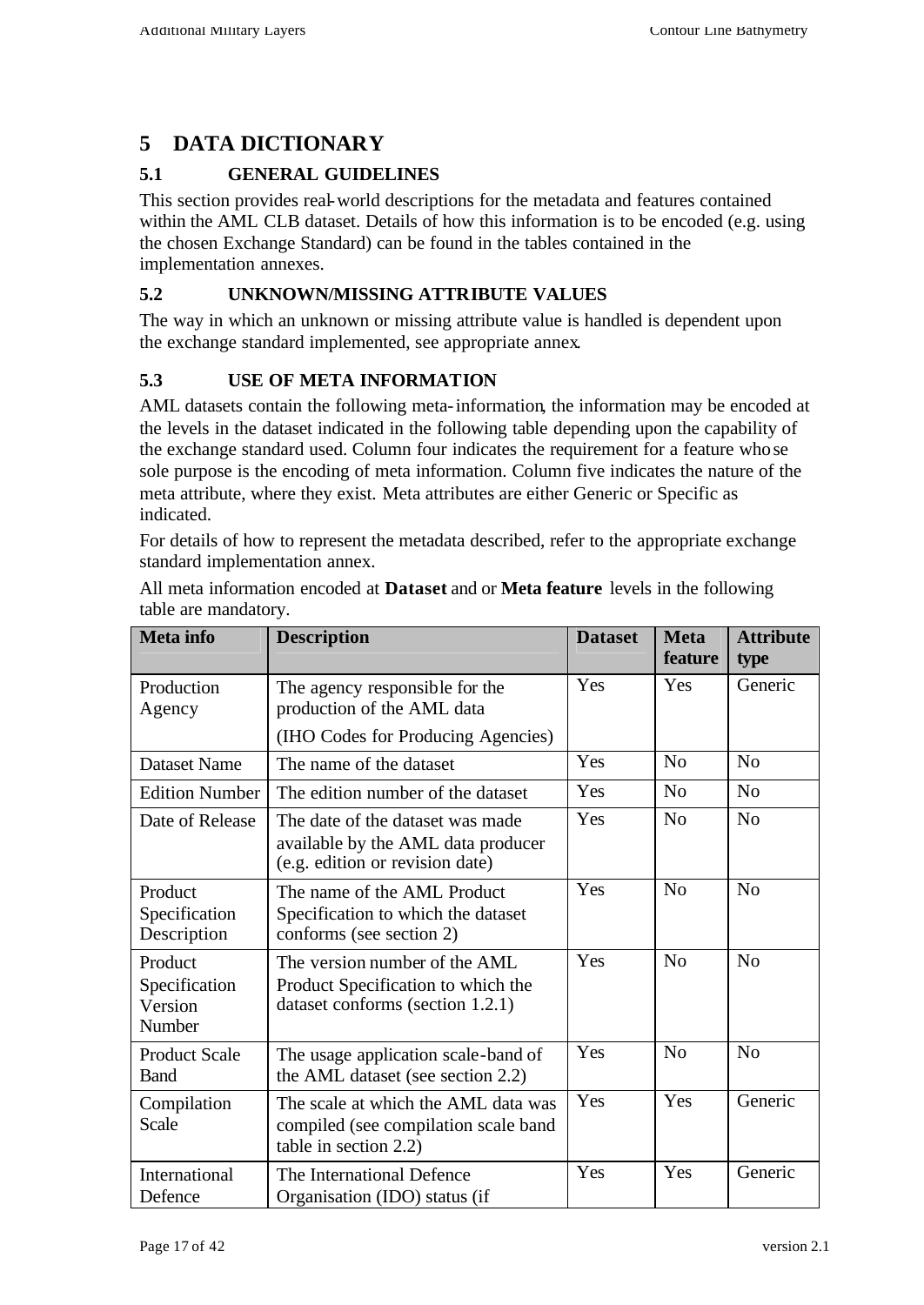| <b>Meta</b> info                           | <b>Description</b>                                                                                                                                                                                                          | <b>Dataset</b> | <b>Meta</b><br>feature | <b>Attribute</b><br>type |
|--------------------------------------------|-----------------------------------------------------------------------------------------------------------------------------------------------------------------------------------------------------------------------------|----------------|------------------------|--------------------------|
| Organisation<br>(IDO) status<br>(see note) | applicable) that must precede, and be<br>applied to, the Protective Marking<br>thus making it an IDO Marking.                                                                                                               |                |                        |                          |
|                                            | <b>North Atlantic Treaty</b><br>Organisation (NATO)                                                                                                                                                                         |                |                        |                          |
|                                            | North Atlantic Co-operation<br>$\qquad \qquad -$<br>Council (NACC)                                                                                                                                                          |                |                        |                          |
|                                            | Partnership for Peace (PfP)<br>$\overline{\phantom{0}}$                                                                                                                                                                     |                |                        |                          |
|                                            | Western European Union (WEU)                                                                                                                                                                                                |                |                        |                          |
| Protective<br>marking                      | A marking indicating the minimum<br>standards of protection required of<br>the data.                                                                                                                                        | Yes            | Yes                    | Generic                  |
|                                            | - COSMIC TOP SECRET                                                                                                                                                                                                         |                |                        |                          |
|                                            | - FOCAL TOP SECRET                                                                                                                                                                                                          |                |                        |                          |
|                                            | - TOP SECRET                                                                                                                                                                                                                |                |                        |                          |
|                                            | - SECRET                                                                                                                                                                                                                    |                |                        |                          |
|                                            | - CONFIDENTIAL<br>- RESTRICTED                                                                                                                                                                                              |                |                        |                          |
|                                            | - UNCLASSIFIED                                                                                                                                                                                                              |                |                        |                          |
| Owner                                      | The NATO country code (NATO                                                                                                                                                                                                 | Yes            | Yes                    | Generic                  |
| Authority                                  | STANAG 1059) denoting the<br>'owner' that is responsible for<br>establishing and setting the protective<br>marking level                                                                                                    |                |                        |                          |
| Caveat (see<br>note)                       | A component of a security clearance<br>and/or security class used for<br>computing access rights and<br>controlling information flow by<br>authorising a specific group of<br>subjects to have access to the<br>information | Yes            | Yes                    | Generic                  |
| Update<br>Application<br>Date              | The date for which all previous<br>updates (dated on or before) must<br>have been applied                                                                                                                                   | Yes            | N <sub>o</sub>         | N <sub>o</sub>           |
| <b>Update Number</b>                       | The update number of the dataset                                                                                                                                                                                            | Yes            | N <sub>o</sub>         | N <sub>o</sub>           |
| Horizontal<br>Geodetic<br>Datum            | The horizontal geodetic datum of the<br>dataset                                                                                                                                                                             | Yes            | N <sub>o</sub>         | N <sub>o</sub>           |
| <b>Vertical Datum</b>                      | The vertical datum of the dataset<br>(null for CLB)                                                                                                                                                                         | Yes            | Yes                    | N <sub>o</sub>           |
| Sounding<br>Datum                          | The horizontal plane to which the<br>soundings on a hydrographic survey<br>are reduced. (IHO SP32: 1225)                                                                                                                    | Yes            | Yes                    | Specific                 |
| Co-ordinate                                | The co-ordinate units of the dataset                                                                                                                                                                                        | Yes            | No                     | N <sub>o</sub>           |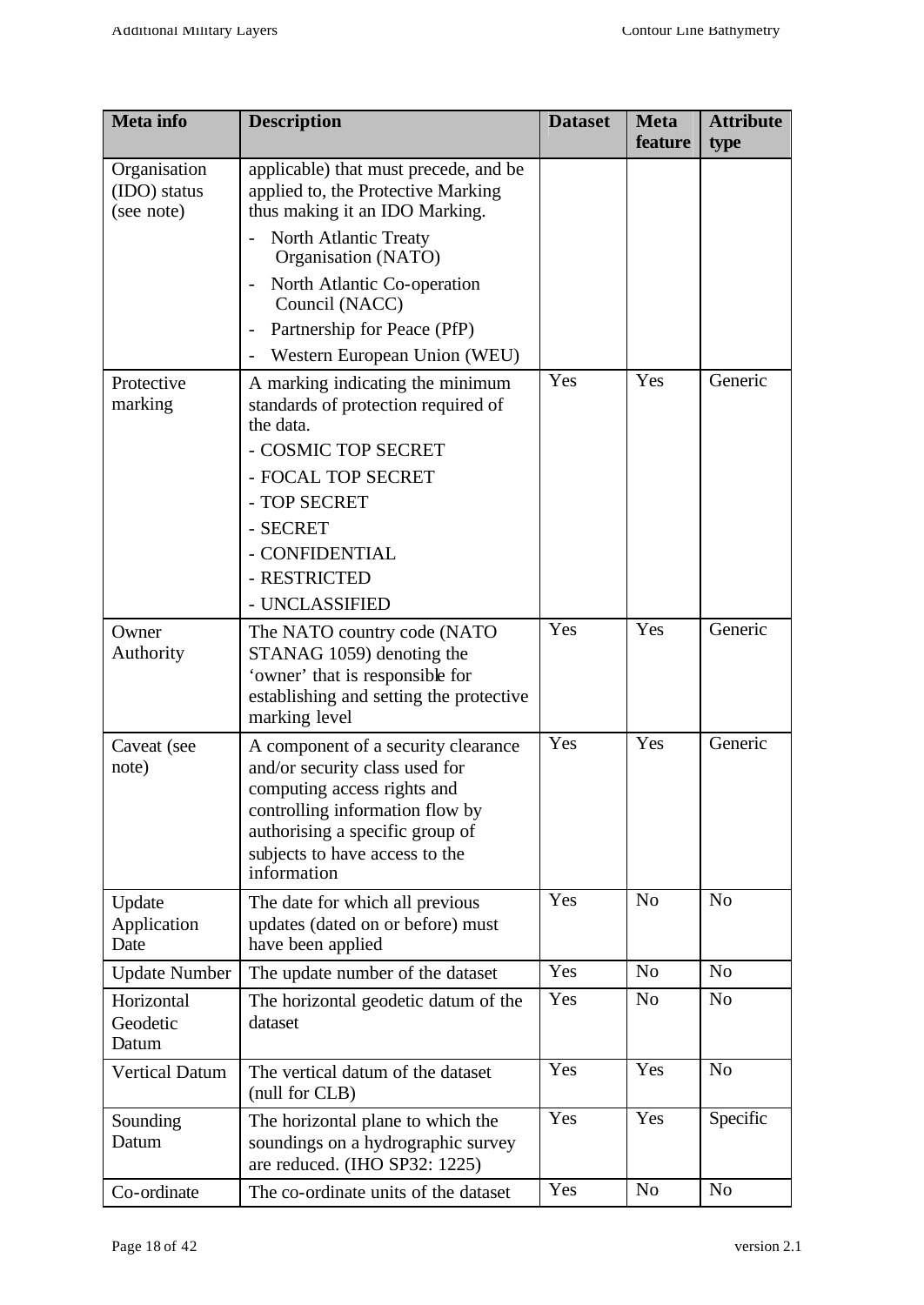| <b>Meta</b> info                      | <b>Description</b>                                                                                         | <b>Dataset</b> | Meta<br>feature | <b>Attribute</b><br>type |
|---------------------------------------|------------------------------------------------------------------------------------------------------------|----------------|-----------------|--------------------------|
| Units                                 |                                                                                                            |                |                 |                          |
| Height/Length<br>Units                | The height and length units of the<br>dataset                                                              | Yes            | N <sub>o</sub>  | N <sub>o</sub>           |
| Depth Units                           | The depth units of the dataset                                                                             | Yes            | N <sub>o</sub>  | N <sub>o</sub>           |
| Positional<br><b>Accuracy Units</b>   | The positional accuracy units of the<br>dataset                                                            | Yes            | N <sub>o</sub>  | N <sub>o</sub>           |
| Capture Date                          | The date when the specific object<br>was captured, edited or deleted.                                      | N <sub>o</sub> | N <sub>o</sub>  | Generic                  |
| Producing<br>Country                  | The country responsible for the<br>production of the AML data<br>(IHO Codes for Producing Agencies)        | N <sub>o</sub> | Yes             | Generic                  |
| Data Coverage                         | The geographical area that describes<br>the coverage and extent of spatial<br>objects                      | N <sub>o</sub> | Yes             | Specific<br>(Boolean)    |
| <b>Source Country</b>                 | The country responsible for the<br>production of the source<br>(IHO Codes for Producing Agencies)          | N <sub>o</sub> | N <sub>o</sub>  | Generic                  |
| Source Agency                         | The agency responsible for the<br>production of the source<br>(IHO Codes for Producing Agencies)           | N <sub>o</sub> | N <sub>o</sub>  | Generic                  |
| Source Date                           | The date of issue of the source<br>information (if applicable)                                             | N <sub>o</sub> | N <sub>o</sub>  | Generic                  |
| Source ID                             | ID of the data source (e.g. chart<br>number)                                                               | N <sub>o</sub> | N <sub>o</sub>  | Generic                  |
| Source Type                           | The type of data source (e.g. chart,<br>report, etc.)                                                      | N <sub>o</sub> | N <sub>o</sub>  | Generic                  |
| Source Scale                          | The scale at which the source data<br>has been compiled                                                    | N <sub>o</sub> | N <sub>o</sub>  | Generic                  |
| Absolute<br>Horizontal<br>Accuracy    | The positional error estimate for a<br>single point, relative to the specified<br>spatial reference system | N <sub>0</sub> | N <sub>o</sub>  | Generic                  |
| Absolute<br>Vertical<br>Accuracy      | The vertical error estimate for a<br>single point, relative to the specified<br>spatial reference system   | N <sub>o</sub> | N <sub>0</sub>  | Generic                  |
| Sounding<br>Accuracy                  | The error estimate for soundings<br>relative to the specified spatial<br>reference system                  | N <sub>o</sub> | N <sub>o</sub>  | Specific                 |
| Quality of<br>Position                | An indication of the reliability of a<br>quoted position                                                   | N <sub>o</sub> | N <sub>o</sub>  | Generic                  |
| Quality of<br>Sounding<br>Measurement | An indication of the reliability of a<br>sounding                                                          | N <sub>o</sub> | N <sub>o</sub>  | Specific                 |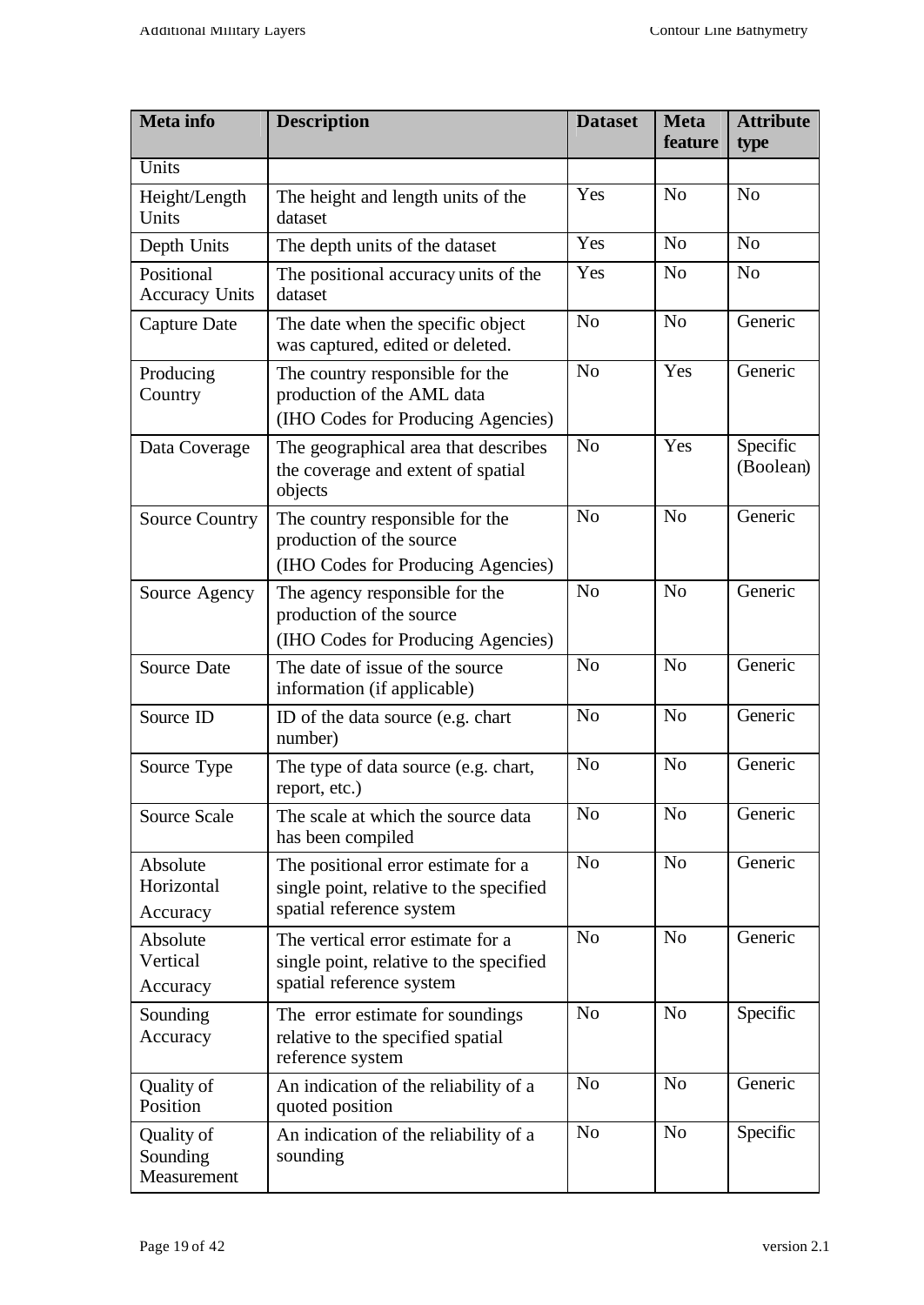| <b>Meta</b> info                                                                | <b>Description</b>                                                                                                                                                      | <b>Dataset</b> | <b>Meta</b><br>feature | <b>Attribute</b><br>type |
|---------------------------------------------------------------------------------|-------------------------------------------------------------------------------------------------------------------------------------------------------------------------|----------------|------------------------|--------------------------|
| Technique of<br>sounding<br>measurement                                         | Indicates the method or equipment<br>used to obtain the object's depth                                                                                                  | No             | No                     | Specific                 |
| Completeness<br>for the<br>Product<br>Specification                             | An indication of how complete the<br>data-set is, with reference to the full<br>range of meta data, features and<br>attributes included in the product<br>specification | N <sub>o</sub> | Yes                    | Specific<br>(Boolean)    |
| Supporting<br>textual<br>information                                            | Supporting (free text) information<br>relevant to the object that cannot be<br>explicitly encoded by any other<br>attribute                                             | No             | N <sub>0</sub>         | Generic                  |
| Supporting<br>textual<br>information (in<br>national<br>language<br>characters) | Supporting (free text) information (in<br>national language) relevant to the<br>object that cannot be explicitly<br>encoded by any other attribute                      | No             | N <sub>o</sub>         | Generic                  |
| Copyright<br><b>Statement</b>                                                   | Indicates any copyright or<br>releaseability restrictions on the data                                                                                                   | Yes            | Yes                    | Generic                  |

#### NOTE:

International Defence Organisation (IDO) status and caveats are mutually exclusive. If the data has an IDO status, then the caveat is not applicable. Additionally, caveats only apply to data that has a Protective Marking of CONFIDENTIAL or above.

#### NOTE:

Update information is only applicable if updating is supported by the exchange standard implementation.

#### NOTE:

The 'Source Agency' refers to the originators of the data and not the agency responsible for producing AML. If the source agency is not listed in IHO Codes for Producing Agencies, then the agency name should prefix any details provided in the attribute 'Source ID' using a solidus (forward slash) to separate it from the ID.

#### **5.4 EXTERNAL REFERENCING**

| <b>External</b><br><b>Reference</b><br><b>Information</b> | <b>Description</b>                                                                     | <b>Dataset</b> | <b>Meta</b><br>feature | <b>Attribute</b> |
|-----------------------------------------------------------|----------------------------------------------------------------------------------------|----------------|------------------------|------------------|
| Image File Link                                           | A reference to an image file<br>containing a pictorial<br>representation of the object | No             | N <sub>0</sub>         | Generic          |
| <b>Text File</b><br>Reference                             | The file name relating to an<br>external text file                                     | N <sub>0</sub> | N <sub>0</sub>         | Generic          |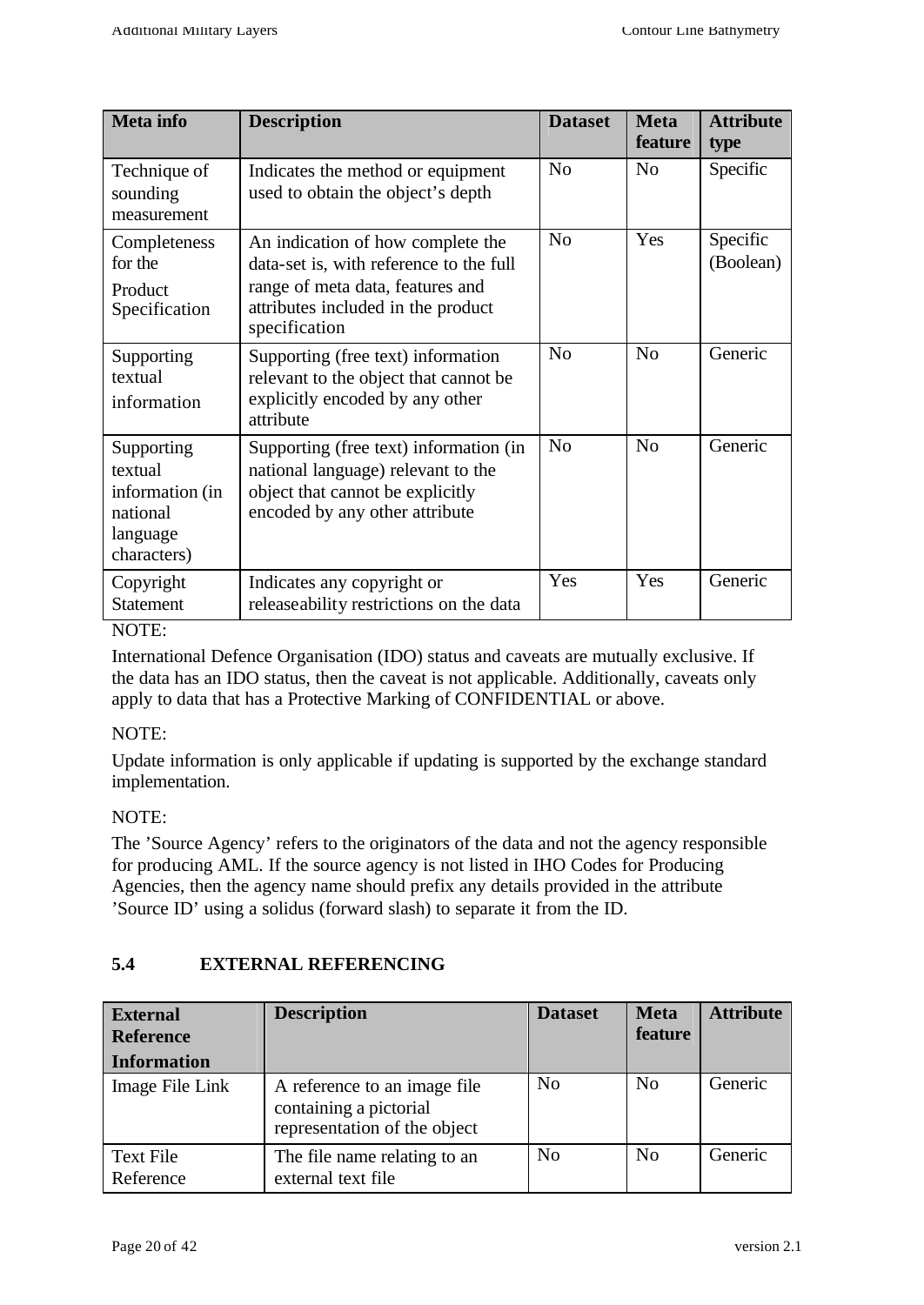| <b>External</b><br><b>Reference</b><br><b>Information</b>             | <b>Description</b>                                                                                | <b>Dataset</b> | <b>Meta</b><br>feature | <b>Attribute</b> |
|-----------------------------------------------------------------------|---------------------------------------------------------------------------------------------------|----------------|------------------------|------------------|
| <b>Text File</b><br>Reference (in<br>national language<br>characters) | The file name (in national<br>language) relating to an external<br>text file                      | N <sub>0</sub> | N <sub>0</sub>         | Generic          |
| Reference to a<br>publication                                         | Reference to a specific location<br>of any relevant information<br>within an external publication | No             | N <sub>0</sub>         | Generic          |

#### **5.5 SCHEMA**

The following tables  $(5.5.1 \& 5.5.2)$  provide the descriptions of meta information, realworld features, and associated attributes required for an AML CLB data-set to be attributed as complete for this Product Specification.

For details of how to represent the real-world features and associated attributes described, refer to the appropriate exchange standard implementation annex.

The terms 'specific' and 'generic' are used to indicate an attribute's association to a feature. Attributes that are 'generic' apply to all features listed in this Product Specification. Attributes listed as 'specific' relate only to those in the Features table in section 5.5.2, when included in the 'Associated Attributes' column.

#### NOTE:

Any feature class with attribute(s) used to encode values for; height, depth, length, or width must include an attribute for the unit of measurement.

#### **5.5.1 Features**

The following table contains the information described below:

- · Feature gives the name of the feature
- · Description describes the feature
- Associated Attributes indicates allowable attributes relevant to each feature. (see section 5.5.2 for attribute descriptions and values.)
- $M$  denotes that export of the attribute field is mandatory
- · Form indicates the geometric form that the feature can take (i.e. **P**oint, **L**ine, or **A**rea)

In addition to the 'associated attributes' listed for individual real-world features 'generic attributes' are used at the feature level. These encode meta and supporting information that may exist on any feature. Generic attributes used in AML CLB are described in section 5.3

For details of how to encode the features listed in this section, refer to the appropriate exchange standard implementation annex.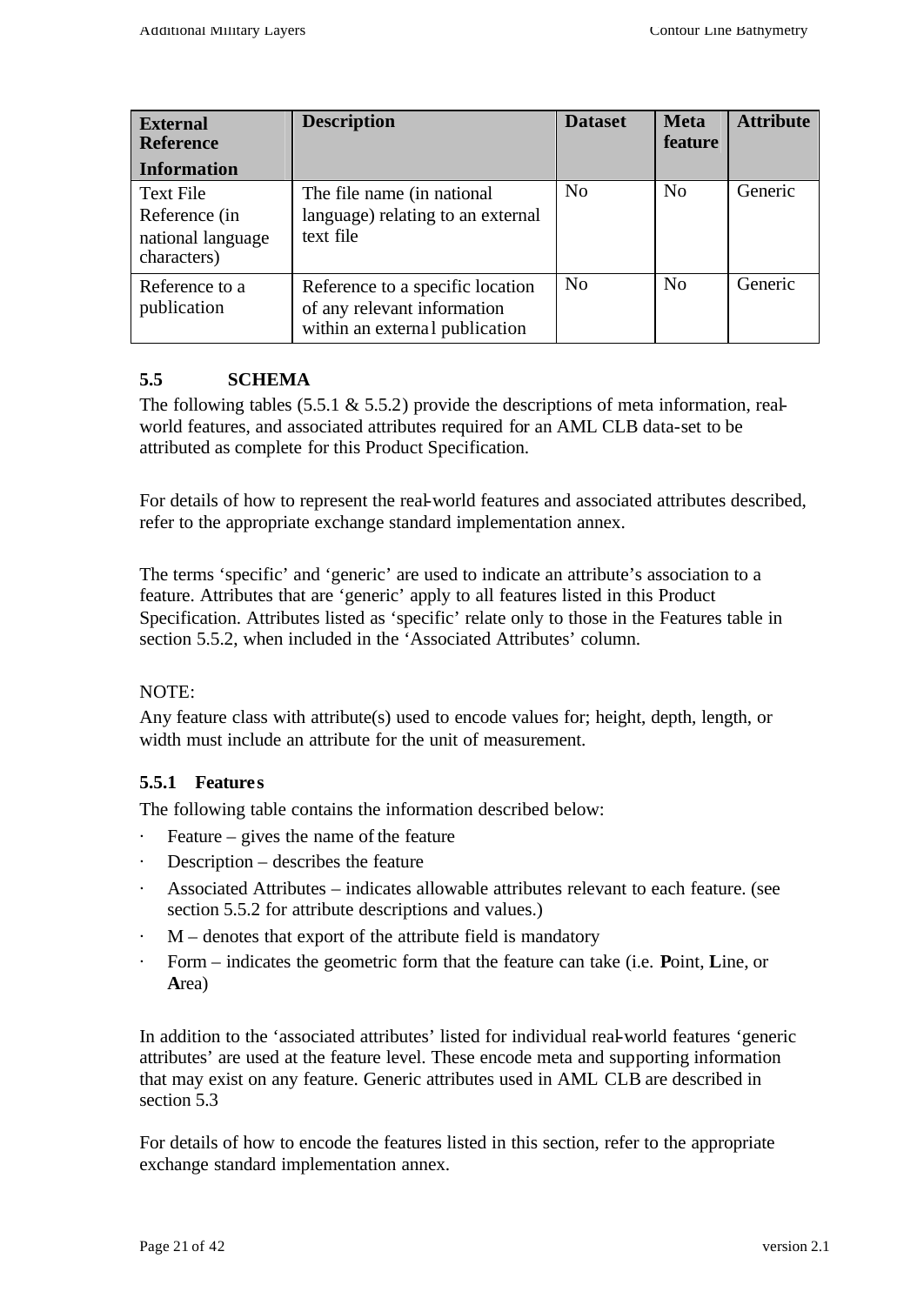| <b>Feature</b>                                                                                                                                                                                                                   | <b>Description</b>                                                                                                                                                                                                                                                                                                                                                                            | <b>Associated Attributes</b>                                                                                                                                            |        | Form         |   |   |
|----------------------------------------------------------------------------------------------------------------------------------------------------------------------------------------------------------------------------------|-----------------------------------------------------------------------------------------------------------------------------------------------------------------------------------------------------------------------------------------------------------------------------------------------------------------------------------------------------------------------------------------------|-------------------------------------------------------------------------------------------------------------------------------------------------------------------------|--------|--------------|---|---|
|                                                                                                                                                                                                                                  |                                                                                                                                                                                                                                                                                                                                                                                               | <b>Description</b>                                                                                                                                                      | M      | $\mathbf{P}$ | L | A |
| Completeness for the<br>Product Specification                                                                                                                                                                                    | An indication of how complete<br>the data-set is, with reference to<br>the full range of meta data,<br>features and attributes included<br>in the product specification<br>(AML)                                                                                                                                                                                                              | <b>Category</b> of<br>completeness                                                                                                                                      | ✔      |              |   | ◡ |
| Data Coverage                                                                                                                                                                                                                    | A geographical area that<br>describes the coverage and<br>extent of spatial objects.<br>(AML)                                                                                                                                                                                                                                                                                                 | <b>Category</b> of<br>coverage                                                                                                                                          | ✔      |              |   |   |
| Data Source Area<br>(This feature uses the<br>generic source information<br>attributes to encode source<br>information which is<br>applicable to an area.<br>Features within the area<br>need not be individually<br>attributed) | A geographical area that<br>describes the spatial extent of a<br>data source.<br>(AML)                                                                                                                                                                                                                                                                                                        | - Source agency<br>- Source country<br>- Source date<br>- Source ID<br>- Source scale<br>- Source type                                                                  |        |              |   | ✓ |
| Depth Area                                                                                                                                                                                                                       | Water area containing soundings<br>within a defined range of values<br>permanently at or below sounding<br>datum.<br>$(FACC Ed2.0a A-81)$                                                                                                                                                                                                                                                     | L.<br>Depth range -<br>shoalest value<br>Depth range -<br>$\blacksquare$<br>deepest value<br>Depth units<br>$\qquad \qquad \blacksquare$<br>Sounding<br>$\Box$<br>datum | ✔<br>✔ |              |   |   |
| Depth Contour                                                                                                                                                                                                                    | A line connecting points of equal<br>water depth which maybe<br>displaced outside of soundings,<br>symbols and other chart detail for<br>clarity as well as generalization.<br>Depth contours therefore<br>sometimes represent an<br>approximate location of the line<br>of equal depth as related to the<br>surveyed line delineated on the<br>source. (adapted from IHO SP-32<br>Ed5: 1315) | $\overline{\phantom{m}}$<br>Contour type<br>Depth contour<br>value<br>Depth units<br>Sounding<br>datum                                                                  |        |              | ✓ |   |
| Sea Area                                                                                                                                                                                                                         | A geographically defined part of<br>the sea or other navigable waters.<br>It may be specified within its<br>limits by its proper name.<br>(S-57 Annex A, Appendix A, IHO<br>Object Catalogue)                                                                                                                                                                                                 | $\overline{a}$<br>Category of<br>Sea Area<br>Name<br>$\overline{\phantom{a}}$<br>Name (in<br>$\overline{\phantom{a}}$<br>national<br>characters)                        |        | ✔            |   |   |
| Sounding                                                                                                                                                                                                                         | Measured or charted depth of                                                                                                                                                                                                                                                                                                                                                                  | - Depth                                                                                                                                                                 | ✔      | ✔            |   |   |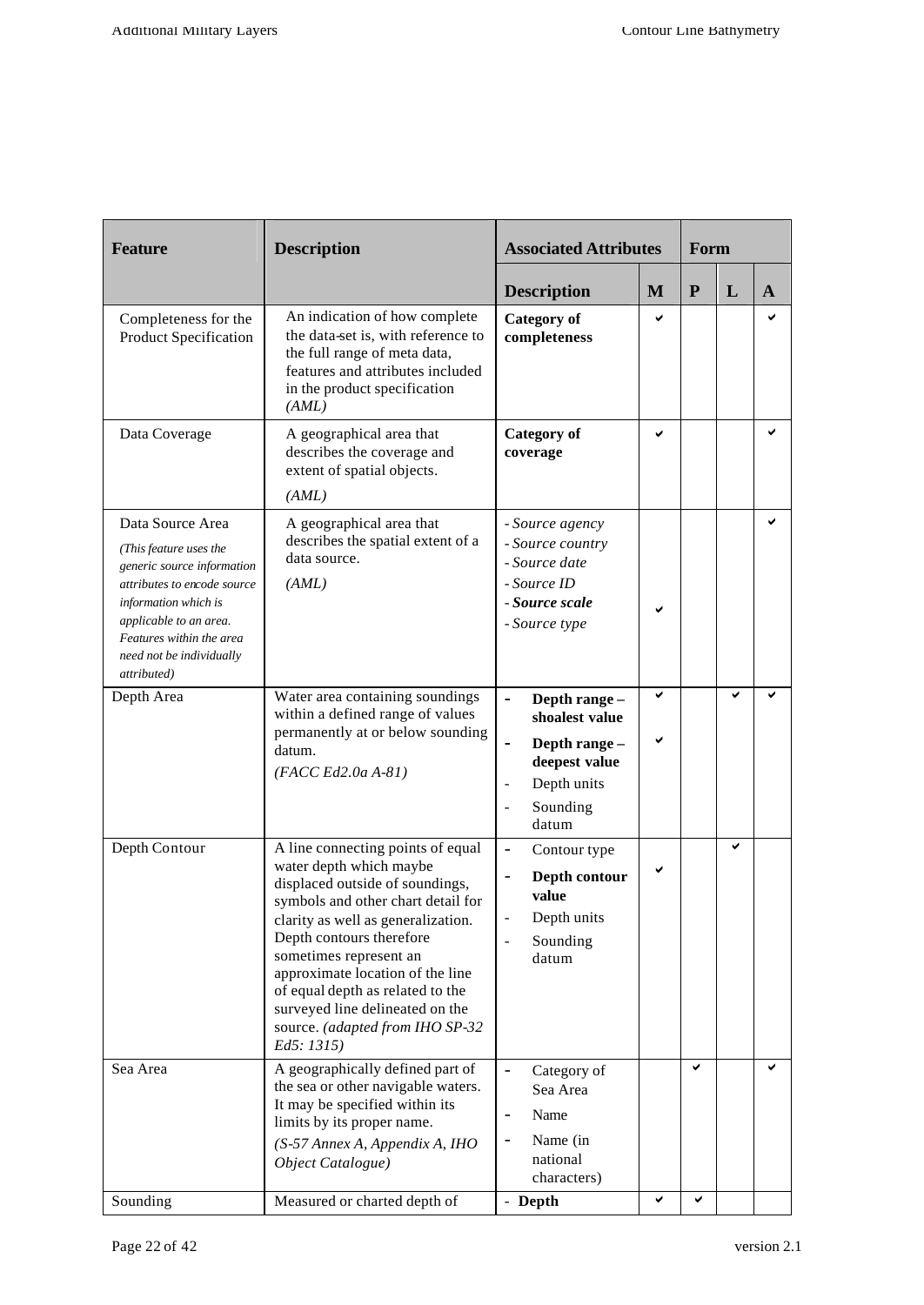| Feature             | <b>Description</b>                                                                                             | <b>Associated Attributes</b>                                                                                                                                                                                                                                                                                                                                           |   | Form      |   |              |
|---------------------|----------------------------------------------------------------------------------------------------------------|------------------------------------------------------------------------------------------------------------------------------------------------------------------------------------------------------------------------------------------------------------------------------------------------------------------------------------------------------------------------|---|-----------|---|--------------|
|                     |                                                                                                                | <b>Description</b>                                                                                                                                                                                                                                                                                                                                                     | M | ${\bf P}$ | L | $\mathbf{A}$ |
|                     | water, or the measurement of such<br>a depth (IHO SP-32 Ed5: 4836)                                             | - Depth units<br>- Exposition of<br>sounding<br>Quality of<br>sounding<br>measurement<br>- Technique of<br>sounding<br>measurement<br>- Sounding<br>accuracy<br>- Sounding datum<br>- Sounding<br>velocity                                                                                                                                                             |   |           |   |              |
| Survey Area         | An area within which the<br>reliability of source survey<br>information is assessed to be<br>uniform.<br>(AML) | -Survey authority<br>-Survey type<br>-Survey date start<br>-Survey date end<br>-Minimum distance<br>between survey<br>lines<br>-Maximum distance<br>between survey<br>lines<br>-Quality of<br>sounding<br>measurement<br>-Technique of<br>sounding<br>measurement<br>-The largest scale<br>of survey<br>information<br>-The smallest scale<br>of survey<br>information | ✓ |           |   | ✓            |
| <b>User Defined</b> | A feature not otherwise<br>permissible within the AML<br>content model                                         | Textual description                                                                                                                                                                                                                                                                                                                                                    |   | ✓         |   | ✔            |

## *5.5.1.1 Mandatory Features*

Real-world objects that are mandatory for this product are:

• Depth Contours

# **5.5.2 Attributes**

The table below displays the following information:

· Attribute – gives the name of attribute.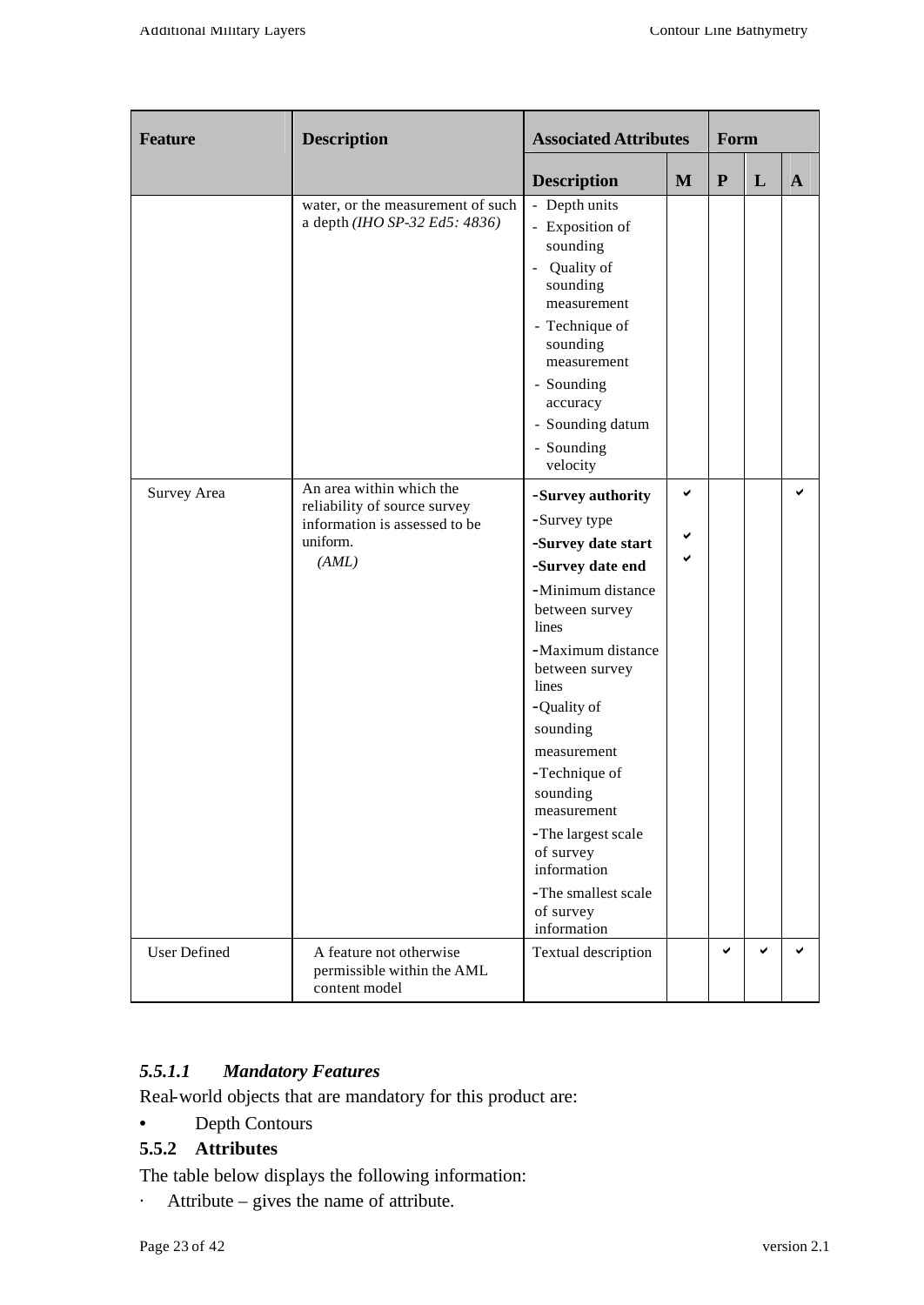- · Definition gives a more detailed description of the attribute if required.
- · Values specifies the range of values and units of measurement the attribute may take

For details of how to encode the attributes listed in this section, refer to the appropriate exchange standard implementation annex.

| <b>Attribute &amp; definition</b>                                                                      | <b>Values &amp; definitions</b>                                                                   |
|--------------------------------------------------------------------------------------------------------|---------------------------------------------------------------------------------------------------|
| Absolute horizontal accuracy                                                                           | Value: min 0                                                                                      |
| The positional error estimate for a single point,                                                      | Units:<br>metres or feet                                                                          |
| relative to the specified spatial reference system.                                                    | (units must be defined)                                                                           |
|                                                                                                        | Resolution: 0.1 (metres or ft)                                                                    |
| Absolute vertical accuracy                                                                             | Value: min 0                                                                                      |
| The vertical error estimate for a single point,<br>relative to the specified spatial reference system. | metres or feet<br>Units:                                                                          |
|                                                                                                        | (units must be defined)<br>Resolution: 0.1 (metres or ft)                                         |
|                                                                                                        |                                                                                                   |
| Capture date                                                                                           | <b>CCYYMMDD</b><br>4 digits for the calendar year (CCYY), 2 digits for                            |
| Gives the date when the object was captured,<br>edited or deleted                                      | the month (MM) (e.g. April = 04) and 2 digits for                                                 |
|                                                                                                        | the day (DD).                                                                                     |
| <b>Category of completeness</b>                                                                        | complete: The area specified has been populated for                                               |
| Indicates the inclusion criteria and completeness                                                      | all known features. Absence of features                                                           |
| regarding the feature content of the dataset                                                           | indicates that there are no such entities<br>available to the data producer                       |
|                                                                                                        | partial: Certain features have not been included (or                                              |
|                                                                                                        | only partially included) within the specified                                                     |
|                                                                                                        | area. Details <b>must</b> be provided in supporting<br>textual information                        |
| <b>Category of coverage</b>                                                                            | coverage available: Continuous coverage of spatial                                                |
| The availability of coverage                                                                           | objects is available within this area                                                             |
|                                                                                                        | no coverage available: An area containing no                                                      |
|                                                                                                        | spatial objects                                                                                   |
| Category of sea area                                                                                   | Gat: A natural or artificial passage or channel                                                   |
|                                                                                                        | through shoals or steep banks lying between<br>two channels. (IHO Dictionary, S-32, 5th           |
| Category of Sea Area                                                                                   | Edition)                                                                                          |
|                                                                                                        | Bank: An elevation over which the depth of water is                                               |
|                                                                                                        | relatively shallow, but normally sufficient for                                                   |
|                                                                                                        | safe navigation. (IHO-IOC Publication B-6,<br>Standardisation of Undersea Feature Names,          |
|                                                                                                        | 2nd Edition)                                                                                      |
|                                                                                                        | Bay: An indentation in the coastline.                                                             |
|                                                                                                        | <b>Trench:</b> A long narrow, characteristically very deep                                        |
|                                                                                                        | and asymmetrical depression of the sea floor,<br>with relatively steep sides. (IHO-IOC            |
|                                                                                                        | Publication B-6, Standardisation of Undersea                                                      |
|                                                                                                        | Feature Names, 2nd Edition)                                                                       |
|                                                                                                        | <b>Basin:</b> A depression, characteristically in the deep                                        |
|                                                                                                        | sea floor, more or less equi-dimensional in plan<br>and of variable extent. (Adapted from IHO-IOC |
|                                                                                                        | Publication B-6, Standardisation of Undersea                                                      |
|                                                                                                        | Feature Names, 2nd Edition)                                                                       |
|                                                                                                        | <b>Reef:</b> Rock lying at or near the sea surface that may                                       |
|                                                                                                        | constitute a hazard to surface navigation. (IHO-<br>IOC Publication B-6, Standardisation of       |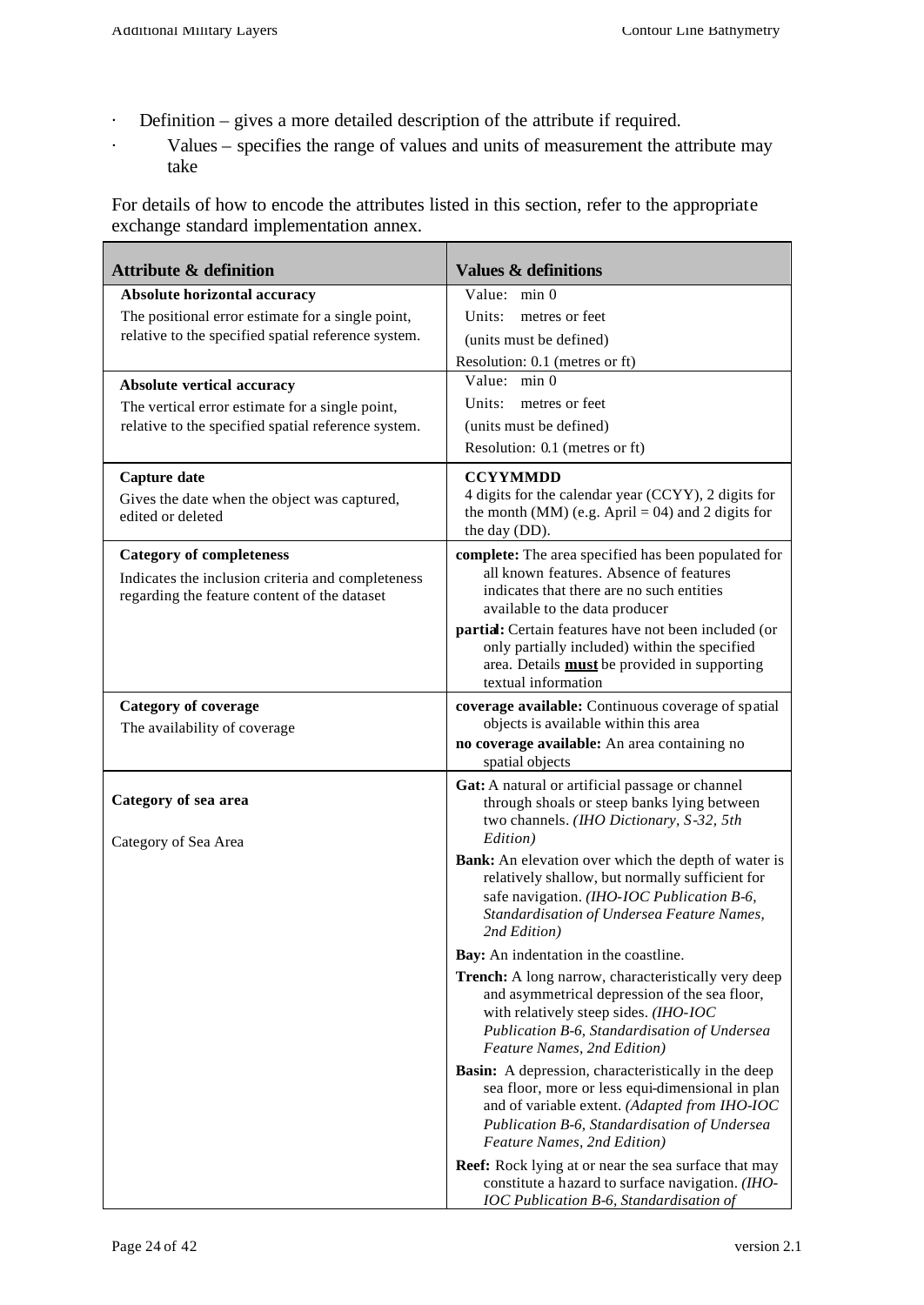| <b>Attribute &amp; definition</b> | <b>Values &amp; definitions</b>                                                                                                                                                                                                                                                |
|-----------------------------------|--------------------------------------------------------------------------------------------------------------------------------------------------------------------------------------------------------------------------------------------------------------------------------|
|                                   | Undersea Feature Names, 2nd Edition)                                                                                                                                                                                                                                           |
|                                   | Ledge: A rocky formation continuous with and<br>fringing the shore (IHO Hydrographic<br>Dictionary, S-32, 5th Edition)                                                                                                                                                         |
|                                   | Canyon: A relatively narrow, deep depression with<br>steep sides, the bottom of which generally has a<br>continuous slope, developed characteristically<br>on some continental slopes. (IHO-IOC<br>Publication B-6, Standardisation of Undersea<br>Feature Names, 2nd Edition) |
|                                   | Narrows: A navigable narrow part of a bay, strait,<br>river etc (IHO Hydrographic Dictionary, S-32,<br>5th Edition)                                                                                                                                                            |
|                                   | Shoal: An offshore hazard to surface navigation<br>that is composed of unconsolidated material.<br>(Adapted from IHO-IOC Publication B-6,<br>Standardisation of Undersea Feature Names,<br>2nd Edition)                                                                        |
|                                   | Mudflats: A muddy stretch submerged at high<br>water. (Chambers Concise Dictionary 1988)                                                                                                                                                                                       |
|                                   | <b>Reach:</b> A straight section of a river, especially a<br>navigable river between two bends or an arm of<br>the sea extending into the land (adapted from<br>IHO Dictionary, S-32, 5th Edition, 4239).                                                                      |
|                                   | Ridge:                                                                                                                                                                                                                                                                         |
|                                   | (a) A long, narrow elevation with steep sides.<br>(IHO-IOC Publication B-6, Standardisation of<br>Undersea Feature Names, 2nd Edition)                                                                                                                                         |
|                                   | (b) A long, narrow elevation often separating<br>ocean basins. (IHO-IOC Publication B-6,<br>Standardisation of Undersea Feature Names,<br>2nd Edition)                                                                                                                         |
|                                   | (c) The linked major mid-oceanic mountain<br>systems of global extent. Also called mid-<br>oceanic. (Adapted from IHO-IOC Publication<br>B-6, Standardisation of Undersea Feature<br>Names, 2nd Edition)                                                                       |
|                                   | Continental Margin: The zone, generally<br>consisting of shelf, slope and rise, separating<br>the continent from the abyssal plain or deep sea<br>floor. (Adapted from IHO-IOC Publication B-6,<br>Standardisation of Undersea Feature Names,<br>2nd Edition)                  |
|                                   | Spur: A subordinate elevation, ridge or rise<br>projecting outward from a larger feature. (IHO-<br>IOC Publication B-6, Standardisation of<br>Undersea Feature Names, 2nd Edition)                                                                                             |
|                                   | <b>Continental Rise:</b> A gentle slope rising from the<br>oceanic depths towards the foot of a continental<br>slope. (IHO-IOC Publication B-6,<br>Standardisation of Undersea Feature Names,<br>2nd Edition)                                                                  |
|                                   | Pinnacle: Any high tower or spire-shaped pillar of<br>rock or coral, alone or cresting a summit. It may                                                                                                                                                                        |
|                                   | extend above the surface of the water. It may or<br>may not be a hazard to surface navigation. (IHO                                                                                                                                                                            |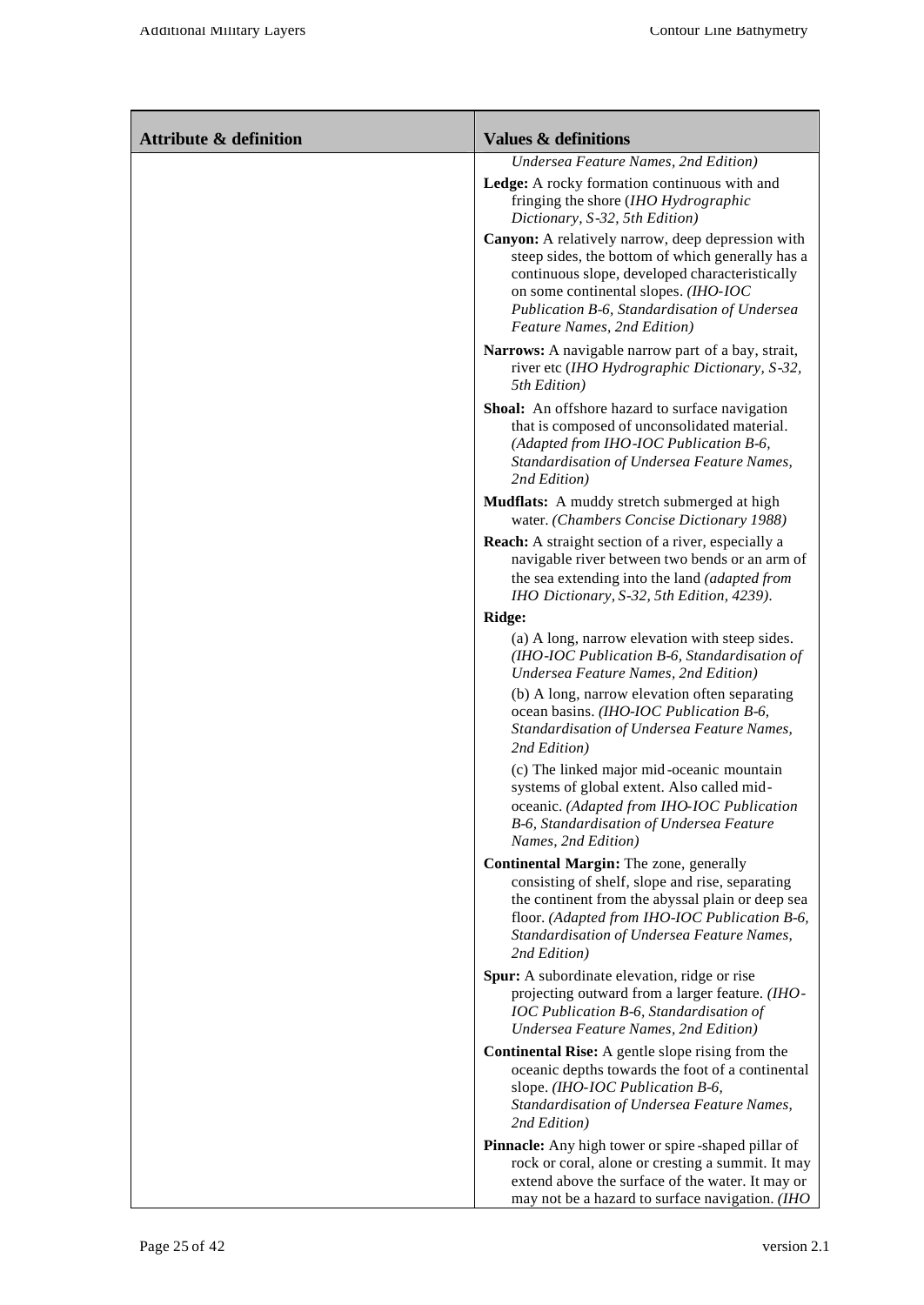| <b>Attribute &amp; definition</b> | <b>Values &amp; definitions</b>                                                                                                                                                                                                                                                             |
|-----------------------------------|---------------------------------------------------------------------------------------------------------------------------------------------------------------------------------------------------------------------------------------------------------------------------------------------|
|                                   | Dictionary, S-32, 5th Edition)                                                                                                                                                                                                                                                              |
|                                   | Abyssal Plain: An extensive, flat, gently sloping or<br>nearly level region at abyssal depths. (IHO-IOC<br>Publication B-6, Standardisation of Undersea<br>Feature Names, 2nd Edition)                                                                                                      |
|                                   | <b>Plateau:</b> A flat or nearly flat area of considerable<br>extent, dropping off abruptly on one or more<br>sides. (IHO-IOC Publication B-6,<br>Standardisation of Undersea Feature Names,<br>2nd Edition)                                                                                |
|                                   | Shelf: A zone adjacent to a continent (or around an<br>island) and extending from the low water line to<br>a depth at which there is usually a marked<br>increase of slope towards oceanic depths. (IHO-<br>IOC Publication B-6, Standardisation of<br>Undersea Feature Names, 2nd Edition) |
|                                   | Trough: A long depression of the sea floor<br>characteristically flat bottomed and steep sided<br>and normally shallower than a trench. (IHO-<br>IOC Publication B-6, Standardisation of<br>Undersea Feature Names, 2nd Edition)                                                            |
|                                   | <b>Saddle:</b> A broad pass, resembling in shape a riding<br>saddle, in a ridge or between contiguous<br>seamounts. (IHO-IOC Publication B-6,<br>Standardisation of Undersea Feature Names,<br>2nd Edition)                                                                                 |
|                                   | Abyssal Hills: A tract, on occasion extensive, of<br>low (100-500m) elevations on the deep sea<br>floor. (IHO-IOC Publication B-6,<br>Standardisation of Undersea Feature Names,<br>2nd Edition)                                                                                            |
|                                   | Apron: A gently dipping featureless surface,<br>underlain primarily by sediment, at the base of<br>any steeper slope. (IHO-IOC Publication B-6,<br>Standardisation of Undersea Feature Names,<br>2nd Edition)                                                                               |
|                                   | Archipelagic Apron: A gentle slope with a<br>generally smooth surface on the sea floor,<br>characteristically found around groups of<br>islands or seamounts. (IHO-IOC Publication B-<br>6, Standardisation of Undersea Feature Names,<br>2nd Edition)                                      |
|                                   | Borderland: A region adjacent to a continent,<br>normally occupied by or bordering a shelf, that<br>is highly irregular with depths well in excess of<br>those typical of a shelf. (IHO-IOC Publication<br>B-6, Standardisation of Undersea Feature<br>Names, 2nd Edition)                  |
|                                   | <b>Escarpment:</b> An elongated and comparatively steep<br>slope separating flat or gently sloping areas.<br>(IHO-IOC Publication B-6, Standardisation of<br>Undersea Feature Names, 2nd Edition)                                                                                           |
|                                   | Province: A region identifiable by a group of<br>similar physiographic features whose<br>characteristics are markedly in contrast with<br>surrounding areas. (IHO-IOC Publication B-6,                                                                                                      |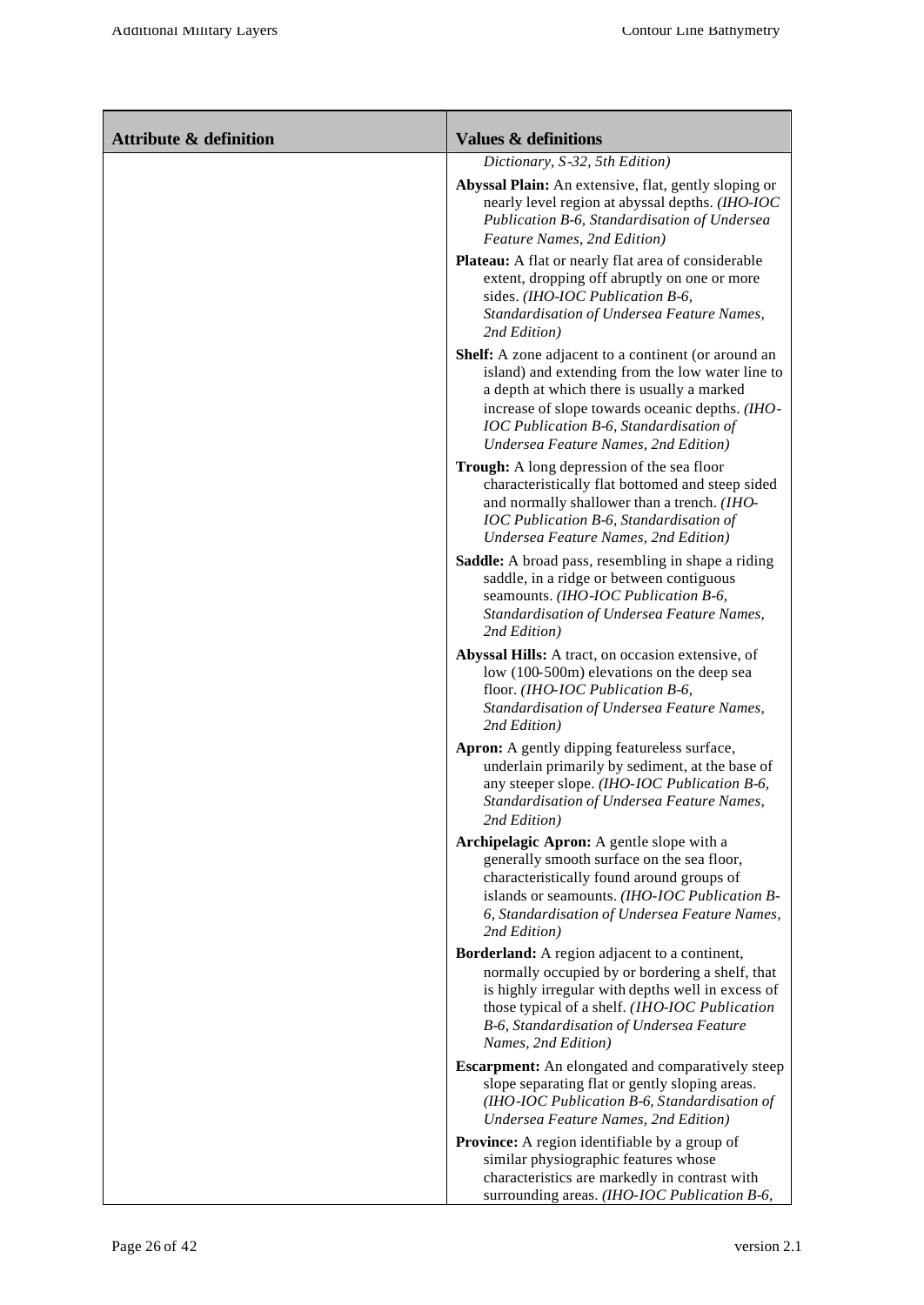| <b>Attribute &amp; definition</b> | <b>Values &amp; definitions</b>                                                                                                                                                                                                                                                                                                                         |
|-----------------------------------|---------------------------------------------------------------------------------------------------------------------------------------------------------------------------------------------------------------------------------------------------------------------------------------------------------------------------------------------------------|
|                                   | Standardisation of Undersea Feature Names,                                                                                                                                                                                                                                                                                                              |
|                                   | 2nd Edition)<br><b>Rise:</b>                                                                                                                                                                                                                                                                                                                            |
|                                   | (a) A broad elevation that rises gently and<br>generally smoothly from the sea floor.                                                                                                                                                                                                                                                                   |
|                                   | (b) The linked major mid-oceanic mountain<br>systems of global extent. Also called mid-<br>oceanic ridge. (Adapted from IHO-IOC<br>Publication B-6, Standardisation of Undersea<br>Feature Names, 2nd Edition)                                                                                                                                          |
|                                   | Sea Channel: A continuously sloping, elongated<br>narrow depression commonly found in fans or<br>abyssal plains and customarily bordered by<br>levees on one or both sides. (Adapted from<br>IHO-IOC Publication B-6, Standardisation of<br>Undersea Feature Names, 2nd Edition)                                                                        |
|                                   | Seamount Chain: Several seamounts in linear or<br>orcuate alignment. (Adapted from IHO-IOC<br>Publication B-6, Standardisation of Undersea<br>Feature Names, 2nd Edition)                                                                                                                                                                               |
|                                   | Shelf Edge: A narrow zone at the seaward margin<br>of a shelf along which is a marked increase of<br>slope. Also called shelf-break. (Adapted from<br>IHO-IOC Publication B-6, Standardisation of<br>Undersea Feature Names, 2nd Edition)                                                                                                               |
|                                   | Sill: A sea floor barrier of relatively shallow depth<br>restricting water movement between basins.<br>(Adapted from IHO-IOC Publication B-6,<br>Standardisation of Undersea Feature Names,<br>2nd Edition)                                                                                                                                             |
|                                   | Slope: The slope seaward from the shelf edge to the<br>upper edge of the continental rise or the point<br>where there is a general reduction in slope                                                                                                                                                                                                   |
|                                   | <b>Terrace:</b> A relatively flat horizontal or gently<br>inclined surface, sometimes long and narrow,<br>which is bounded by a steeper ascending slope<br>on one side and by a steeper descending slope<br>on the opposite side. (Adapted from IHO-IOC<br>Publication B-6, Standardisation of Undersea<br>Feature Names, 2nd Edition)                  |
|                                   | Valley: A relatively shallow, wide depression, the<br>bottom of which usually has a continuous<br>gradient. This term is generally not used for<br>features that have canyon-like characteristics<br>for a significant portion of their extent.<br>(Adapted from IHO-IOC Publication B-6,<br>Standardisation of Undersea Feature Names,<br>2nd Edition) |
|                                   | Gap: A narrow break in a ridge or a rise. (IHO-IOC<br>Publication B-6, Standardisation of Undersea<br>Feature Names, 2nd Edition)                                                                                                                                                                                                                       |
|                                   | Fracture Zone: An extensive linear zone of<br>irregular topography of the sea floor,<br>characterised by steep-sided or asymmetric<br>ridges, troughs or escarpments. (IHO-IOC<br>Publication B-6, Standardisation of Undersea<br>Feature Names, 2nd Edition)                                                                                           |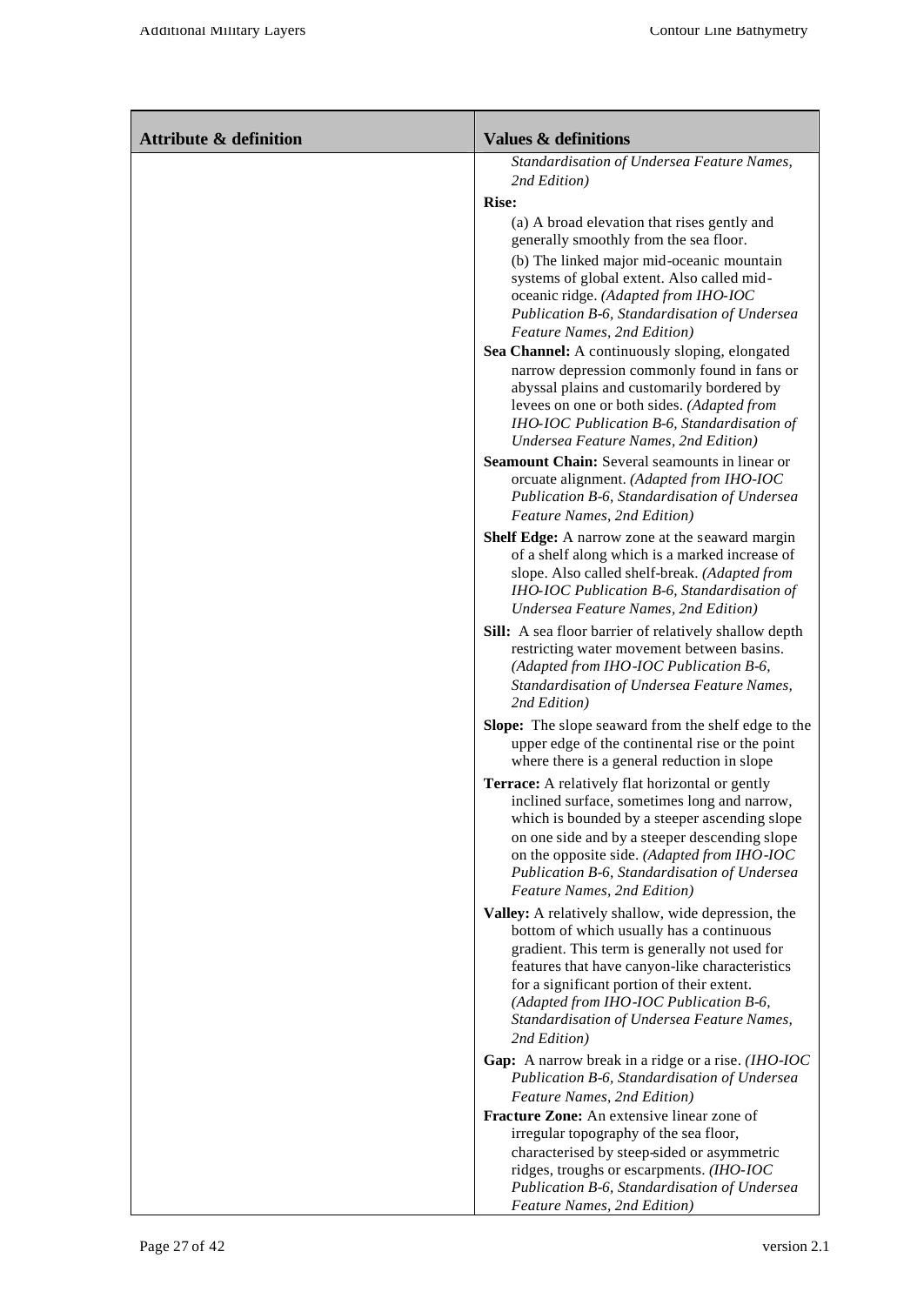| <b>Attribute &amp; definition</b> | <b>Values &amp; definitions</b>                                                                                                                                                                                                                      |
|-----------------------------------|------------------------------------------------------------------------------------------------------------------------------------------------------------------------------------------------------------------------------------------------------|
|                                   | Guyot: A seamount having a comparatively smooth<br>flat top. (Adapted from IHO-IOC Publication<br>B-6, Standardisation of Undersea Feature<br>Names, 2nd Edition)                                                                                    |
|                                   | Fan: A relatively smooth fan-like, depositional<br>feature normally sloping away from the outer<br>termination of a canyon or canyon system.<br>(IHO-IOC Publication B-6, Standardisation of<br>Undersea Feature Names, 2nd Edition)                 |
|                                   | Hill: A small isolated elevation (see also abyssal<br>hills). (IHO-IOC Publication B-6,<br>Standardisation of Undersea Feature Names,<br>2nd Edition)                                                                                                |
|                                   | Hole: A local depression, often steep sided, of the<br>sea floor. (Adapted from IHO-IOC Publication<br>B-6, Standardisation of Undersea Feature<br>Names, 2nd Edition)                                                                               |
|                                   | Levee: A depositional embankment bordering a<br>canyon, valley or deep sea channel. (IHO-IOC<br>Publication B-6, Standardisation of Undersea<br>Feature Names, 2nd Edition)                                                                          |
|                                   | Median Valley: The axial depression of the mid-<br>oceanic ridge system. (IHO-IOC Publication B-<br>6, Standardisation of Undersea Feature Names,<br>2nd Edition)                                                                                    |
|                                   | Moat: An annular depression that may not be<br>continuous, located at the base of many<br>seamounts, islands and other isolated<br>elevations. (IHO-IOC Publication B-6,<br>Standardisation of Undersea Feature Names,<br>2nd Edition)               |
|                                   | Mountains: A large and complex grouping of<br>ridges and seamounts. (IHO-IOC Publication<br>B-6, Standardisation of Undersea Feature<br>Names, 2nd Edition)                                                                                          |
|                                   | Peak: A prominent elevation either pointed or of a<br>very limited extent across the summit. (IHO-<br>IOC Publication B-6, Standardisation of<br>Undersea Feature Names, 2nd Edition)                                                                |
|                                   | Seamount: A large underwater isolated elevation,<br>greater than 1000m in relief above the sea floor,<br>characteristically of conical form. (Adapted<br>from IHO-IOC Publication B-6,<br>Standardisation of Undersea Feature Names,<br>2nd Edition) |
|                                   | Knoll: A relatively small isolated elevation of a<br>rounded s hape. (IHO-IOC Publication B-6,<br>Standardisation of Undersea Feature Names,<br>2nd Edition)                                                                                         |
|                                   | Deep: In oceanography, an obsolete term which<br>was generally restricted to depths greater than<br>6000m. (IHO Hydrographic Dictionary, S-32,<br>5th Edition)                                                                                       |
|                                   | <b>Unknown</b><br><b>Not Applicable</b>                                                                                                                                                                                                              |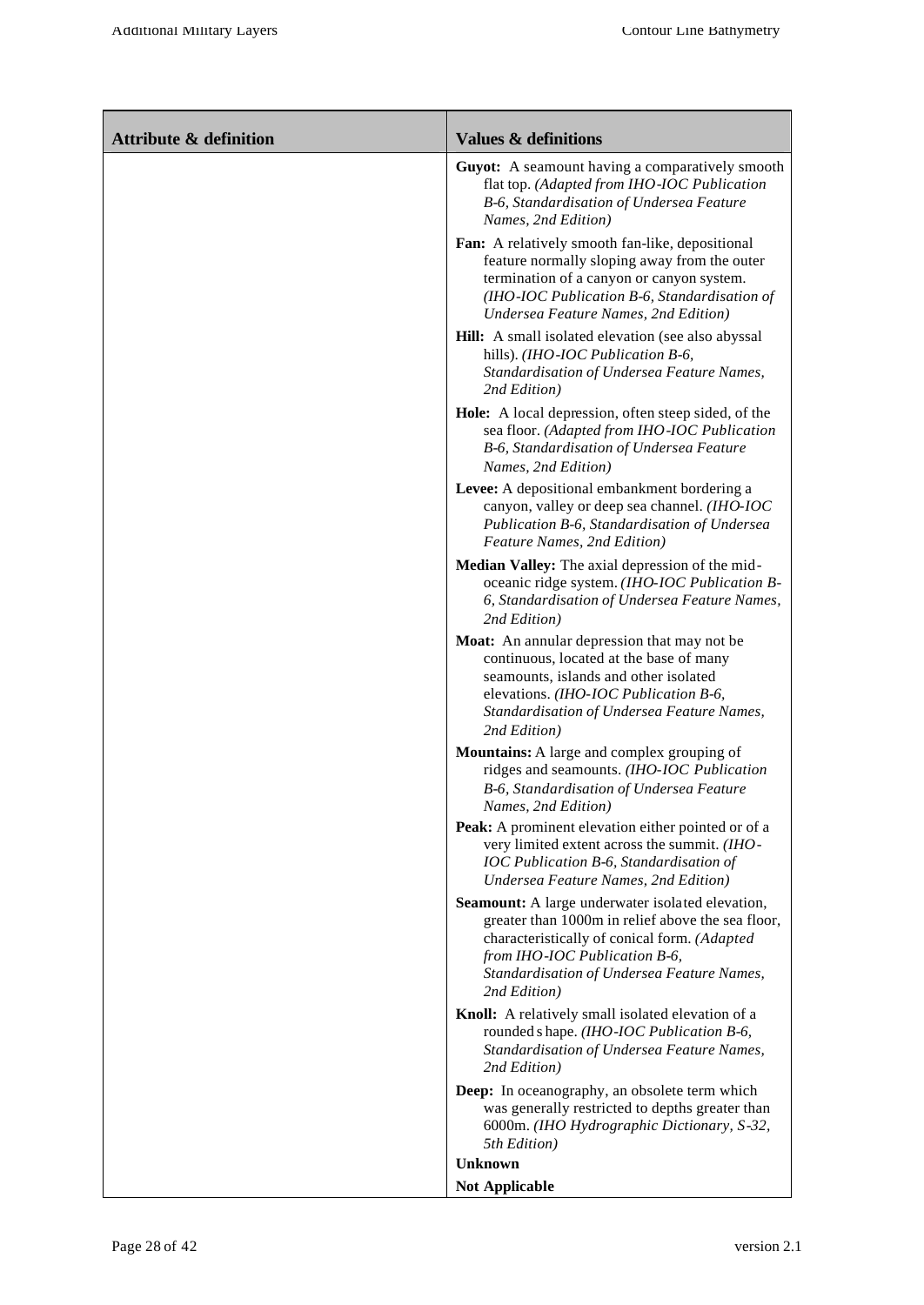| <b>Attribute &amp; definition</b>                                                                                                                             | <b>Values &amp; definitions</b>                                                                                                             |
|---------------------------------------------------------------------------------------------------------------------------------------------------------------|---------------------------------------------------------------------------------------------------------------------------------------------|
|                                                                                                                                                               | <b>Other</b>                                                                                                                                |
| Caveat                                                                                                                                                        | Text string                                                                                                                                 |
| A component of a security classification used for<br>authorising a specific group to have access rights                                                       |                                                                                                                                             |
| (AML)                                                                                                                                                         |                                                                                                                                             |
| <b>Contour type</b>                                                                                                                                           | <b>Index:</b> Unbroken contour lines                                                                                                        |
| Type of depth contour<br>(AML)<br>Note: The intermediate and                                                                                                  | <b>Intermediate:</b> Contour values that do not<br>satisfy the criteria of index contours.<br>These may be broken.                          |
| supplementary categories are included<br>where CLB is generated from current<br>paper based products. It is likely that<br>their use will diminish with time. | Supplementary: Often used to aid the<br>representation of flatter areas. These may<br>occur in some areas of the product but not<br>others. |
|                                                                                                                                                               | <b>Unknown</b>                                                                                                                              |
|                                                                                                                                                               | <b>Not Applicable</b>                                                                                                                       |
|                                                                                                                                                               | Other                                                                                                                                       |
| <b>Copyright Statement</b><br>Indicates any copyright or releaseability restrictions<br>on the data.<br>(AML)                                                 | Text string                                                                                                                                 |
| Depth                                                                                                                                                         | Value: min 0                                                                                                                                |
| Depth measured from the Sounding                                                                                                                              | Units: metres or feet                                                                                                                       |
| Datum (AML)                                                                                                                                                   | (units must be defined)                                                                                                                     |
|                                                                                                                                                               | Resolution: 0.1 (metres or ft)                                                                                                              |
| Depth contour value                                                                                                                                           | Value: min 0                                                                                                                                |
| A specified value assigned to a particular                                                                                                                    | Units: metres or feet                                                                                                                       |
| depth contour (AML)                                                                                                                                           | (units must be defined)                                                                                                                     |
| Depth range - deepest value                                                                                                                                   | Resolution: 0.1 (metres or ft)<br>Value: min 0                                                                                              |
| Depth range – deepest value                                                                                                                                   | Units: metres or feet                                                                                                                       |
| (AML)                                                                                                                                                         | (units must be defined)                                                                                                                     |
|                                                                                                                                                               | Resolution: 0.1 (metres or ft)                                                                                                              |
| Depth range - shoalest value                                                                                                                                  | Value: min 0                                                                                                                                |
| Depth range - shoalest value                                                                                                                                  | Units:<br>metres or feet                                                                                                                    |
| (AML)                                                                                                                                                         | (units must be defined)                                                                                                                     |
|                                                                                                                                                               | Resolution: 0.1 (metres or ft)                                                                                                              |
| Depth units                                                                                                                                                   | <b>Metres</b><br>$\overline{\phantom{a}}$                                                                                                   |
| Unit of measurement for depths                                                                                                                                | <b>Fathoms and Feet</b>                                                                                                                     |
| (AML)                                                                                                                                                         | Feet<br>$\overline{\phantom{a}}$                                                                                                            |
|                                                                                                                                                               | <b>Fathoms and Fractions</b>                                                                                                                |
|                                                                                                                                                               | <b>Unknown</b>                                                                                                                              |
|                                                                                                                                                               | <b>Not Applicable</b><br>$\overline{\phantom{a}}$                                                                                           |
|                                                                                                                                                               | Other<br>$\overline{\phantom{a}}$                                                                                                           |
| <b>Exposition of sounding</b>                                                                                                                                 | Within the range of depth of the surrounding<br>$\overline{\phantom{a}}$                                                                    |
| Relationship of the sounding to its surroundings                                                                                                              | depth area                                                                                                                                  |
| (AML)                                                                                                                                                         | Shoaler than the range of depth of the<br>$\qquad \qquad -$<br>surrounding depth area                                                       |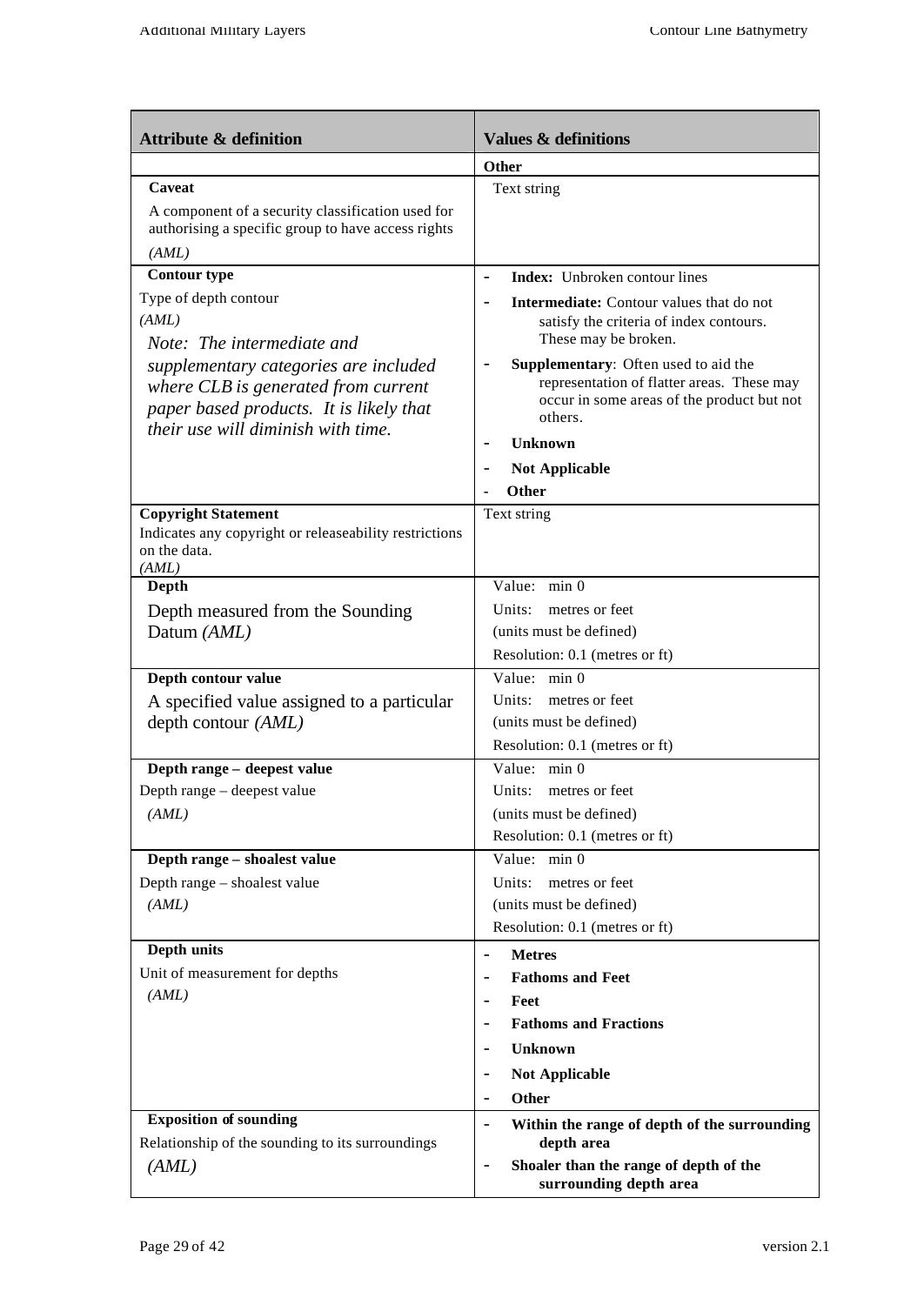| <b>Attribute &amp; definition</b>                                                                                                                             | <b>Values &amp; definitions</b>                                                                                                                                     |
|---------------------------------------------------------------------------------------------------------------------------------------------------------------|---------------------------------------------------------------------------------------------------------------------------------------------------------------------|
|                                                                                                                                                               | Deeper than the range of depth of the<br>surrounding depth area where contours<br>are missing.                                                                      |
|                                                                                                                                                               | Unknown                                                                                                                                                             |
|                                                                                                                                                               | <b>Not Applicable</b>                                                                                                                                               |
| <b>Image file link</b>                                                                                                                                        | Text string                                                                                                                                                         |
| Indicates an external file containing a pictorial<br>representation of the object                                                                             |                                                                                                                                                                     |
| (S-57 Annex A, Appendix A, IHO Object<br>Catalogue)                                                                                                           |                                                                                                                                                                     |
| <b>International Defence Organisation (IDO)</b><br>status<br>The International Defence Organisation (IDO)<br>status (if applicable) that must precede, and be | North Atlantic Treaty Organisation (NATO)<br>$\overline{\phantom{a}}$<br><b>North Atlantic Co-operation Council</b><br>(NACC)<br><b>Partnership for Peace (PfP)</b> |
| applied to, the Protective Marking thus making it<br>an IDO Marking                                                                                           | <b>Western European Union(WEU)</b>                                                                                                                                  |
| (AML)                                                                                                                                                         | Unknown                                                                                                                                                             |
|                                                                                                                                                               | <b>Multiple</b>                                                                                                                                                     |
|                                                                                                                                                               | <b>Not Applicable</b>                                                                                                                                               |
|                                                                                                                                                               | <b>Other</b>                                                                                                                                                        |
|                                                                                                                                                               |                                                                                                                                                                     |
| Maximum distance between survey lines<br>The maximum spacing of the principal sounding<br>lines of a survey<br>(AML)                                          | Units: metres or feet<br>(units must be defined)<br>Resolution: 1                                                                                                   |
| Minimum distance between survey lines                                                                                                                         | Units: metres or feet                                                                                                                                               |
| The minimum spacing of the principal sounding<br>lines of a survey                                                                                            | (units must be defined)<br>Resolution: 1                                                                                                                            |
| (AML)                                                                                                                                                         |                                                                                                                                                                     |
| <b>Name</b><br>The principal name or identifier of an object in<br>English.<br>(AML)                                                                          | Text string                                                                                                                                                         |
|                                                                                                                                                               |                                                                                                                                                                     |
| Name (in national language)                                                                                                                                   | Text string                                                                                                                                                         |
| The principal name or identifier of an object in<br>national language characters.                                                                             |                                                                                                                                                                     |
| (AML)                                                                                                                                                         |                                                                                                                                                                     |
| <b>Owner authority</b>                                                                                                                                        | The NATO country code (NATO STANAG 1059)                                                                                                                            |
| Denotes the 'owner' that is responsible for<br>establishing and setting the protective marking<br>level                                                       |                                                                                                                                                                     |
| (AML)                                                                                                                                                         |                                                                                                                                                                     |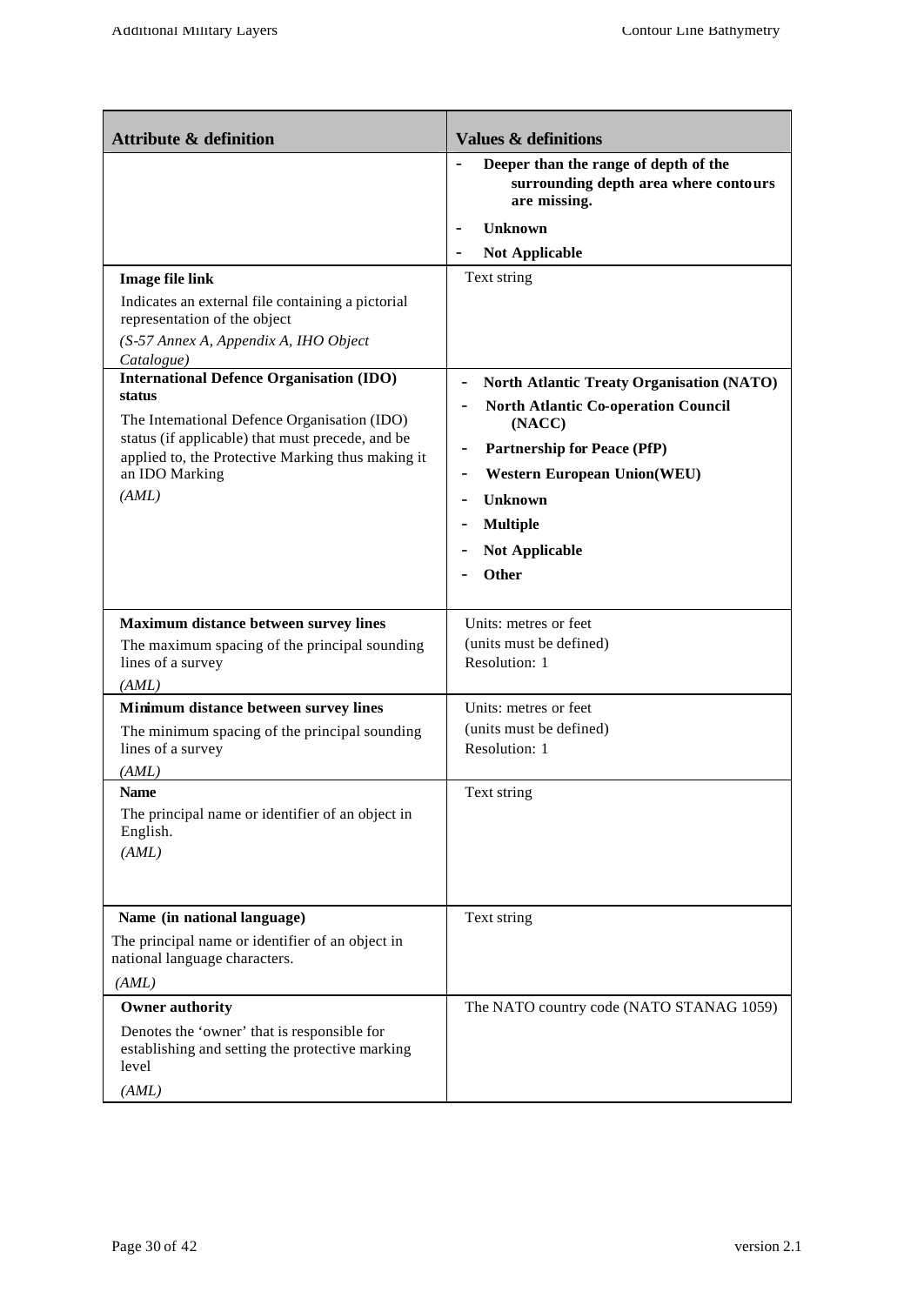| <b>Attribute &amp; definition</b>                                                                                                                                                                                                                                                                                                                                                                       | <b>Values &amp; definitions</b>                                                                                                                                                                                                                                                                                                                                                                                                                                                                                                                                                                                                                                                                                                                                                                                                                                                                                                                                                                                                                                                                                                                                                                                                                                                                                                                                                                                                                                                                                              |
|---------------------------------------------------------------------------------------------------------------------------------------------------------------------------------------------------------------------------------------------------------------------------------------------------------------------------------------------------------------------------------------------------------|------------------------------------------------------------------------------------------------------------------------------------------------------------------------------------------------------------------------------------------------------------------------------------------------------------------------------------------------------------------------------------------------------------------------------------------------------------------------------------------------------------------------------------------------------------------------------------------------------------------------------------------------------------------------------------------------------------------------------------------------------------------------------------------------------------------------------------------------------------------------------------------------------------------------------------------------------------------------------------------------------------------------------------------------------------------------------------------------------------------------------------------------------------------------------------------------------------------------------------------------------------------------------------------------------------------------------------------------------------------------------------------------------------------------------------------------------------------------------------------------------------------------------|
| <b>Producing country</b><br>The country responsible for the production of the<br>data<br>(AML)                                                                                                                                                                                                                                                                                                          | IHO code for producing agencies                                                                                                                                                                                                                                                                                                                                                                                                                                                                                                                                                                                                                                                                                                                                                                                                                                                                                                                                                                                                                                                                                                                                                                                                                                                                                                                                                                                                                                                                                              |
| <b>Production agency</b><br>The agency responsible for the production of the<br>data<br>(AML)                                                                                                                                                                                                                                                                                                           | IHO code for producing agencies                                                                                                                                                                                                                                                                                                                                                                                                                                                                                                                                                                                                                                                                                                                                                                                                                                                                                                                                                                                                                                                                                                                                                                                                                                                                                                                                                                                                                                                                                              |
| <b>Protective marking</b><br>A marking indicating the minimum standards of<br>protection required of the data<br>(AML)                                                                                                                                                                                                                                                                                  | - COSMIC TOP SECRET<br>- FOCAL TOP SECRET<br>- TOP SECRET<br>- SECRET<br>- CONFIDENTIAL<br>- RESTRICTED<br>- UNCLASSIFIED<br>- Unknown<br>- Not Applicable                                                                                                                                                                                                                                                                                                                                                                                                                                                                                                                                                                                                                                                                                                                                                                                                                                                                                                                                                                                                                                                                                                                                                                                                                                                                                                                                                                   |
| <b>Quality of position</b><br>An indication of the reliability of a quoted position<br>Note:<br>The value 'Approximate' when applied to the<br>attribute 'Quality of position' is prohibited for use<br>in AML. In circumstances where the term<br>'Position approximate' would normally be applied<br>to an object in a standard navigational charting<br>sense, the value 'estimated' should be used. | - Surveyed: The position(s) were determined by the<br>operation of making measurements for<br>determining the relative position of points on,<br>above or beneath the earth's surface. Survey<br>implies a regular, controlled survey of any date.<br>(adapted from IHO Dictionary, S-32, 5195, &<br>IHO Chart Specifications, M-4, 175.2)<br>- Unsurveyed: Survey data does not exist or is very<br>poor. (Adapted from IHO Dictionary, S-32,<br>5732)<br>- Inadequately surveyed: Position data is of a very<br>poor quality. (Adapted from IHO<br>Dictionary, S-32, 5732)<br>- Position doubtful: An object whose position has<br>been reported but which is considered to be<br>doubtful. (S-57 Annex A, Appendix A, IHO<br>Object Catalogue)<br>- Unreliable: An object's position obtained from<br>questionable or unreliable data. $(S-57)$<br>Annex A, Appendix A, IHO Object<br>Catalogue)<br>- Reported (not surveyed): An object whose<br>position has been reported and its position<br>confirmed by some means other than a<br>formal survey such as an independent<br>report of the same object. (S-57 Annex A,<br>Appendix A, IHO Object Catalogue)<br>- Reported (not confirmed): An object whose<br>position has been reported and its position<br>has not been confirmed. (S-57 Annex A,<br>Appendix A, IHO Object Catalogue)<br>- Estimated: The most probable position of an<br>object determined from incomplete data or<br>data of questionable accuracy. (Adapted<br>from IHO Dictionary, S-32, 3960) |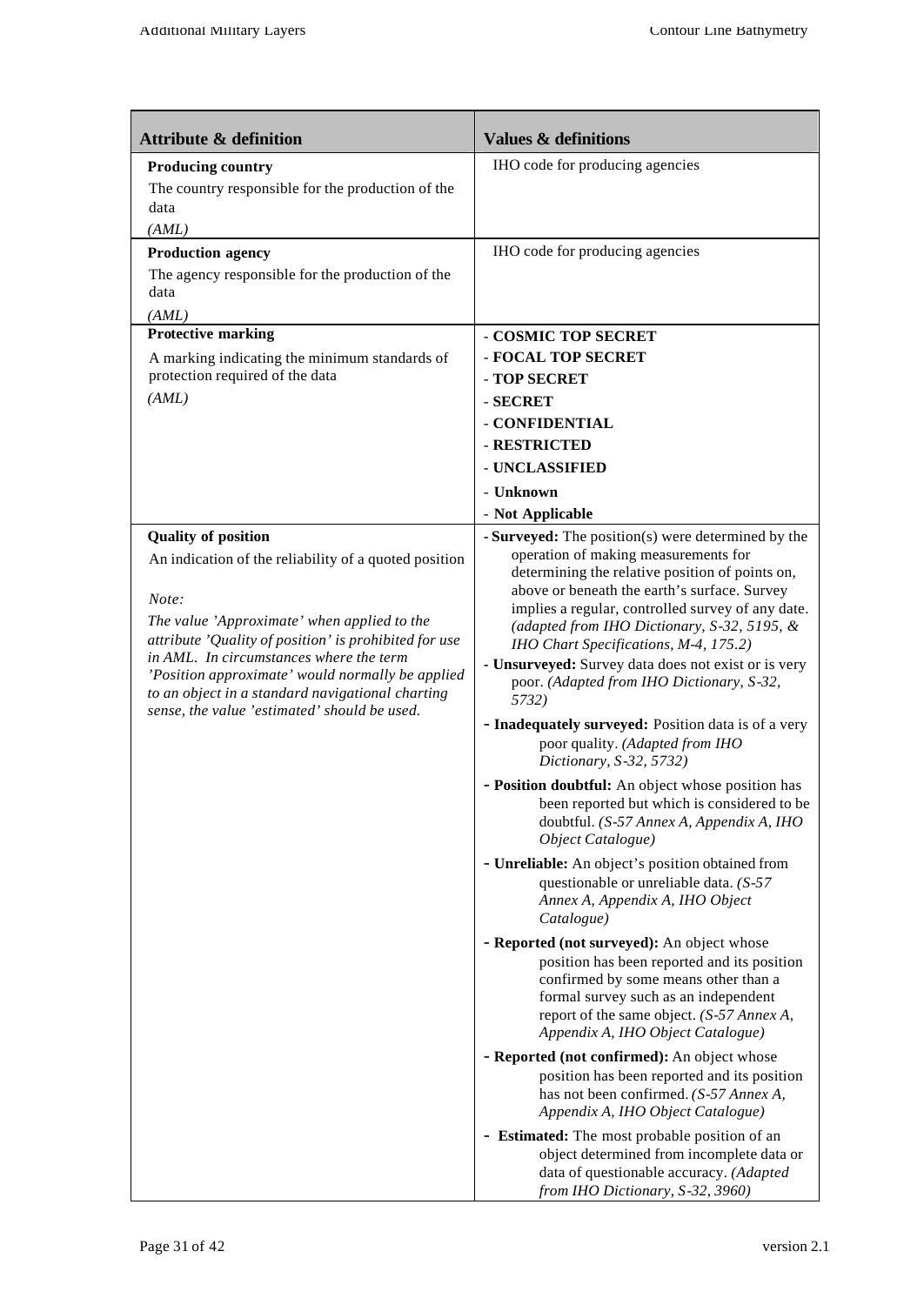| <b>Attribute &amp; definition</b>                                                                                                        | <b>Values &amp; definitions</b>                                                                                                                                                                                                |
|------------------------------------------------------------------------------------------------------------------------------------------|--------------------------------------------------------------------------------------------------------------------------------------------------------------------------------------------------------------------------------|
|                                                                                                                                          | - Precisely known: A position that is of a known<br>value, such as the position of an anchor<br>berth or other defined object. (S-57 Annex<br>A, Appendix A, IHO Object Catalogue)                                             |
|                                                                                                                                          | - Calculated: A position that is computed from<br>data. (S-57 Annex A, Appendix A, IHO<br>Object Catalogue)                                                                                                                    |
|                                                                                                                                          | - Unknown                                                                                                                                                                                                                      |
|                                                                                                                                          | - Multiple                                                                                                                                                                                                                     |
|                                                                                                                                          | - Not Applicable                                                                                                                                                                                                               |
|                                                                                                                                          | - Other                                                                                                                                                                                                                        |
| <b>Quality of Sounding Measurement</b><br>Indicates the reliability of the value of the<br>sounding (S-57 Annex A, Appendix A IHO Object | Depth Known: The depth from chart datum to the<br>bottom is a known value. (S-57 Annex A,<br>Appendix A, IHO Object Catalogue)                                                                                                 |
| Catalogue)                                                                                                                               | Depth Unknown: The depth from chart datum to<br>the bottom is unknown. $(S-57 \text{ } \text{Annex A},$<br>Appendix A, IHO Object Catalogue)                                                                                   |
|                                                                                                                                          | Doubtful Sounding: A depth that may be less than<br>indicated. (Adapted from IHO Dictionary, S-32,<br>5th Edition, 4840)                                                                                                       |
|                                                                                                                                          | No Bottom Found at Value Shown: Upon<br>investigation the bottom was not found at this<br>depth. (Adapted from IHO Dictionary, S-32, 5th<br>Edition, 4848)                                                                     |
|                                                                                                                                          | Not regularly maintained: Depths may be altered<br>by human influence, but will not be routinely<br>maintained. (S-57 Annex A, Appendix A, IHO<br>Object Catalogue)                                                            |
|                                                                                                                                          | Maintained Depth: The depth at which a channel<br>is kept by human influence, usually be<br>dredging. (IHO Dictionary, S-32, 5th Edition,<br><i>3057</i> )                                                                     |
|                                                                                                                                          | Least Depth Known: The shoalest depth over an<br>object is of known value. (Adapted from IHO<br>Dictionary, S-32, 5th Edition, 2705)                                                                                           |
|                                                                                                                                          | Least Depth Unknown, Safe Clearance at Depth<br><b>Shown:</b> The least depth over an object is<br>unknown, but there is considered to be safe<br>clearance at this depth. (S-57 Annex A,<br>Appendix A, IHO Object Catalogue) |
|                                                                                                                                          | Unreliable sounding: A depth that is considered to<br>be an unreliable value. (S-57 Annex A,<br>Appendix A, IHO Object Catalogue)                                                                                              |
|                                                                                                                                          | Value Reported (Not Surveyed): Depth value<br>obtained from a report, but not fully surveyed.<br>(S-57 Annex A, Appendix A, IHO Object<br>Catalogue)                                                                           |
|                                                                                                                                          | Value Reported (Not Confirmed): Depth Value<br>obtained from a report, which it has not been<br>possible to confirm. (S-57 Annex A, Appendix<br>A, IHO Object Catalogue)                                                       |
|                                                                                                                                          | <b>Not Applicable</b>                                                                                                                                                                                                          |
|                                                                                                                                          | <b>Other</b>                                                                                                                                                                                                                   |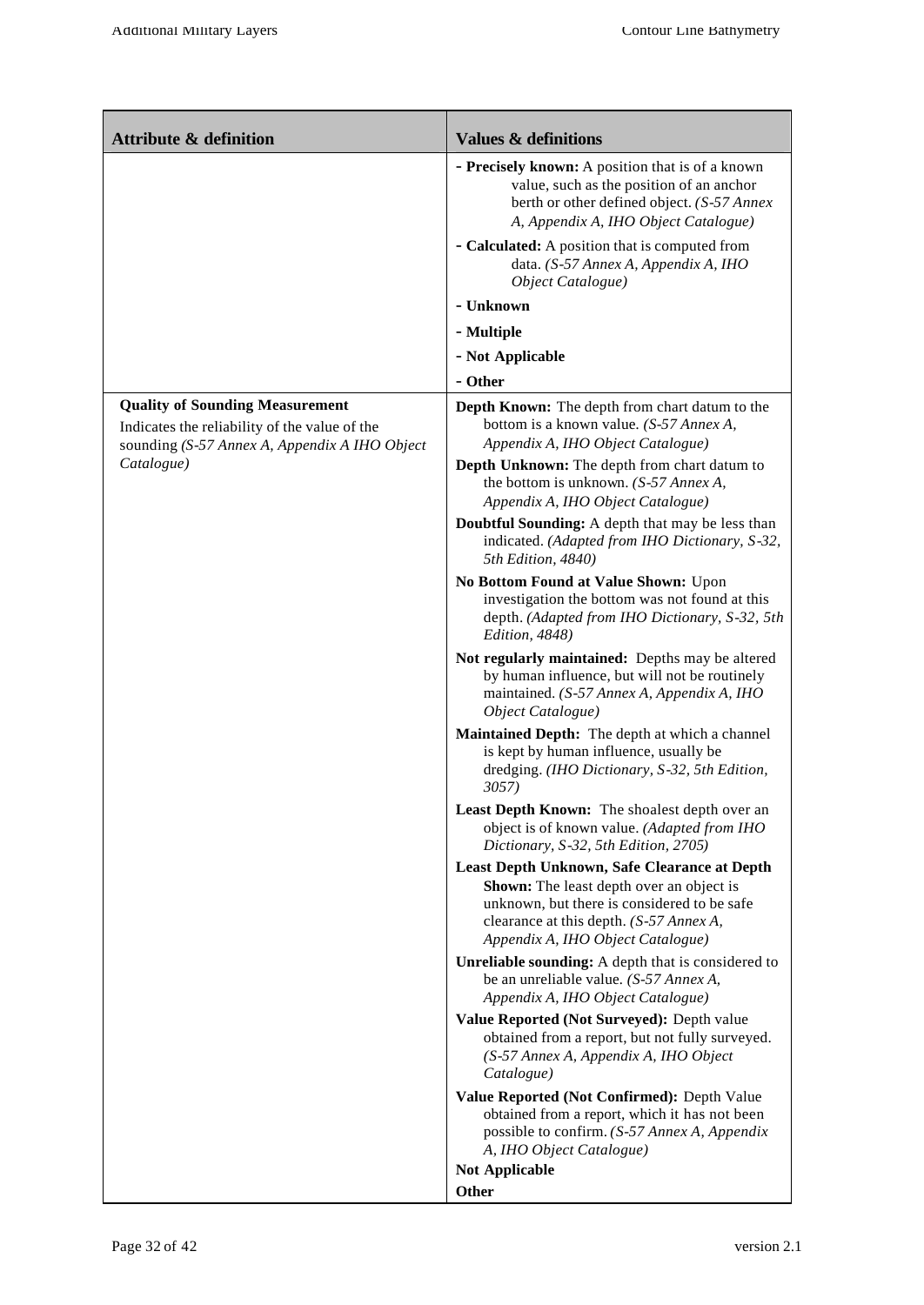| <b>Attribute &amp; definition</b>                                                                                                                    | <b>Values &amp; definitions</b>                                                                                                                                                                                                                                                                                                                                                                                                                                                                                                                                                                                                                                                                                                                                                                                                                                                                                                                                                                                                                                                                                                                                                                                                                                                                                                                                                                                                                                                                                                                                                                                                                                                                                                                                                                                                |
|------------------------------------------------------------------------------------------------------------------------------------------------------|--------------------------------------------------------------------------------------------------------------------------------------------------------------------------------------------------------------------------------------------------------------------------------------------------------------------------------------------------------------------------------------------------------------------------------------------------------------------------------------------------------------------------------------------------------------------------------------------------------------------------------------------------------------------------------------------------------------------------------------------------------------------------------------------------------------------------------------------------------------------------------------------------------------------------------------------------------------------------------------------------------------------------------------------------------------------------------------------------------------------------------------------------------------------------------------------------------------------------------------------------------------------------------------------------------------------------------------------------------------------------------------------------------------------------------------------------------------------------------------------------------------------------------------------------------------------------------------------------------------------------------------------------------------------------------------------------------------------------------------------------------------------------------------------------------------------------------|
| Reference to a publication<br>Reference to a specific location of any relevant<br>information within an external publication<br>(AML)                | Text string                                                                                                                                                                                                                                                                                                                                                                                                                                                                                                                                                                                                                                                                                                                                                                                                                                                                                                                                                                                                                                                                                                                                                                                                                                                                                                                                                                                                                                                                                                                                                                                                                                                                                                                                                                                                                    |
| Sounding accuracy<br>The best estimate of the accuracy of the sounding<br>data<br>(AML)                                                              | Value:<br>$0 - 99.9$<br>Units:<br>metres, fathoms or feet<br>(units must be defined)<br>Resolution:<br>0.1                                                                                                                                                                                                                                                                                                                                                                                                                                                                                                                                                                                                                                                                                                                                                                                                                                                                                                                                                                                                                                                                                                                                                                                                                                                                                                                                                                                                                                                                                                                                                                                                                                                                                                                     |
| <b>Sounding datum</b><br>Indicates the datum to which soundings are<br>referred.<br>(Adapted from S-57 Annex A, Appendix A, IHO<br>Object Catalogue) | <b>Approximate Lowest Astronomical Tide: An</b><br>arbitrary level, usually within $\pm$ 0.3m from that<br>of Lowest Astronomical Tide (LAT).<br>(Hydrographic Service, Royal Australian Navy)<br><b>Approximate Mean Low Water Springs: An</b><br>arbitrary level, usually within $\pm$ 0.3m from that<br>of Mean Low Water Springs (MLWS).<br>(Hydrographic Service, Royal Australian Navy)<br><b>Approximate Mean Low Water: An arbitrary</b><br>level, usually within $\pm$ 0.3m from that of Mean<br>Low Water (MLW). (Hydrographic Service,<br>Royal Australian Navy)<br><b>Approximate Mean Lower Low Water: An</b><br>arbitrary level, usually within $\pm$ 0.3m from that<br>of Mean Lower Low Water (MLLW).<br>(Hydrographic Service, Royal Australian Navy)<br>Approximate Mean Sea Level: An arbitrary level,<br>usually within $\pm$ 0.3m from that of Mean Sea<br>Level (MSL). (Hydrographic Service, Royal<br><b>Australian Navy</b> )<br>Equinoctial Spring Low Water: The level of low<br>water springs near the time of an equinox. $(S-57)$<br>Annex A, Appendix A, IHO Object Catalogue)<br>High Water Springs: An arbitrary level,<br>approximating that of Mean High Water<br>Springs (MHWS). (Hydrographic Service,<br>Royal Australian Navy)<br>High Water: The highest level reached at a place<br>by the water surface in one tidal cycle. Also<br>called high tide. (IHO Dictionary, S-32, 5th<br>Edition, 2251)<br>Higher High Water Large Tide (HHWLT): The<br>average of the highest high waters, one from<br>each of 19 years of observations. (S-57 Annex<br>A, Appendix A, IHO Object Catalogue)<br>Highest Astronomical Tide (HAT): The highest<br>level which can be predicted to occur under<br>average meteorological conditions and under<br>any combination of astronomical conditions. |
|                                                                                                                                                      | (Adapted from Admiralty Tide Tables)<br>Indian Spring Low Water (ISLW): An arbitrary<br>tidal datum approximating the level of the mean<br>of the lower low water at spring tides. Also<br>called Indian tidal plane. (IHO Dictionary, S-<br>32, 5th Edition, 2427)<br><b>International Great Lakes Datum 1985 (IGLD</b>                                                                                                                                                                                                                                                                                                                                                                                                                                                                                                                                                                                                                                                                                                                                                                                                                                                                                                                                                                                                                                                                                                                                                                                                                                                                                                                                                                                                                                                                                                       |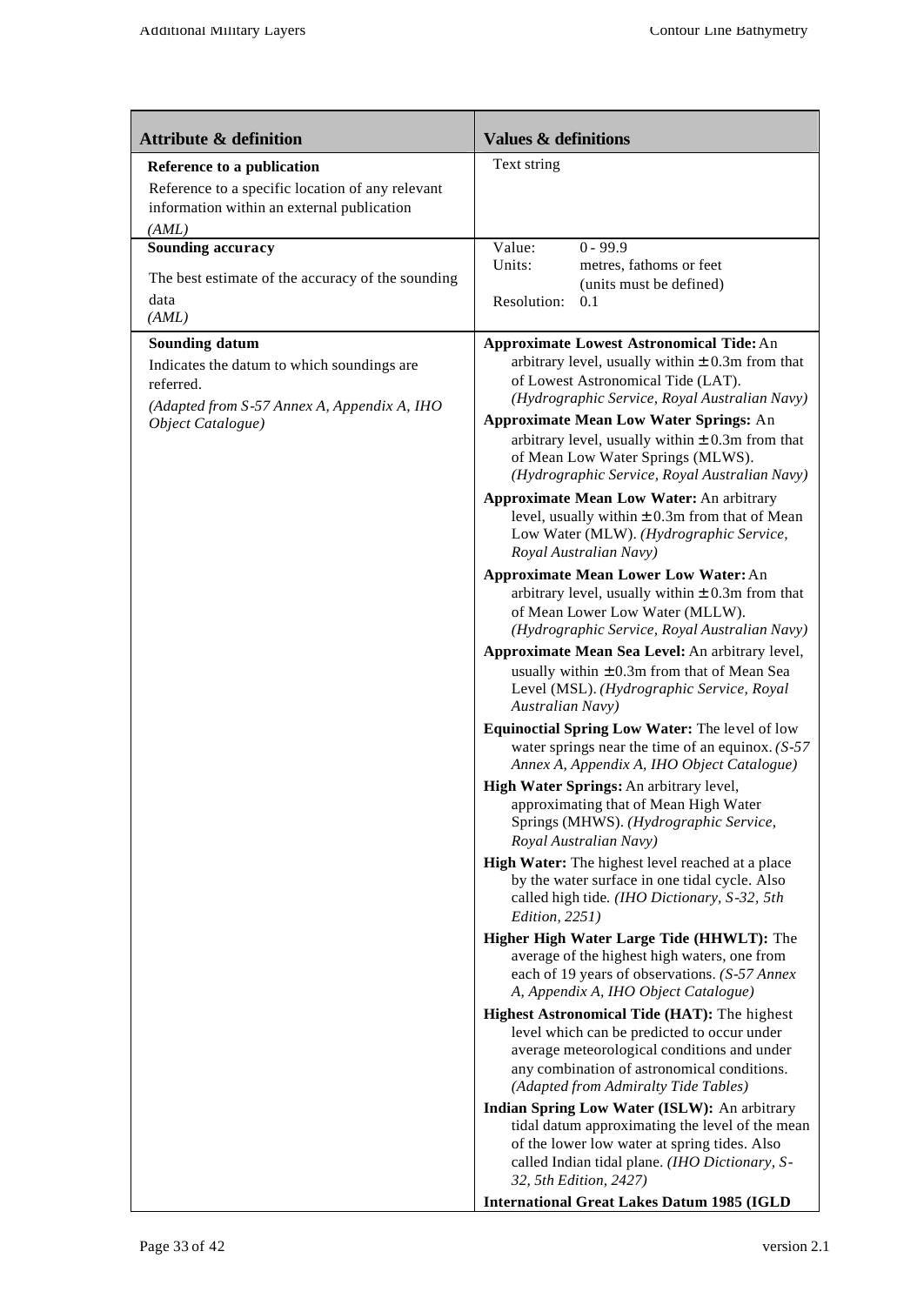| <b>Attribute &amp; definition</b> | <b>Values &amp; definitions</b>                                                                                                                                                                                                                                       |
|-----------------------------------|-----------------------------------------------------------------------------------------------------------------------------------------------------------------------------------------------------------------------------------------------------------------------|
|                                   | 1985): A vertical reference system with its zero<br>based on the mean water level at<br>Rimouski/Pointe-au-Père, Quebec, over the<br>period 1970 to 1988. (S-57 Annex A, Appendix<br>A, IHO Object Catalogue)                                                         |
|                                   | Local Datum: An arbitrary datum defined by a<br>local harbour authority, from which levels and<br>tidal heights are measured by this authority. (S-<br>57 Annex A, Appendix A, IHO Object<br>Catalogue)                                                               |
|                                   | Low Water Springs: An arbitrary level,<br>approximating that of Mean Low Water Springs<br>(MLWS). (Hydrographic Service, Royal<br>Australian Navy)                                                                                                                    |
|                                   | Low Water: An approximation of mean low water<br>adopted as the reference level for a limited area,<br>irrespective of better determinations at a later<br>date. Used mostly in harbour and river<br>engineering. (S-57 Annex A, Appendix A, IHO<br>Object Catalogue) |
|                                   | Lower Low Water Large Tide (LLWLT): The<br>average of the lowest low waters, one from<br>each of 19 years of observations. (S-57 Annex<br>A, Appendix A, IHO Object Catalogue)                                                                                        |
|                                   | Lowest Astronomical Tide (LAT): The lowest tide<br>level which can be predicted to occur under<br>average meteorological conditions and under<br>any combination of astronomical conditions.<br>(IHO Dictionary, S-32, 5th Edition, 2936)                             |
|                                   | Lowest Low Water: An arbitrary level conforming<br>to the lowest tide observed at a place, or<br>somewhat lower. (S-57 Annex A, Appendix A,<br><b>IHO</b> Object Catalogue)                                                                                           |
|                                   | Lowest Low Water Springs: An arbitrary level<br>conforming to the lowest water level observed<br>at a place at spring tides during a period of time<br>shorter than 19 years. (Hydrographic Service,<br>Royal Australian Navy)                                        |
|                                   | Mean High Water (MHW): The average height of<br>all high waters at a place over a 19-year period.<br>(IHO Dictionary, S-32, 5th Edition, 3141)                                                                                                                        |
|                                   | Mean High Water Springs (MHWS): The average<br>height of the high waters of spring tides. Also<br>called spring high water. (IHO Dictionary, S-<br>32, 5th Edition, 3144)                                                                                             |
|                                   | Mean Higher High Water (MHHW): The average<br>height of higher high waters at a place over a<br>19-year period. (IHO Dictionary, S-32, 5th<br>Edition, 3140)                                                                                                          |
|                                   | Mean Low Water (MLW): The average height of<br>all low waters at a place over a 19-year period.<br>(IHO Dictionary, S-32, 5th Edition, 3147)                                                                                                                          |
|                                   | Mean Low Water Springs (MLWS): The average<br>height of the low waters of spring tides. Also<br>called spring low water. (IHO Dictionary, S-32,<br>5th Edition, 3150)                                                                                                 |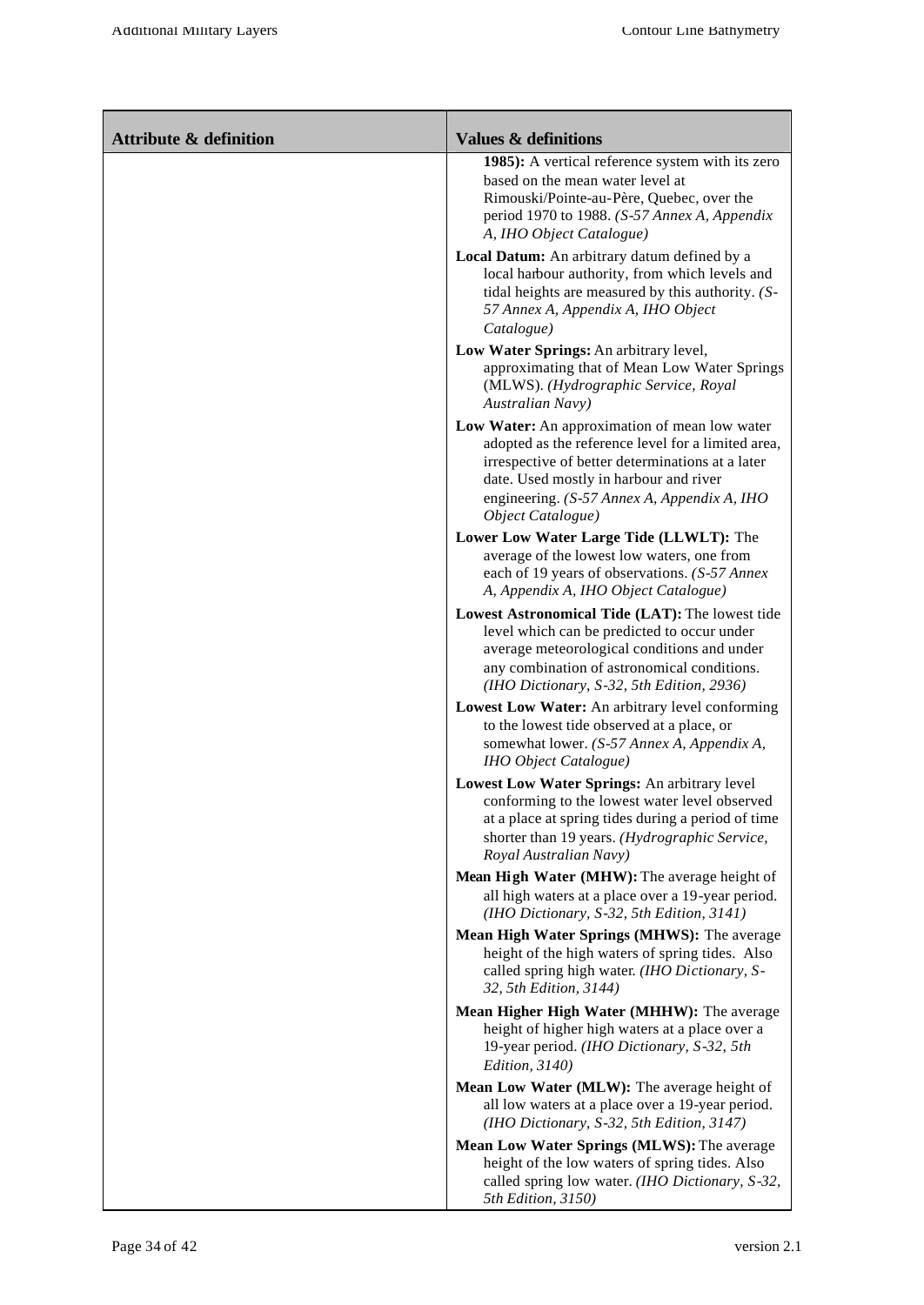| <b>Attribute &amp; definition</b>                                                | <b>Values &amp; definitions</b>                                                                                                                                                                                                                                                                     |
|----------------------------------------------------------------------------------|-----------------------------------------------------------------------------------------------------------------------------------------------------------------------------------------------------------------------------------------------------------------------------------------------------|
|                                                                                  | Mean Lower Low Water (MLLW): The average<br>height of the lower low waters at a place over a<br>19-year period. (IHO Dictionary, S-32, 5th<br><i>Edition</i> , 3145)                                                                                                                                |
|                                                                                  | Mean Lower Low Water Springs (MLLWS): The<br>average height of lower low water springs at a<br>place. (IHO Dictionary, S-32, 5th Edition,<br>3146)                                                                                                                                                  |
|                                                                                  | Mean Sea Level (MSL): The average height of the<br>surface of the sea at a tide station for all stages<br>of the tide over a 19-year period, usually<br>determined from hourly height readings<br>measured from a fixed predetermined reference<br>level. (IHO Dictionary, S-32, 5th Edition, 3156) |
|                                                                                  | Mean Tide Level (MTL): The level mid-way<br>between one or more successive high and low<br>waters. It may be computed by averaging the<br>four tidal levels (MHWS, MHWN, MLWN and<br>MLWS or MHHW, MLHW, MHLW and<br>MLLW) for the place concerned. (UKHO Tidal                                     |
|                                                                                  | Branch)<br>Mean Water Level: The average of all hourly<br>water levels over the available period of record.<br>(S-57 Annex A, Appendix A, IHO Object<br>Catalogue)                                                                                                                                  |
|                                                                                  | Nearly Highest High Water: An arbitrary level<br>approximating the highest water level observed<br>at a place, usually equivalent to the high water<br>springs. (S-57 Annex A, Appendix A, IHO<br>Object Catalogue)                                                                                 |
|                                                                                  | Nearly Lowest Low Water: An arbitrary level<br>approximating the lowest water level observed<br>at a place, usually equivalent to the Indian<br>Spring Low Water (ISLW). (Hydrographic                                                                                                              |
|                                                                                  | Service, Royal Australian Navy)<br><b>Unknown</b>                                                                                                                                                                                                                                                   |
|                                                                                  | <b>Not Applicable</b>                                                                                                                                                                                                                                                                               |
|                                                                                  | <b>Other</b>                                                                                                                                                                                                                                                                                        |
| <b>Sounding velocity</b><br>Indicates type of correction that has been added to, | - Echo sounder calibrated at 4800 ft/sec<br><b>Uncorrected</b>                                                                                                                                                                                                                                      |
| or subtracted from instrument reading to obtain<br>correct depth.                | - Echo sounder calibrated at 1500 m/sec<br><b>Uncorrected</b>                                                                                                                                                                                                                                       |
| (AML)                                                                            | - Matthews Tables (NP 139 Edn 2) Corrected                                                                                                                                                                                                                                                          |
|                                                                                  | - Carters Tables (NP 139 Edn3) Corrected                                                                                                                                                                                                                                                            |
|                                                                                  | - Sound Velocity Meter (SVM) Corrected                                                                                                                                                                                                                                                              |
|                                                                                  | - Corrected by other means of calibration                                                                                                                                                                                                                                                           |
|                                                                                  | - Unknown                                                                                                                                                                                                                                                                                           |
|                                                                                  | - Multiple<br>- Not Applicable                                                                                                                                                                                                                                                                      |
|                                                                                  | - Other                                                                                                                                                                                                                                                                                             |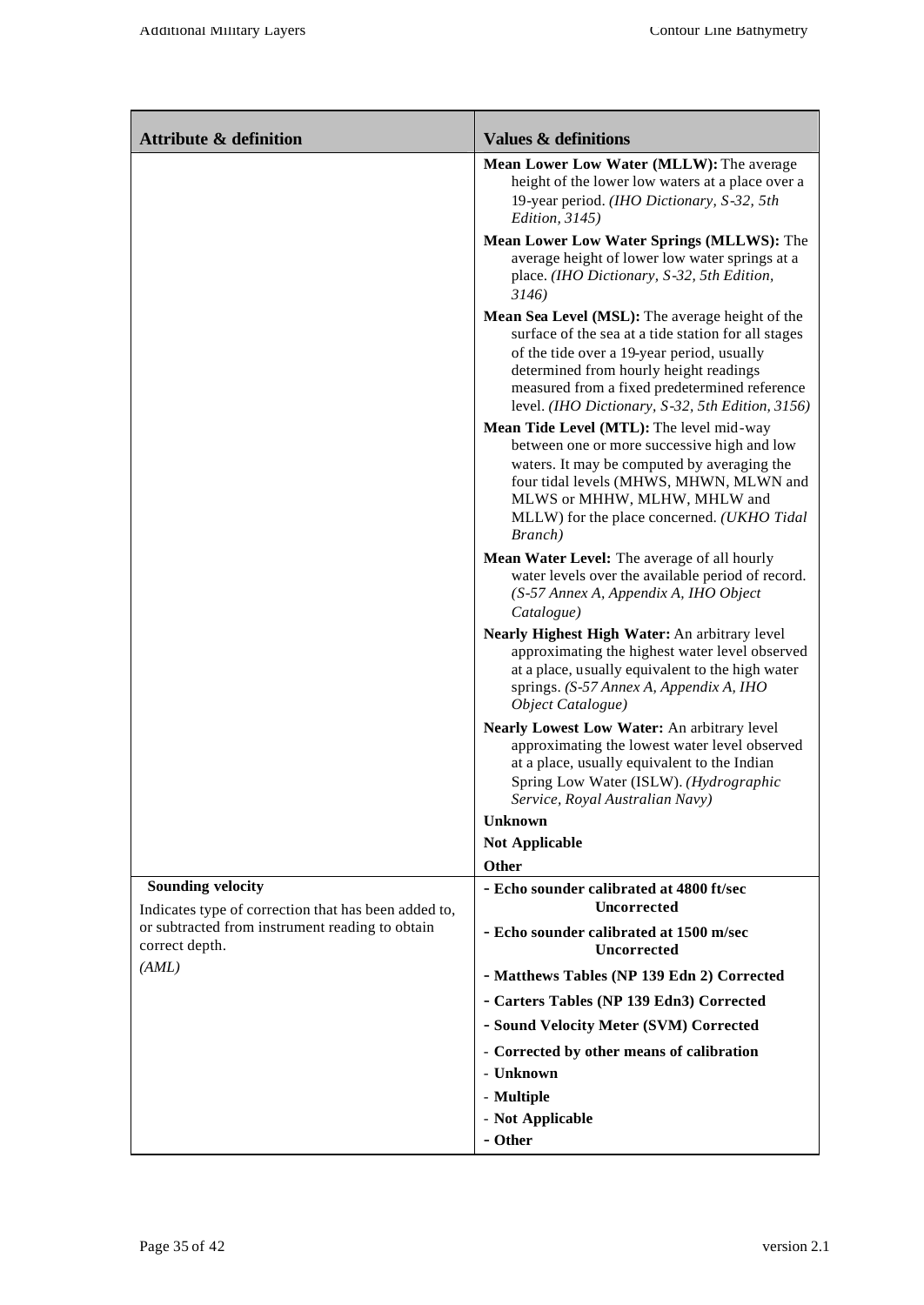| <b>Attribute &amp; definition</b>                                                                                                                     | <b>Values &amp; definitions</b>                                                                                                                |
|-------------------------------------------------------------------------------------------------------------------------------------------------------|------------------------------------------------------------------------------------------------------------------------------------------------|
| <b>Source agency</b>                                                                                                                                  | <b>IHO Codes for Producing Agencies</b>                                                                                                        |
| The agency responsible for the production of the<br>source (AML)                                                                                      |                                                                                                                                                |
| <b>Source country</b>                                                                                                                                 | <b>IHO Codes for Producing Agencies</b>                                                                                                        |
| The country responsible for the production of the<br>source (AML)                                                                                     |                                                                                                                                                |
| Source date                                                                                                                                           | Indication:                                                                                                                                    |
| The date of issue of the source information (if<br>applicable) (AML)                                                                                  | 4 digits for the calendar year (CCYY), 2 digits for<br>the month (MM) (e.g. April = 04) and 2 digits for<br>the day (DD).                      |
| <b>Source ID</b>                                                                                                                                      | Text string                                                                                                                                    |
| ID of the data source (e.g. chart number) (AML)                                                                                                       |                                                                                                                                                |
| Source scale                                                                                                                                          | Unit:<br>None                                                                                                                                  |
| The scale at which the source data has been<br>compiled (AML)                                                                                         | Resolution:<br>1                                                                                                                               |
| Source type                                                                                                                                           | Text string                                                                                                                                    |
| The type of data source (e.g. chart, report, etc.)<br>(AML)                                                                                           |                                                                                                                                                |
| <b>Supporting textual information</b>                                                                                                                 | Text string                                                                                                                                    |
| Supporting (free text) information relevant to the<br>object that cannot be explicitly encoded by any<br>other attribute (AML)                        |                                                                                                                                                |
| Supporting textual information (in national<br>language characters                                                                                    | Text string                                                                                                                                    |
| Supporting (free text) information (in national<br>language) relevant to the object that cannot be<br>explicitly encoded by any other attribute (AML) |                                                                                                                                                |
| <b>Survey authority</b>                                                                                                                               | Text string                                                                                                                                    |
| The authority which was responsible for the survey<br>(AML)                                                                                           |                                                                                                                                                |
| <b>Survey date end</b>                                                                                                                                | <b>Indication:</b> 4 digits for the calendar year (CCYY), 2                                                                                    |
| The end date of the survey (AML)                                                                                                                      | digits for the month (MM) (e.g. April = 04) and 2<br>digits for the day (DD)                                                                   |
| Survey date start                                                                                                                                     | Indication: 4 digits for the calendar year (CCYY), 2                                                                                           |
| The start date of the survey $(AML)$                                                                                                                  | digits for the month (MM) (e.g. April = 04) and 2<br>digits for the day (DD)                                                                   |
| <b>Survey type</b><br>The method used in acquiring survey data (AML)                                                                                  | Reconnaissance/sketch survey: A survey made to<br>a lower degree of accuracy and detail than the<br>chosen scale would normally indicate. (IHO |
|                                                                                                                                                       | Dictionary, S-32, 5th Edition, 5219)                                                                                                           |
|                                                                                                                                                       | Controlled survey: A thorough survey usually<br>conducted with reference to guidelines                                                         |
|                                                                                                                                                       | <b>Examination survey:</b> A survey principally aimed at<br>the investigation of underwater obstructions and<br>dangers                        |
|                                                                                                                                                       | Passage survey: A survey where soundings are<br>acquired by vessels on passage                                                                 |
|                                                                                                                                                       | Remotely sensed: A survey where features have                                                                                                  |
|                                                                                                                                                       | been positioned and delimited using remote<br>sensing techniques                                                                               |
|                                                                                                                                                       | <b>Unknown</b>                                                                                                                                 |
|                                                                                                                                                       | <b>Not Applicable</b>                                                                                                                          |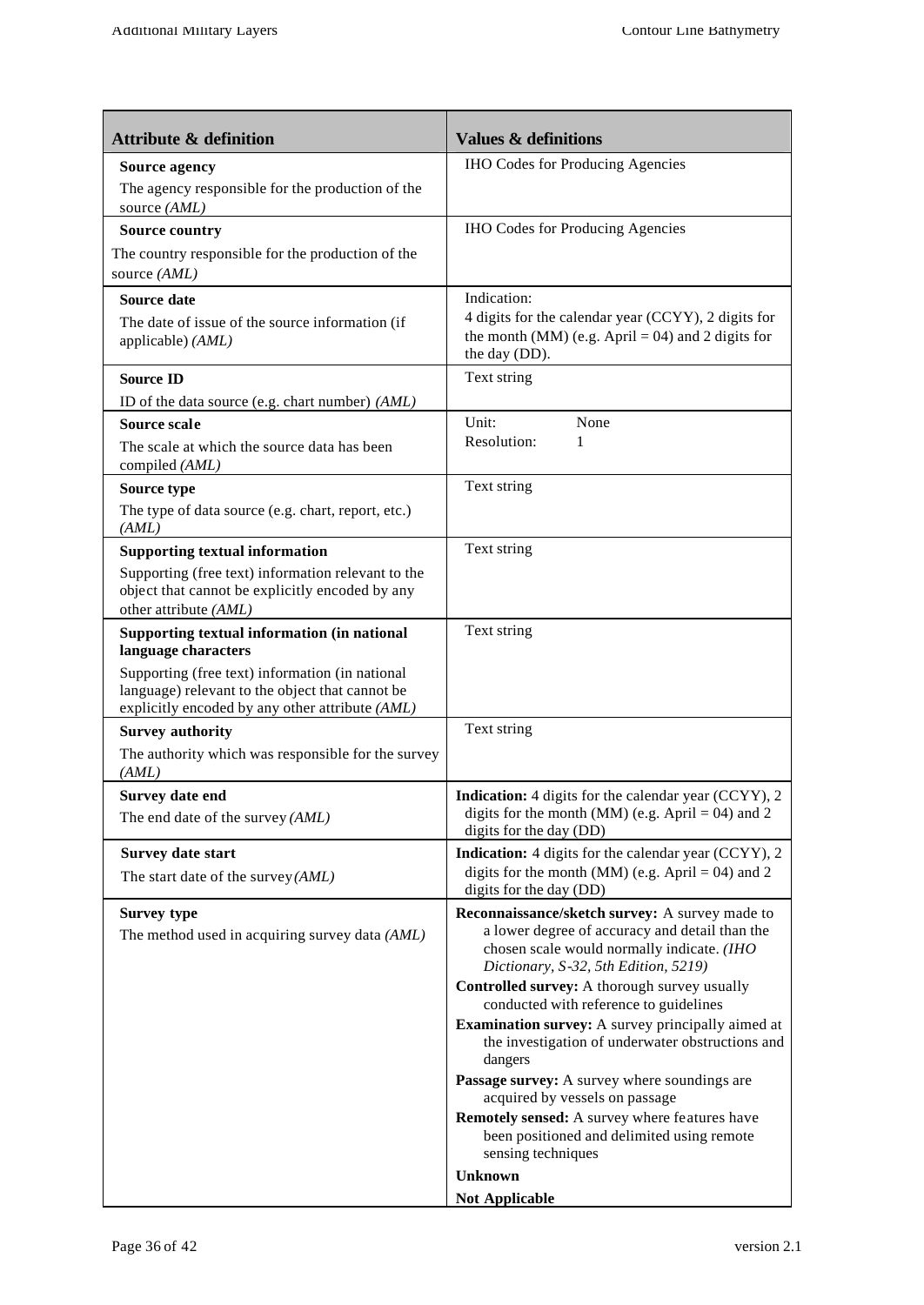| <b>Attribute &amp; definition</b>                                                                                                                                  | <b>Values &amp; definitions</b>                                                                                                                                                                                                                                                                                                |
|--------------------------------------------------------------------------------------------------------------------------------------------------------------------|--------------------------------------------------------------------------------------------------------------------------------------------------------------------------------------------------------------------------------------------------------------------------------------------------------------------------------|
|                                                                                                                                                                    | Other                                                                                                                                                                                                                                                                                                                          |
| Technique of sounding measurement<br>Indicates the method or equipment used to obtain<br>the object's depth<br>(S-57 Annex A, Appendix A, IHO Object<br>Catalogue) | Found by Echo-Sounder/ Precision depth<br>recorder: The depth was determined by using<br>an instrument that determines depth of water by<br>measuring the time interval between emission<br>of a sonic or ultra-sonic signal and return of its<br>echo from the bottom. (Adapted from IHO<br>Dictionary, S-32, 1547)           |
|                                                                                                                                                                    | Found by Side-Scan Sonar: The depth was<br>computed from a record produced by active<br>sonar in which fixed acoustic beams are<br>directed into the water perpendicularly to the<br>direction of travel to scan the bottom and<br>generate a record of the bottom configuration.<br>(Adapted from IHO Dictionary, S-32, 4710) |
|                                                                                                                                                                    | Found by Multi-Beam/Sonarray: The depth was<br>determined by using a wide swath echo sounder<br>that uses multiple beams to measure depths<br>directly below and transverse to the ship's<br>track. (Adapted from IHO Dictionary, S-32,<br>3339)                                                                               |
|                                                                                                                                                                    | Found by Diver: The depth was determined by a<br>person skilled in the practice of diving.<br>(Adapted from IHO Dictionary, S-32, 1422)                                                                                                                                                                                        |
|                                                                                                                                                                    | Found by Lead Line: The depth was determined by<br>using a line, graduated with attached marks and<br>fastened to a sounding lead. (Adapted from IHO<br>Dictionary, S-32, 2698)                                                                                                                                                |
|                                                                                                                                                                    | Swept by Wire-drag: The given area was<br>determined to be free from navigational dangers<br>to a certain depth by towing a buoyed wire at<br>the desired depth by two launches, or a least<br>depth was identified using the same technique.<br>(Adapted from IHO Dictionary, S-32, 5248,<br>6013)                            |
|                                                                                                                                                                    | Found by Laser: The depth was determined by<br>using an instrument that measures distance by<br>emitting timed pulses of laser light and<br>measuring the time between emission and<br>reception of the reflected pulses. (Adapted from<br>IHO Dictionary, S-32, 2763)                                                         |
|                                                                                                                                                                    | Swept by Vertical Acoustic System: The given<br>area has been swept using a system comprised<br>of multiple echo sounder transducers attached<br>to booms deployed from the survey vessel. (S-<br>57 Annex A, Appendix A, IHO Object<br>Catalogue)                                                                             |
|                                                                                                                                                                    | Found by Electromagnetic Sensor: The depth was<br>determined by using an instrument that<br>compares electromagnetic signals. (Adapted<br>from IHO Dictionary, S-32, 1571)                                                                                                                                                     |
|                                                                                                                                                                    | Photogrammetry. The depth was determined by<br>applying mathematical techniques to<br>photographs. (Adapted from IHO Dictionary, S-<br>32, 3791)                                                                                                                                                                               |
|                                                                                                                                                                    | Found by Levelling: The depth was determined by                                                                                                                                                                                                                                                                                |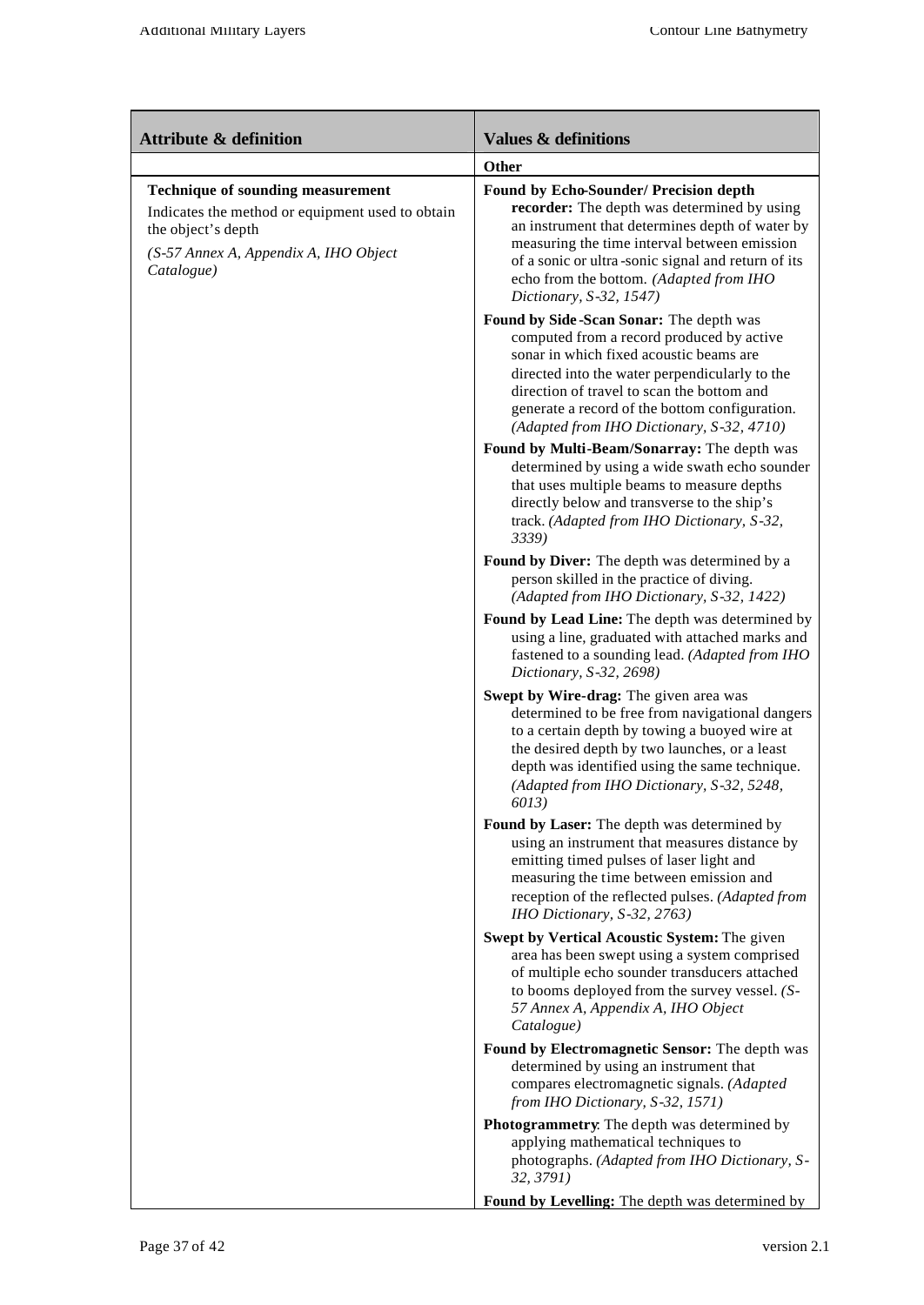| <b>Attribute &amp; definition</b>                                                                                                                  | <b>Values &amp; definitions</b>                                                                                                                                                                          |
|----------------------------------------------------------------------------------------------------------------------------------------------------|----------------------------------------------------------------------------------------------------------------------------------------------------------------------------------------------------------|
|                                                                                                                                                    | using levelling techniques to find the elevation<br>of the point relative to the datum. (Adapted<br>from IHO Dictionary, S-32, 2741)                                                                     |
|                                                                                                                                                    | Swept by Side-scan sonar: The given area was<br>determined to be free from navigational dangers<br>to a certain depth by towing a side scan sonar.<br>(Adapted from IHO Dictionary, S-32, 5248,<br>4710) |
|                                                                                                                                                    | Satellite Imagery: The depth was determined by<br>using instruments placed aboard an artificial<br>satellite. (Adapted from IHO Dictionary, S-32,<br>4509)                                               |
|                                                                                                                                                    | <b>Computer Generated:</b> The sounding was<br>determined from a bottom model constructed<br>using a computer. (S-57 Annex A, Appendix A,<br>Chapter 2 Attributes)                                       |
|                                                                                                                                                    | Unknown                                                                                                                                                                                                  |
|                                                                                                                                                    | <b>Not Applicable</b>                                                                                                                                                                                    |
|                                                                                                                                                    | Other                                                                                                                                                                                                    |
| <b>Text file reference</b>                                                                                                                         | Text string                                                                                                                                                                                              |
| The file name relating to an external text file<br>(AML)                                                                                           |                                                                                                                                                                                                          |
| Text file reference (in national language<br>characters)                                                                                           | Text string                                                                                                                                                                                              |
| The file name (in national language characters)<br>relating to an external text file (AML)                                                         |                                                                                                                                                                                                          |
| <b>Textual description</b>                                                                                                                         | Text string                                                                                                                                                                                              |
| The actual words used to define a particular thing,<br>for the capture of information related to the feature<br>"User Defined" (adapted from SOED) |                                                                                                                                                                                                          |
| The largest scale of survey information                                                                                                            | Units: none                                                                                                                                                                                              |
| The largest scale for the range of survey scale as<br>used in source data diagram information (AML)                                                | Resolution: 1                                                                                                                                                                                            |
| The smallest scale of survey information                                                                                                           | Units: none                                                                                                                                                                                              |
| The smallest scale for the range of survey scale as<br>used in source data diagram information (AML)                                               | Resolution: 1                                                                                                                                                                                            |

## **5.5.3 Relationships Between Features**

## *5.5.3.1 Feature Dependency*

No parent-child relationships exist in AML CLB

### *5.5.3.2 Feature Association*

There is no feature Association in AML CLB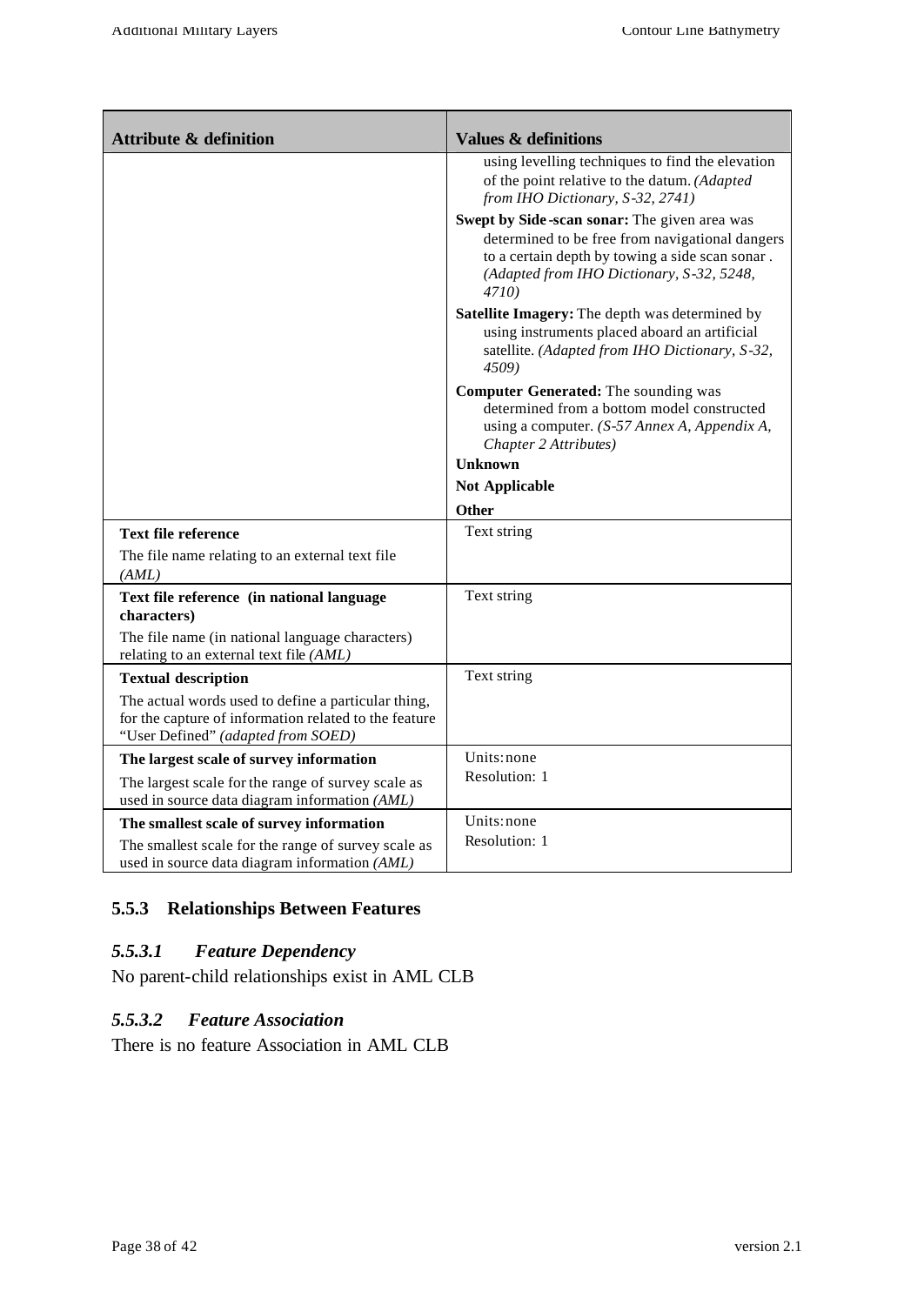# **6 DATA CAPTURE GUIDELINES**

## **6.1 CONTINUITY**

Features crossing the boundaries of digital source files or other media should be continuous whenever possible. Datasets consisting of multiple digital source files should also aim to be contiguous for consistency of display.

Depth areas must be continuous across the dataset. Where there is a discontinuity between minimum and maximum depth values, such as in the case of two or more contours forming a single cliff contour, a depth area line must be created to fill the gap.

## **6.2 GUIDANCE ON FEATURE CODING**

The 'AML CLB Guidance on Feature Coding and Attribution' section of the carrier format annex provides further guidance on the conventions that are to be used to encode features, their geometry, and associated attribution, using a relevant implementation standard.

The content of the AML CLB is at the discretion of the producing authority, provided that the conventions described in the 'AML CLB Guidance on Feature Coding and Attribution' section of the carrier format annexare followed.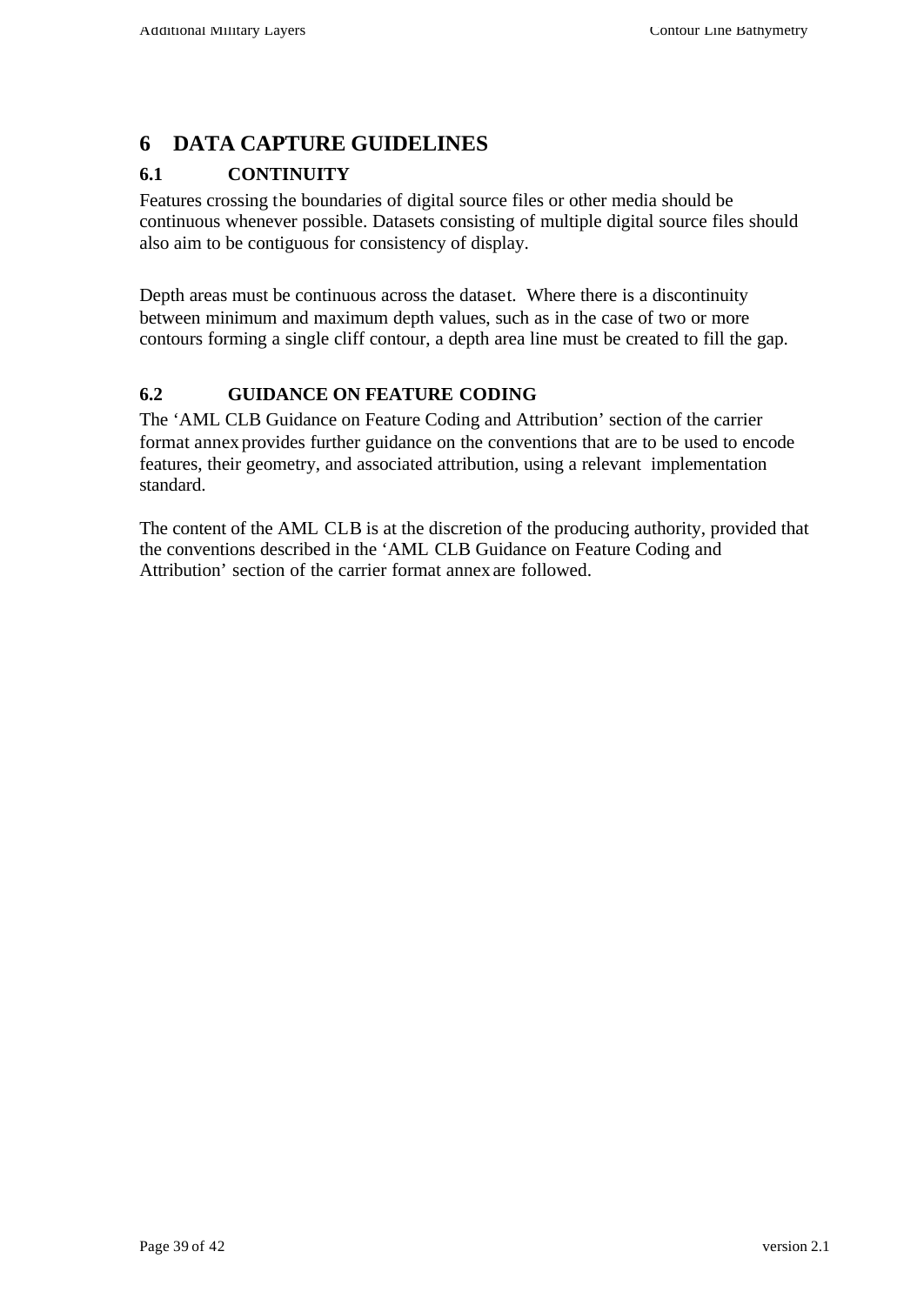## **7 DATA PRESENTATION**

#### **7.1 SCOPE**

The way in which AML CLB is displayed is dependent upon an individual customer's requirement. How their systems are developed to display AML CLB data will largely be governed by the:

- environment in which the data is to be viewed
- types of products that are to be displayed with the AML product

This Product Specification is designed to support the production and supply of CLB. It does not address data presentation.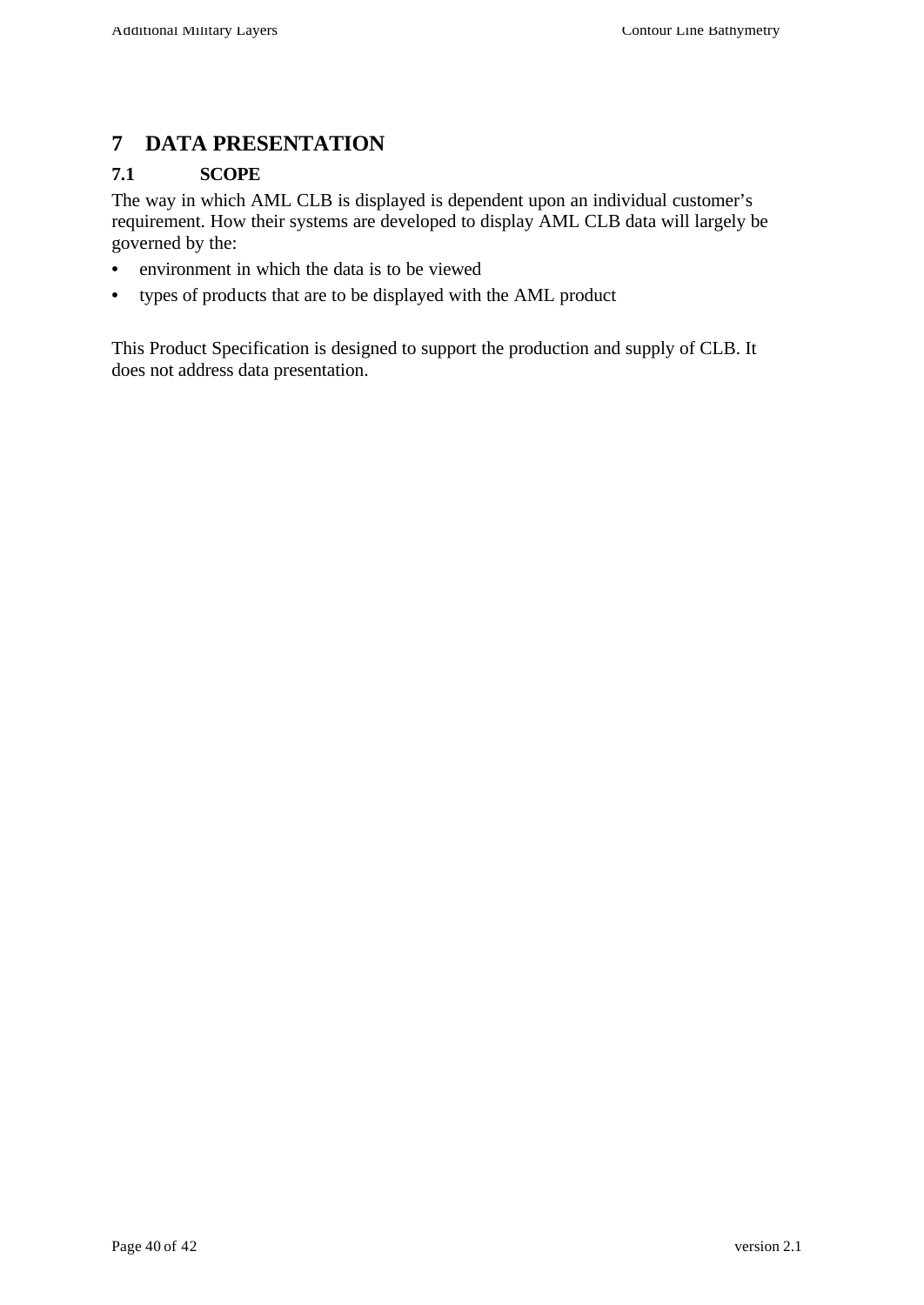# **8 PROVISION OF DATA**

## **8.1 GENERAL**

#### **8.1.1 File Format (Encapsulation)**

The file format or encapsulation is exchange standard specific.

#### **8.1.2 Auxiliary Information**

All media containing AML products will contain cataloguing information regarding the coverage of the products contained within it. A complete AML catalogue is planned for future development.

#### **8.2 DISTRIBUTION MEDIA**

AML is available in the following format(s):

- **CD-ROM**
- **DVD**

Other approved means of distribution will be promulgated in due course. While data must be available to users on standard media, other media/transmission means may be agreed directly between producers and recipients.

#### **8.3 VOLUME NAMING**

AML volumes (defined as packages) may contain several datasets, each from a different product specification. The volume naming convention for AML 'Packages' is not defined by AML Product Specifications.

#### **8.4 FILE NAMING**

**CD-ROM** AML file naming conforms to ISO 9660, International Standards Organisation, Information Processing - Volume and File Structure of CD-ROM for Information Interchange. See appropriate implementation annex.

#### **8.5 DIRECTORY STRUCTURE**

**CD-ROM** The directory structure conforms to ISO 9660, International Standards Organisation, Information Processing - Volume and File Structure of CD-ROM for Information Interchange. See appropriate implementation annex.

#### **8.6 ERROR DETECTION**

Datasets will undergo file integrity checks that are dependent upon the exchange standard implemented.

#### **8.7 COMPRESSION**

AML products do not use compression techniques.

#### **8.8 ENCRYPTION**

All AML products are unencrypted, irrespective of security classification.

#### **8.9 HARDWARE AND SOFTWARE REQUIREMENTS**

N/A.